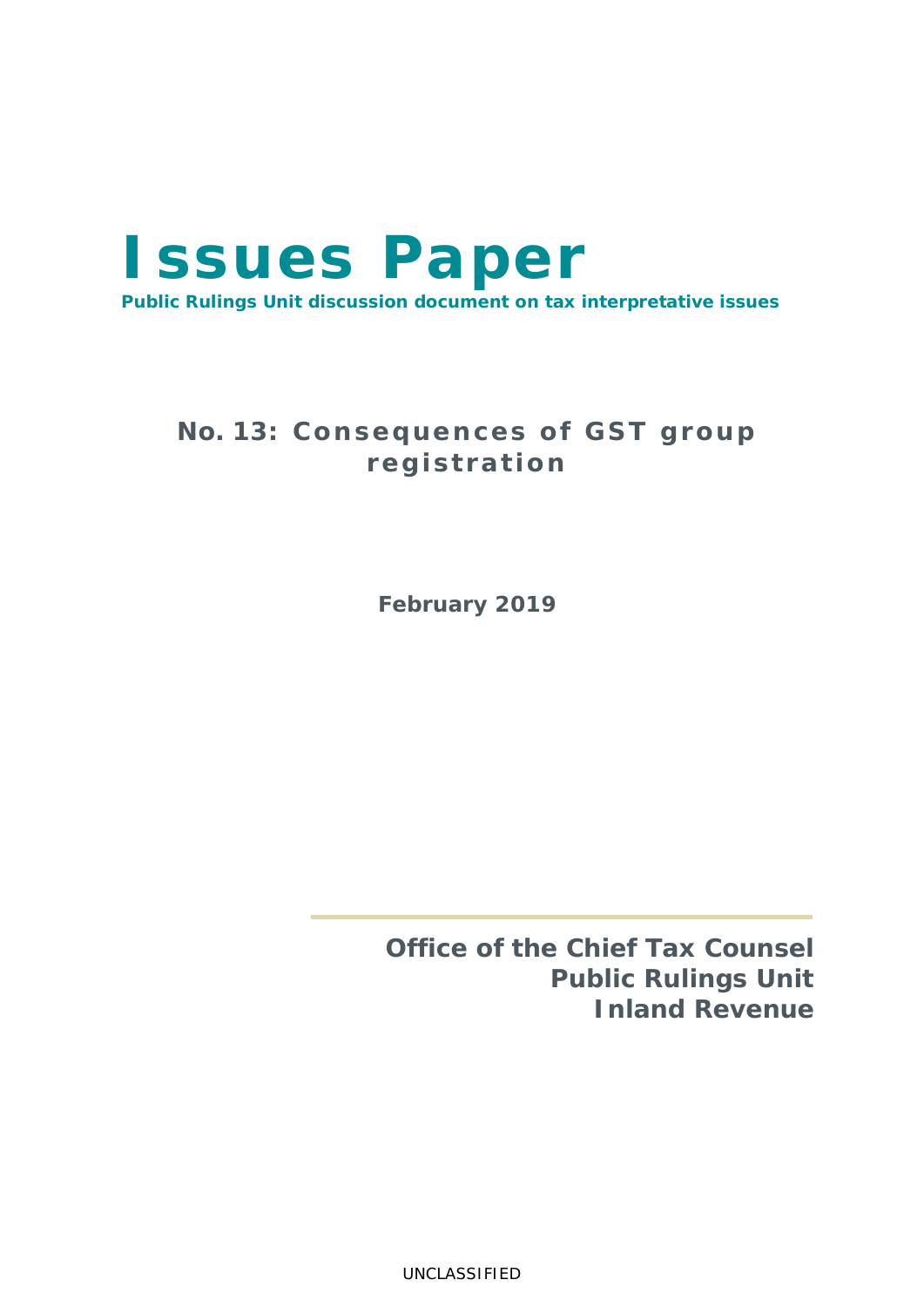**WHAT IS A PUBLIC RULINGS UNIT ISSUES PAPER?**

As Inland Revenue's Public Rulings Unit, we develop and publish public statements that interpret the current tax laws.

Where sufficient uncertainty exists, it helps us to hear from interested parties before we prepare any public statement. An issues paper sets out Inland Revenue's initial views on how the relevant tax laws apply and requests feedback from interested parties. An issues paper is intended to stimulate discussion and allows us to gain a better understanding of the issues, including practical concerns affecting taxpayers.

**WHAT IS THE STATUS OF ISSUES PAPERS?**

Issues papers produced by the Public Rulings Unit represent the Inland Revenue's initial views only.

Taxation officers, taxpayers or practitioners may not rely on issues papers. Only finalised public statements represent Inland Revenue's authoritative view on the issues covered.

**Any views presented in an issues paper do not change the Commissioner's current position or practices.**

## **LET US KNOW WHAT YOU THINK BY 5 APRIL 2019**

We want to know what you think about our initial views presented in this issues paper.

Email your views to **[Public.Consultation@ird.govt.nz](mailto:Public.Consultation@ird.govt.nz)** by 5 April 2019

**Quote reference: IRRUIP 13**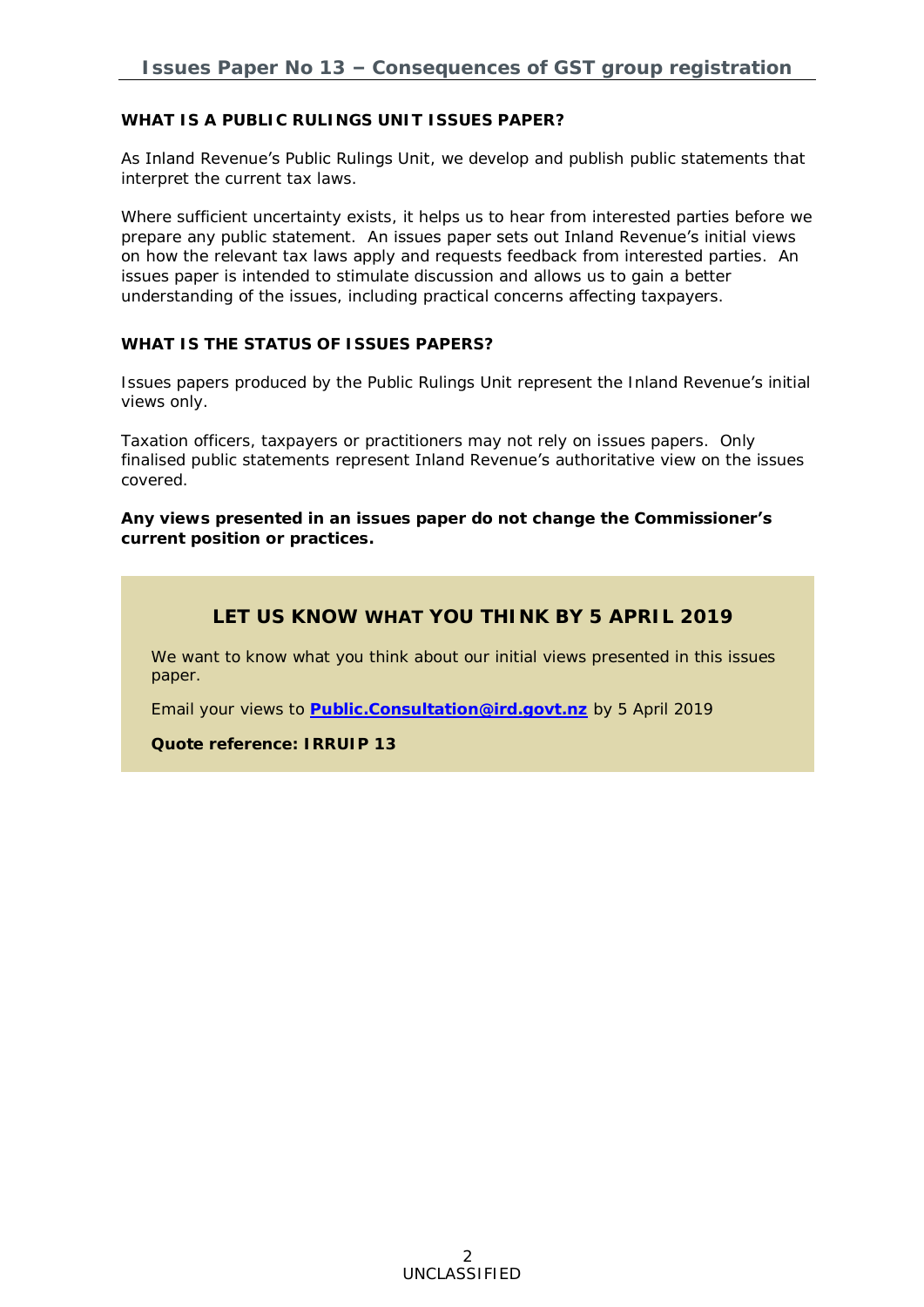## **ISSUES PAPER: IRRUIP 13**

## **Consequences of GST group registration**

### **Contents**

| 1 <sub>1</sub> |                                                                                                                                                                                                                                                                                                                                                                                       |
|----------------|---------------------------------------------------------------------------------------------------------------------------------------------------------------------------------------------------------------------------------------------------------------------------------------------------------------------------------------------------------------------------------------|
| 2.             | Purposes of the GST grouping rules and interpretive approaches 8                                                                                                                                                                                                                                                                                                                      |
| 3.             | Paragraph (a) - representative member carries on all taxable activities15<br>Paragraph (b) - all members must have the same registration basis17<br>Paragraph (c) - taxable supplies between members may be disregarded22<br>Paragraph (d) - the representative member is treated as making all other                                                                                 |
|                | Paragraph (da) - the representative member is treated as making all non-<br>Paragraph (dab) - the representative member is treated as receiving all<br>Paragraphs (db) and (dc) - goods and services acquired for one purpose but                                                                                                                                                     |
|                | Paragraphs (dd) and (de) - the representative member is treated as<br>Paragraph (e) – the representative member is treated as paying all input tax $34$<br>Paragraph (f) - only the representative member files GST returns 34<br>Paragraph $(g)$ – all members are jointly and severally liable for all tax<br>Paragraph (h) - sections 24 and 75 and Part 8 (ss 51-54C) continue to |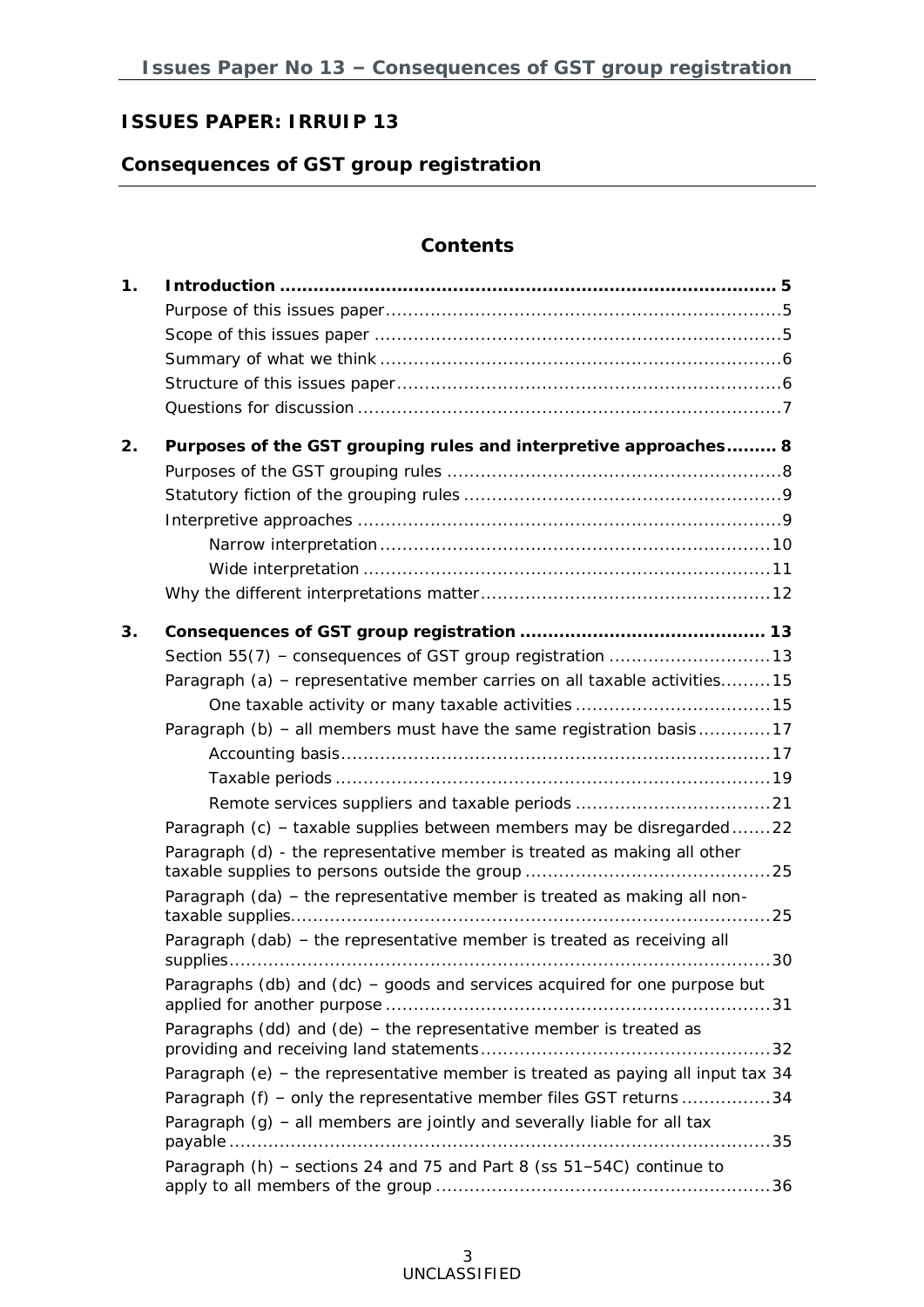| 4. | Further examples – less common and more complex arrangements 39             |
|----|-----------------------------------------------------------------------------|
|    |                                                                             |
|    |                                                                             |
|    |                                                                             |
|    |                                                                             |
|    |                                                                             |
|    | Making elections and notifying the Commissioner when part of a GST group 52 |
|    |                                                                             |
|    |                                                                             |
|    | Input tax deductions where goods or services are used to make both          |
|    |                                                                             |
|    | Financial services supplied to or between group members under the           |
|    |                                                                             |
|    |                                                                             |
|    |                                                                             |
|    |                                                                             |
| 5. |                                                                             |
|    |                                                                             |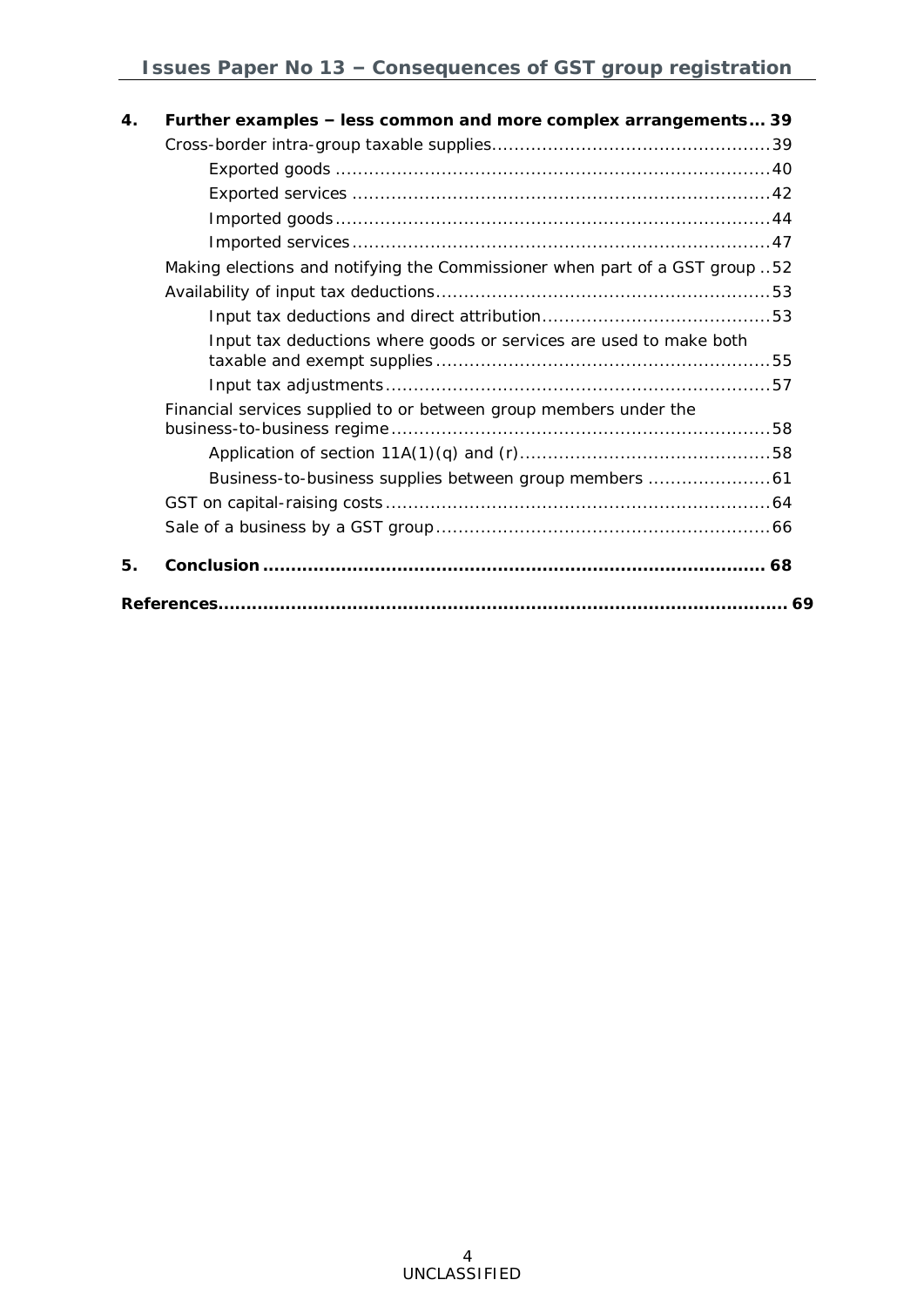## **1. Introduction**

## Purpose of this issues paper

- $1.1$ This issues paper examines the consequences of GST group registration. All legislative references are to the Goods and Services Tax Act 1985 unless otherwise stated.
- $1.2$ The GST group registration rules allow a group of related entities to be treated as a single entity for GST purposes. Section 55(7) explains that, once the entities are grouped, a representative member is responsible for most compliance matters and is deemed to carry on all the taxable activities of the group members. Supplies made or received by a group member are treated as made or received by the representative member. Taxable supplies between group members may be ignored. In this way, the Act creates a statutory fiction – something is treated as having been done by one person (the representative member), when in fact it has been done by another (the group member).
- $1.3$ We understand that views differ about the extent of this statutory fiction. One view is that by deeming the representative member to make a group member's supply, the supply is still treated as "made" by the group member and simply attributed to the representative member. This view interprets the statutory fiction in a narrow way (the **narrow interpretation**). Another view is that by deeming the representative member to make a group member's supply, the supply is treated as "made" by the representative member. This view interprets the statutory fiction in a wider way (the **wide interpretation**).
- $1.4$ In most cases, the consequences are the same under either interpretive approach. However, sometimes the consequences differ. This might occur, for example, where a non-resident or non-registered entity is in the group. This issues paper sets out both the narrow and wide interpretative approaches and identifies cases where the GST outcome differs depending on the approach applied. Where known, practical and compliance issues are also identified. It is intended that a draft public statement will be issued for consultation in due course.
- $1.5$ It is possible that the GST grouping rules may be interpreted in yet other ways. Therefore, we welcome your views on alternative interpretations.

### Scope of this issues paper

- 1.6 While the examples in this issues paper focus on groups of companies, the same principles apply to other entities that are eligible to group register for GST purposes.
- All examples in this issues paper have a New Zealand-resident representative  $1.7$ member. We understand this is likely to be the most common scenario for GST groups. We acknowledge that it is possible to have a non-resident representative member (provided that representative member is registered for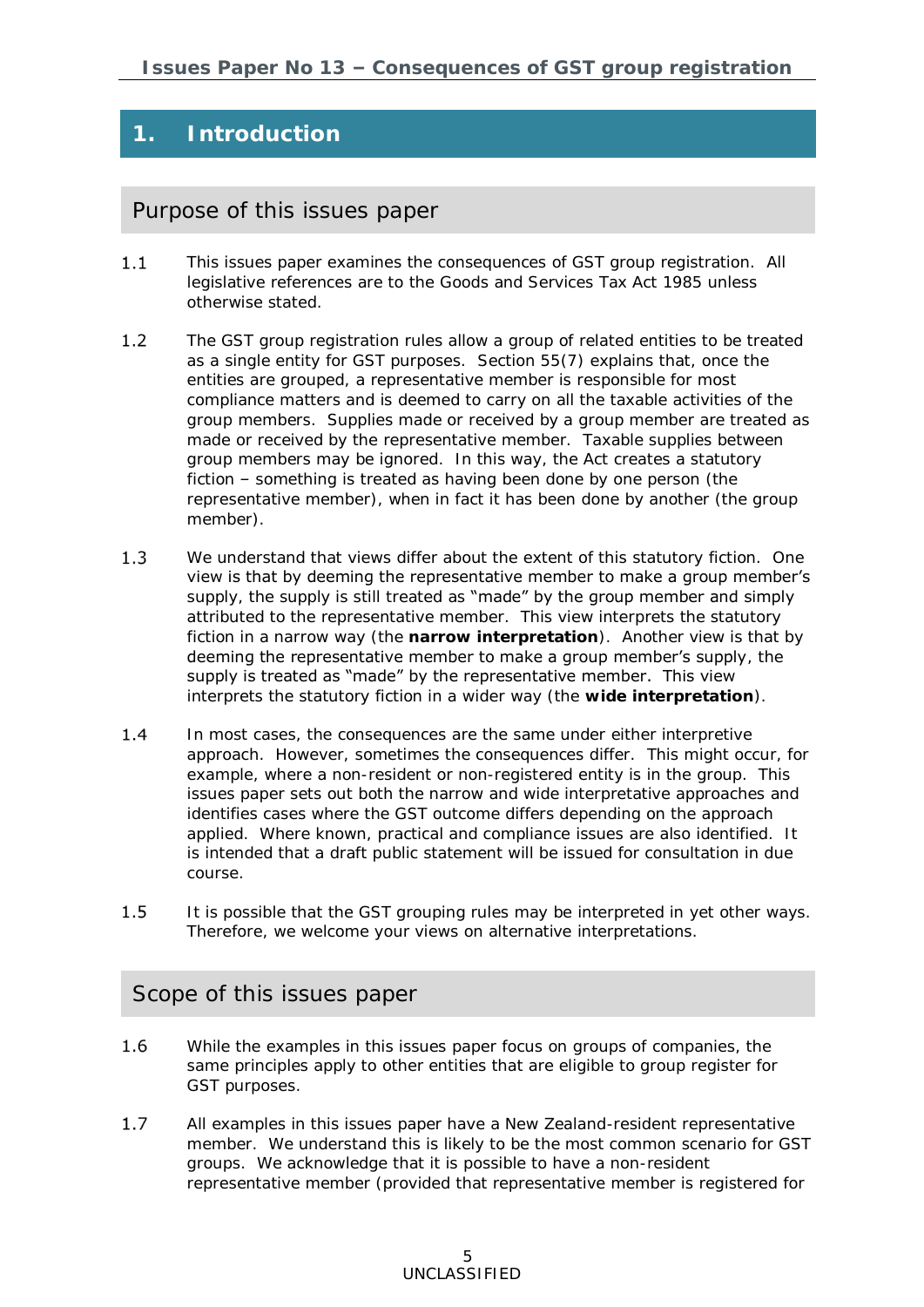GST in New Zealand), however we understand this is less common. We also acknowledge that the residency of the representative member may have implications for how the rules are intended to operate. We welcome feedback on this aspect of the grouping rules.

1.8 The issues paper does not consider which entities may form a GST group. The Public Rulings Unit intends to draft a separate item on this topic in 2019. We welcome your comments on any issues that have been encountered in this area. These comments may be included in your feedback on this issues paper.

## Summary of what we think

- 1.9 In most cases, it does not matter which interpretation is applied. The outcome and analysis are the same under both interpretations. Where the outcomes differ, it is unclear which interpretation should be preferred.
- $1.10$ In some cases, the wide interpretation provides an outcome that is more consistent with the purpose of the grouping rules. For example, we think that on balance, the wide interpretation is more likely to reduce distortions that might arise between a New Zealand-resident single entity, a New Zealandresident entity with an offshore branch; and a group structure with a New Zealand-resident representative member. However, in some cases the wide interpretation is less consistent with the purposes of the grouping rules. For example, in some cases the wide interpretation may increase compliance costs because some supplies will need to be recharacterised.
- 1.11 The narrow interpretation is more likely to result in reduced compliance costs, which is consistent with the purpose of the grouping rules. However, in some cross-border scenarios, the narrow interpretation gives an outcome which is different to the outcome for single entities or branches. This could result in distortions.
- $1.12$ Therefore, we want to know what you think about these interpretive approaches.

## Structure of this issues paper

- 1.13 This issues paper comprises five parts, concluding with a list of references. Following this introductory section, part 2 outlines the purposes of the GST group registration rules and explains two potential ways that these rules can be interpreted.
- 1.14 Part 3 considers the consequences of GST group registration under each of the paragraphs in s 55(7). It includes worked examples and identifies where the application of the different interpretive approaches will result in different GST outcomes.
- 1.15 Part 4 contains examples that address more complex and less common arrangements.
- 1.16 Part 5 concludes the discussion.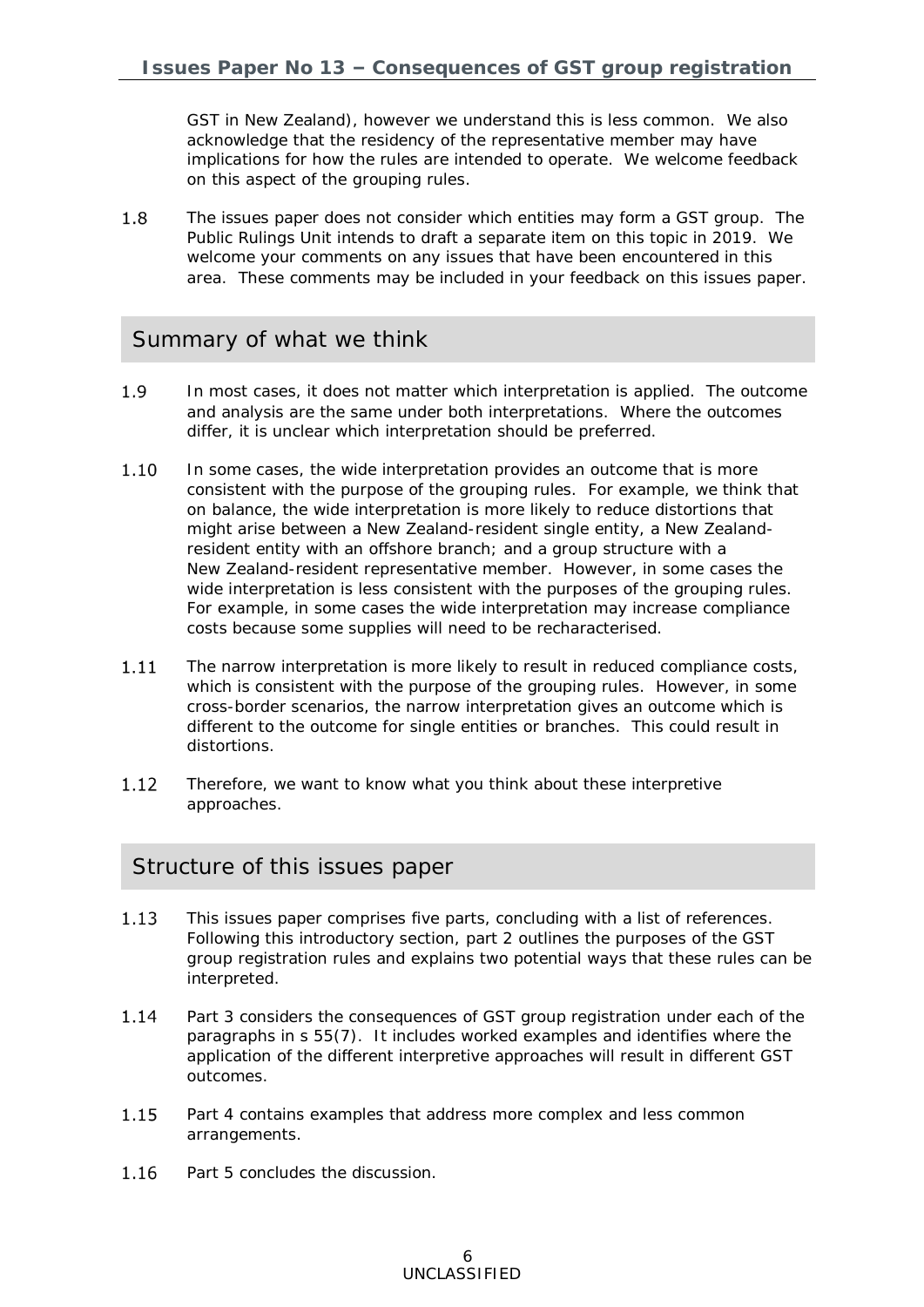## Questions for discussion

- 1.17 This issues paper presents our initial views only. Please let us know what you think.
- 1.18 Your feedback may be about the two interpretive approaches, practical concerns, the policy outcome or how to administer the tax laws.
- 1.19 In particular, we welcome your feedback on three questions.
	- 1. Of the two interpretations, do you consider one stronger interpretively?
	- 2. Do you see any practical or compliance difficulties with either interpretation?
	- 3. Is there an alternative way to interpret the GST group registration rules?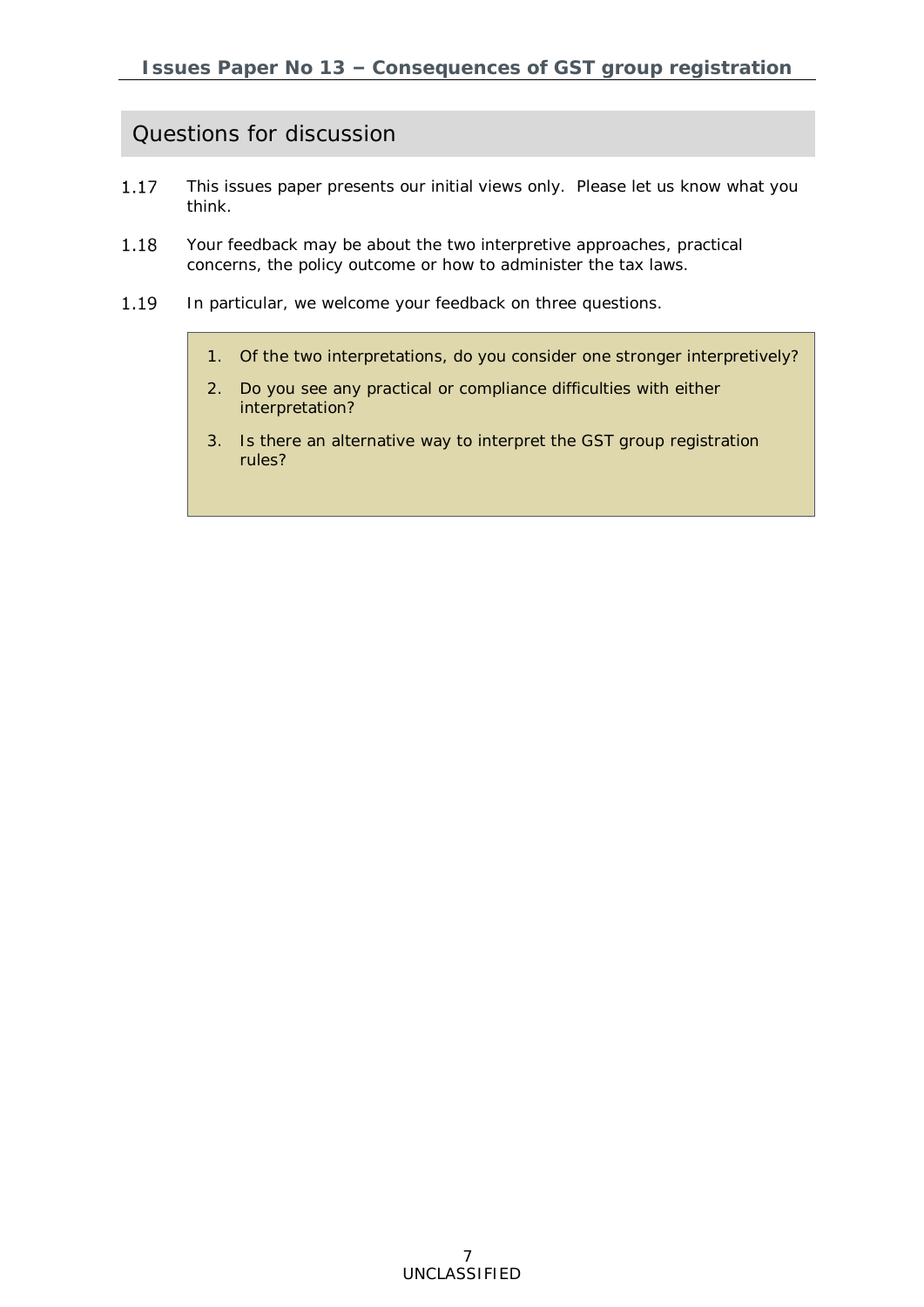## **2. Purposes of the GST grouping rules and interpretive approaches**

 $2.1$ This part explains the purposes of the GST group registration rules (from [\[2.2\]](#page-7-0)) as well as the statutory fiction of the rules (from [\[2.6\]](#page-8-0)). It also outlines two ways these rules could be interpreted: the narrow interpretation (from [\[2.12\]](#page-9-0)) and the wide interpretation (from [\[2.22\]](#page-10-0)).

## Purposes of the GST grouping rules

- <span id="page-7-0"></span> $2.2$ The GST group registration rules are intended to treat a group of related entities as a single entity for GST purposes. This is known as the "singleentity" approach.<sup>1</sup> The rules are in s  $55(7)$ . They are broadly based on the United Kingdom's value-added tax legislation.
- $2.3$ Under the single-entity approach, the legal structure of the group is disregarded and members of the group act as a single entity when undertaking transactions with third parties.
- $2.4$ This approach is intended to reduce distortions that might arise between a single entity, a branch structure and a group structure.<sup>2</sup> The intention of the rules is to treat all structures in the same way for GST purposes. For example, by disregarding intra-group taxable supplies, a group of companies is treated in the same way as a single company that might make taxable supplies between different departments or branches. In the case of a single company, the supply would be a "self-supply" and disregarded. In the case of a group of companies, the supply may be disregarded. Therefore, the GST treatment is the same. This helps to ensure companies in a group are not advantaged or disadvantaged relative to companies using other structures.<sup>3</sup>
- $2.5$ This approach is also intended to reduce compliance costs in two ways. Firstly, the representative member is deemed to act on behalf of the group members as if the group were a single entity (s 55(7)(a)). For example, the representative member is responsible for filing a single aggregated GST return on behalf of all members in the GST group, reducing compliance costs for those group members. The second way the rules reduce compliance costs is by disregarding intra-group taxable supplies (supplies between group members) for GST purposes. In this way, the cost of accounting for intra-group supplies is intended to be reduced.

-

<sup>1</sup> *GST and Financial Services* (Policy Advice Division of Inland Revenue, Wellington, 2002), at 7.3.

<sup>2</sup> Ibid, at 7.1.

<sup>3</sup> Ibid, at 7.13.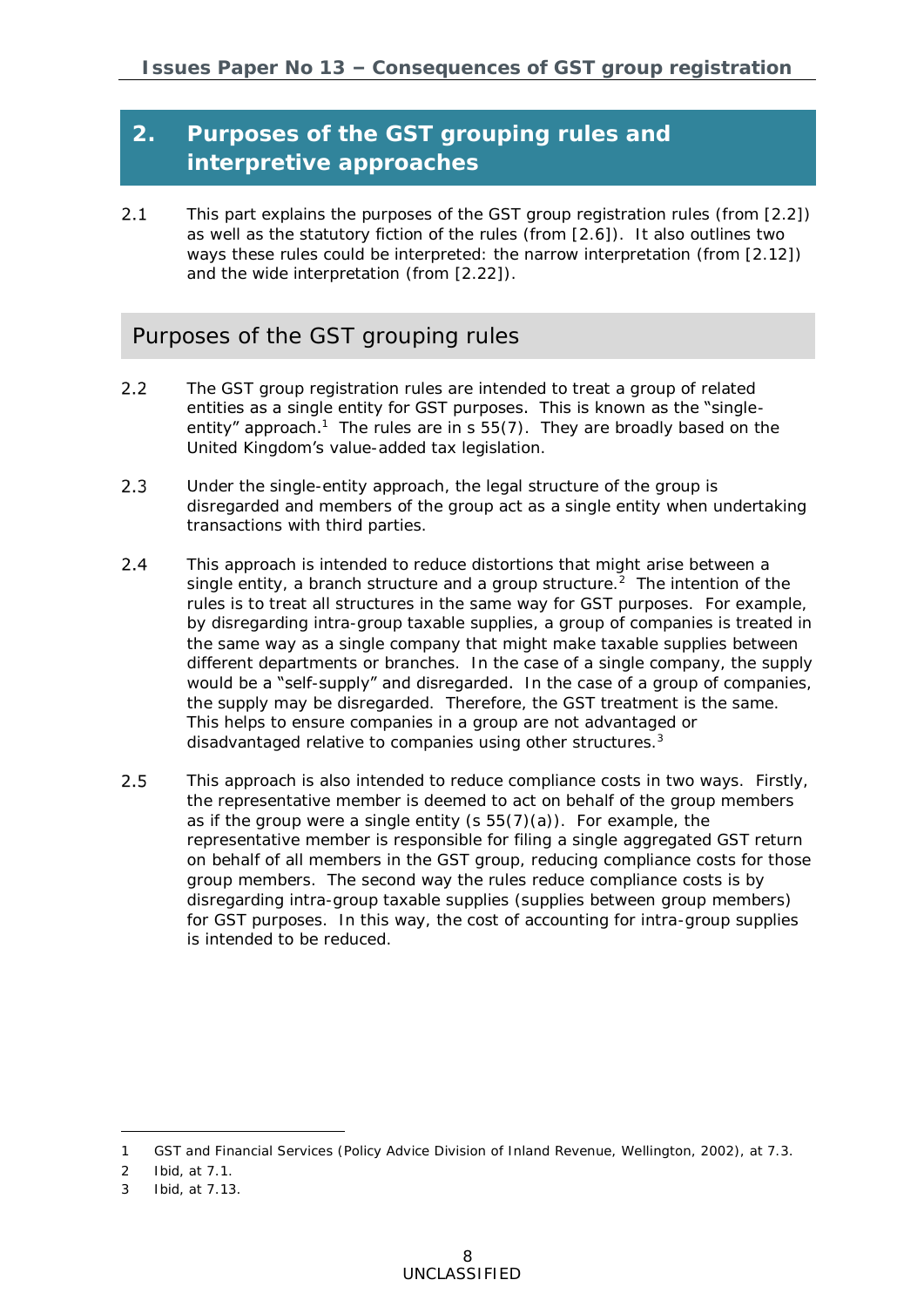## Statutory fiction of the grouping rules

- <span id="page-8-0"></span> $2.6$ Section 55(7) is a deeming provision that creates a statutory fiction. This means that something is treated as having been done by one person (the representative member), when in fact, it has been done by another person (the group member). For example, under s 55(7)(a), a taxable activity that is carried on by one member of the group is deemed to be carried on by the representative member. Deeming also occurs in other parts of s 55(7), for example paras  $(d)$ ,  $(da)$ ,  $(dab)$ ,  $(db)$ ,  $(cd)$ ,  $(de)$ , and  $(e)$ .
- $2.7$ When interpreting a deeming provision, it is necessary to understand the purpose of the provision. The deeming is then taken only as far as is necessary to achieve the purpose of the provision. One of the most often cited cases on this point is *Re Levy, ex parte Walton* (1881) 17 Ch D 746. In that case, James LJ stated, at 756:

When a statute enacts that something shall be deemed to have been done, which in fact and in truth was not done, the Court is entitled and bound to ascertain for what purpose and between what persons the statutory fiction is to be resorted to.

- $2.8$ This principle, as expressed in *Re Levy*, has been approved in New Zealand in *Tobin v Dorman* [1937] NZLR 937 (SC) at 942 and *Picton Borough v Marlin Motels (1971) Ltd* [1975] 1 NZLR 65 (SC) at 70.
- 2.9 As discussed above, the purposes of the GST group registration rules are to treat a group of related entities as a single entity for GST purposes. The aim is to relieve potential distortions that might arise between a single entity, a branch structure and a group structure and to reduce compliance costs. Therefore, in interpreting s 55(7) in the context of the Act, the deeming provision should be taken only as far as is necessary to achieve these purposes.
- $2.10$ In practice, the issue of how to apply s 55(7) can be a difficult one. In considering this issue, we have identified two potential ways that the grouping rules could be interpreted. These are discussed in more detail below.

### Interpretive approaches

 $2.11$ The two interpretive approaches outlined below differ in how far to take the deeming in s 55(7) to achieve the purposes of the grouping rules. We refer to them as the narrow interpretation (discussed from [\[2.12\]](#page-9-0)) and the wide interpretation (discussed from [\[2.22\]](#page-10-0)).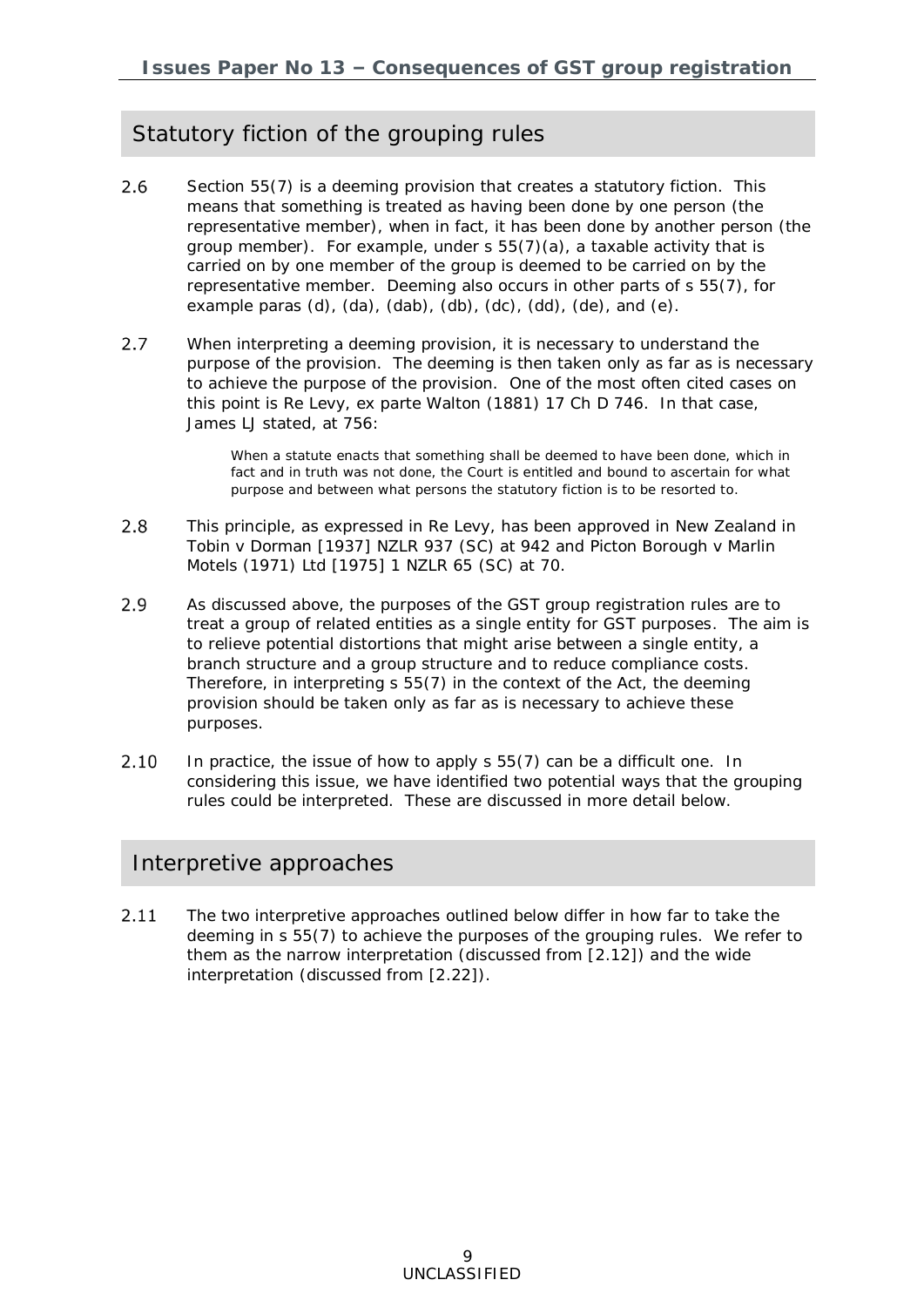### Narrow interpretation

- <span id="page-9-0"></span> $2.12$ Under the narrow interpretation, by deeming the representative member to make a group member's supply, the supply is still treated as "made" by the group member and simply *attributed* to the representative member.
- $2.13$ Under this interpretation, the characteristics of the representative member cannot colour or change the nature of the group member's supplies. Instead, the provisions of the Act are applied to the group member actually making the supply, and the grouping rules simply change the person who is treated as making that supply from the group member to the representative member. Effectively, the narrow interpretation could be viewed as applying the provisions of the Act to supplies made by a group member and then attributing the results to the representative member.
- $2.14$ This interpretation is consistent with one of the purposes of the grouping rules, which is to reduce compliance costs. A single GST return is filed for the group, and intra-group taxable supplies may be disregarded.
- $2.15$ In most cases, this interpretation is also consistent with the other purpose of the grouping rules – to reduce distortions between a single entity, a branch structure and a group structure. However, in some cases, the narrow interpretation can lead to distortions. To understand this, it is useful to look at a cross-border situation where the GST outcomes under the narrow and wide interpretations (discussed from [\[2.22\]](#page-10-0)) can be compared.



### **Example 1**

#### **NZ GST Group**

There are three companies in NZ GST group. Two are New Zealand–resident companies (NZ Group Member Co and Representative Member Co) and one is an Australian-resident company (OZ Group Member Co). NZ Group Member Co makes a supply of goods to OZ Group Member Co.OZ Group Member Co then makes a supply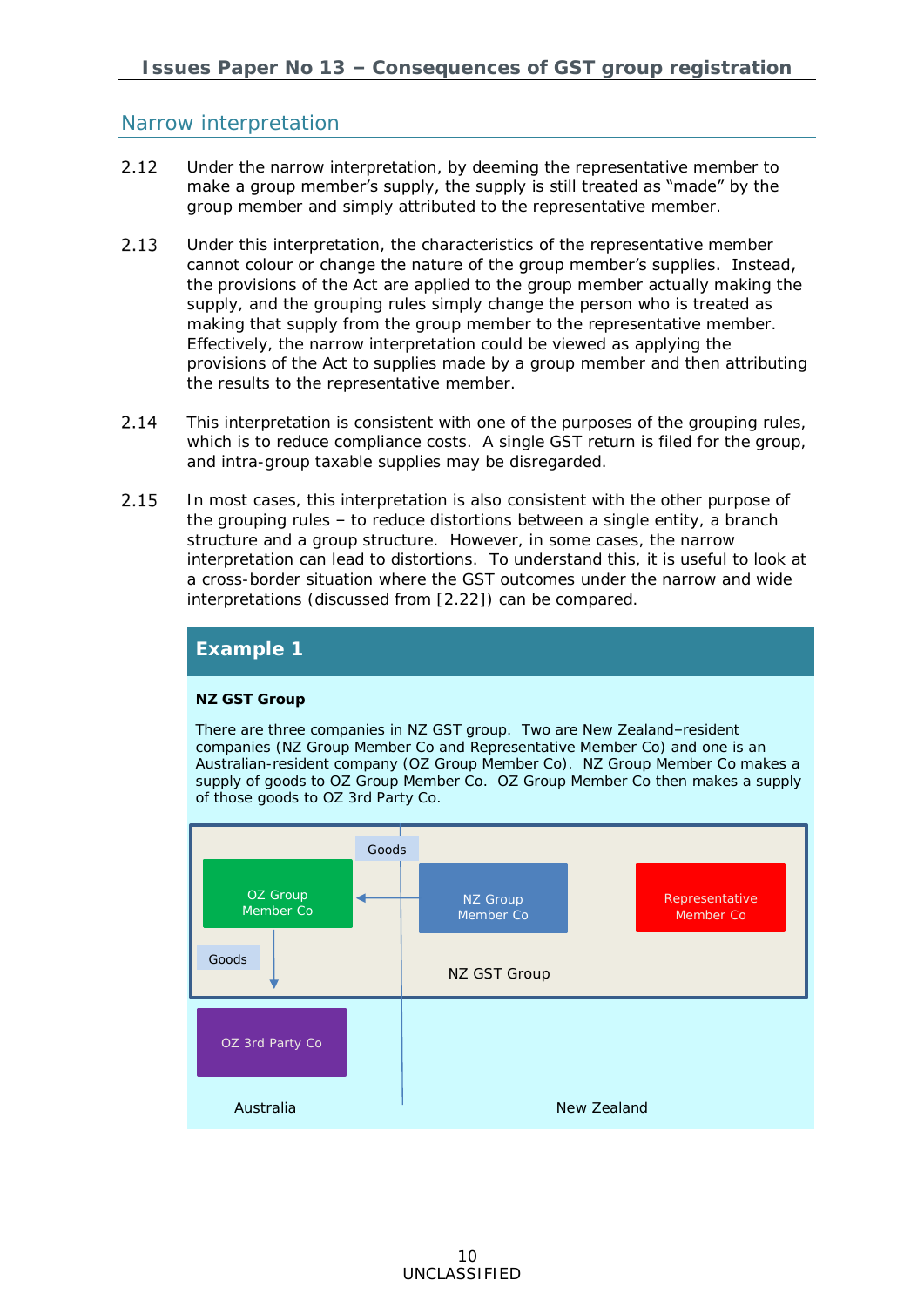### **Single entity structure**

If the group in Example 1 were a single entity resident in New Zealand, OZ 2.16 Group Member Co and NZ Group Member Co would not exist, and the supply would be made to OZ 3rd Party Co by Rep Member Co. Even if the supply of goods is physically made in Australia, there is only one supplier – Rep Member Co. For GST purposes, the supply is made by Rep Member Co, which is resident in New Zealand. Therefore, the supply is subject to GST under s 8(2). However, as the goods have been exported to Australia and are in Australia at the time of supply, it is likely that they will be zero-rated under s 11(1)(c).

### **Branch structure**

- 2.17 Similar analysis would apply if Example 1 contained a branch structure. (When considering branches, we assume that the branches are not separately registered under s 56, as they would then be treated as separate entities.)
- If OZ Group Member Co and NZ Group Member Co were branches of Rep 2.18 Member Co, the supply by OZ Group Member Co in Australia (as a branch of Rep Member Co) would be treated as a supply by Rep Member Co. As Rep Member Co is resident in New Zealand, the supply is subject to GST under s 8(2). However, once again, as the goods have been exported to Australia it is likely that they will be zero-rated under s 11(1)(c).

### **Group structure**

- 2.19 In Example 1, under the narrow interpretation, there are two supplies. The supply from NZ Group Member Co to OZ Group Member Co; and the supply from OZ Group Member Co to OZ 3rd Party Co. The first supply is likely zerorated under s 11(1)(a). This is because NZ Group Member Co is likely to be the entity that has factually entered the goods for export. As the supply is an intra-group taxable supply it may be disregarded.
- $2.20$ Because OZ Group Member Co is non-resident, the second supply will likely be treated as occurring in Australia, so will not be subject to GST because it is not made in New Zealand.
- $2.21$ This outcome appears inconsistent with the GST treatment for single entities and branches and could increase distortions between these different structures. Therefore, in this situation, the narrow interpretation is inconsistent with one of the purposes of GST group registration.

### Wide interpretation

<span id="page-10-0"></span> $2.22$ Under the wide interpretation, the statutory fiction created by s 55(7) is to deem the representative member to make a group member's supply. The supply is treated as "made" by the representative member. Effectively, the wide interpretation could be viewed as applying the grouping rules first and attributing all supplies to the representative member before applying the provisions of the Act as if the supplies were made by the representative member.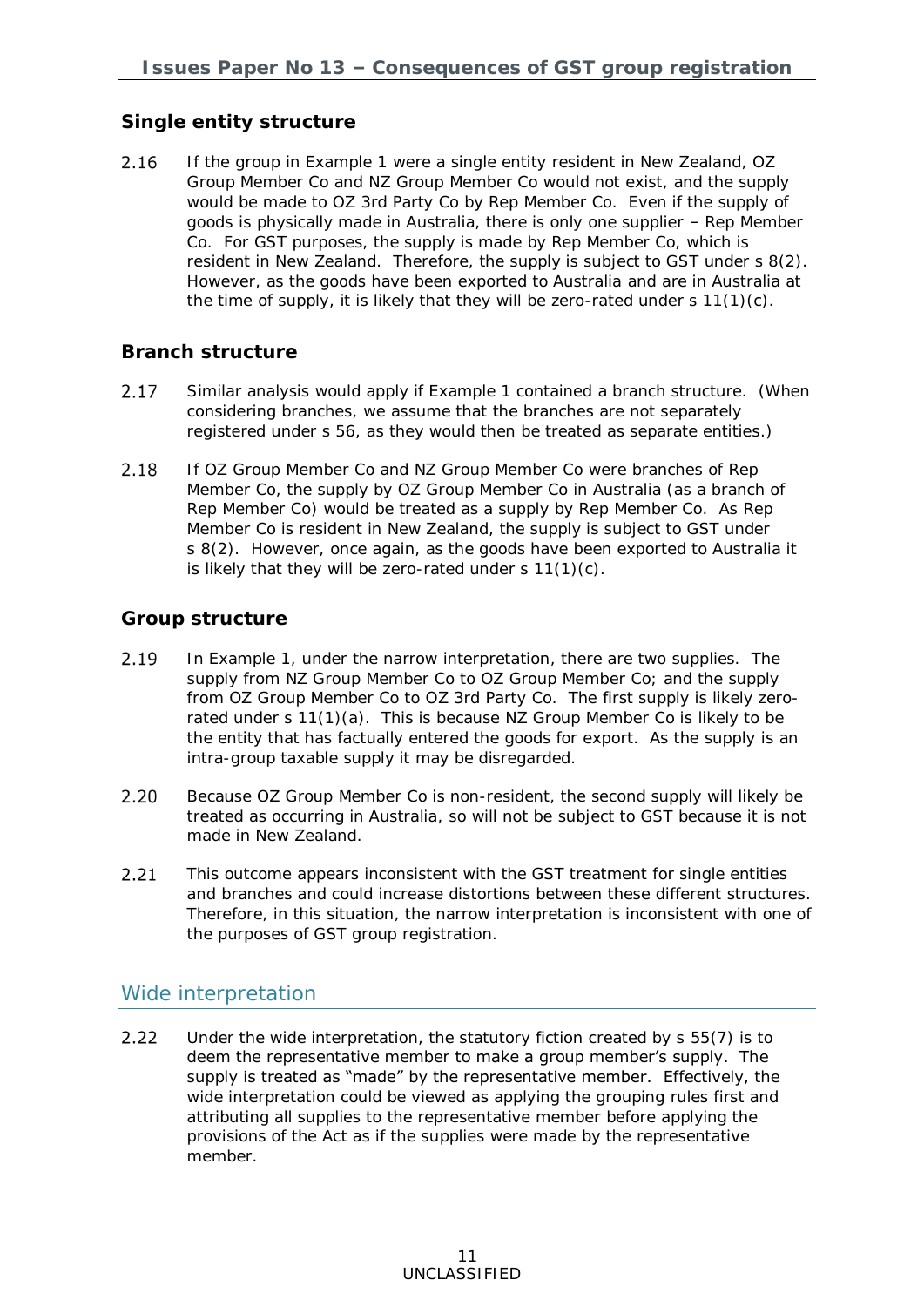- $2.23$ If we view Example 1 under the wide interpretation, there are also two supplies - the supply from NZ Group Member Co to OZ Group Member Co; and the supply from OZ Group Member Co to OZ 3rd Party Co.
- $2.24$ The first supply made from NZ Group Member Co to OZ Group Member Co is treated as made by Rep Member Co to OZ Group Member Co. The supply is zero-rated under either s  $11(1)(a)$  or s  $11(1)(c)$  (depending on which entity has factually entered the goods for export) and as it is an intra-group taxable supply it may be disregarded.
- The second supply is treated as made by Rep Member Co to OZ 3rd Party Co.  $2.25$ As Rep Member Co is resident in New Zealand, the supply is subject to GST under s 8(2). However, as the goods have been exported to Australia it is likely that they will be zero-rated under s  $11(1)(c)$ . This is the same GST outcome as under a single entity or a branch structure. Therefore, in this scenario, the wide interpretation seems more consistent than the narrow interpretation with one of the purposes of the grouping rules - to reduce distortions.
- 2.26 However, in terms of reducing compliance costs, this interpretation is arguably less consistent. Under both interpretations, intra-group taxable supplies may be disregarded and a single GST return is filed for the GST group. These features will reduce compliance costs. However, the wide interpretation may increase compliance costs in some cases because supplies may need to be recharacterised. In Example 1, the supply made by OZ Group Member Co to OZ 3rd Party Co was not subject to GST under the narrow interpretation. Therefore, for New Zealand GST purposes there would be no need to account for the supply in a New Zealand GST return. Under the wide interpretation, the supply is treated as made by Rep Member Co and will need to be included as a zero-rated supply in the group GST return. The group member would also need to issue a tax invoice (see s 55(7)(h)). In this case, compliance costs have increased.

## Why the different interpretations matter

- $2.27$ Where all members of a GST group are New Zealand–resident and GSTregistered, it may not matter which interpretive approach is applied. This is because in most cases, the key characteristics of the group member and the representative member will be the same – both New Zealand–resident and GST-registered. Therefore, when determining how the Act applies to a supply, it will likely be irrelevant whether s 55(7) is interpreted widely or narrowly.
- 2.28 However, issues may arise in other situations, such as if one of the group members is non-resident or non-registered. In these cases, there may be different GST outcomes depending on the interpretation applied.
- 2.29 In part 3, we analyse the consequences of group registration and highlight areas where the different interpretive approaches will result in different GST outcomes.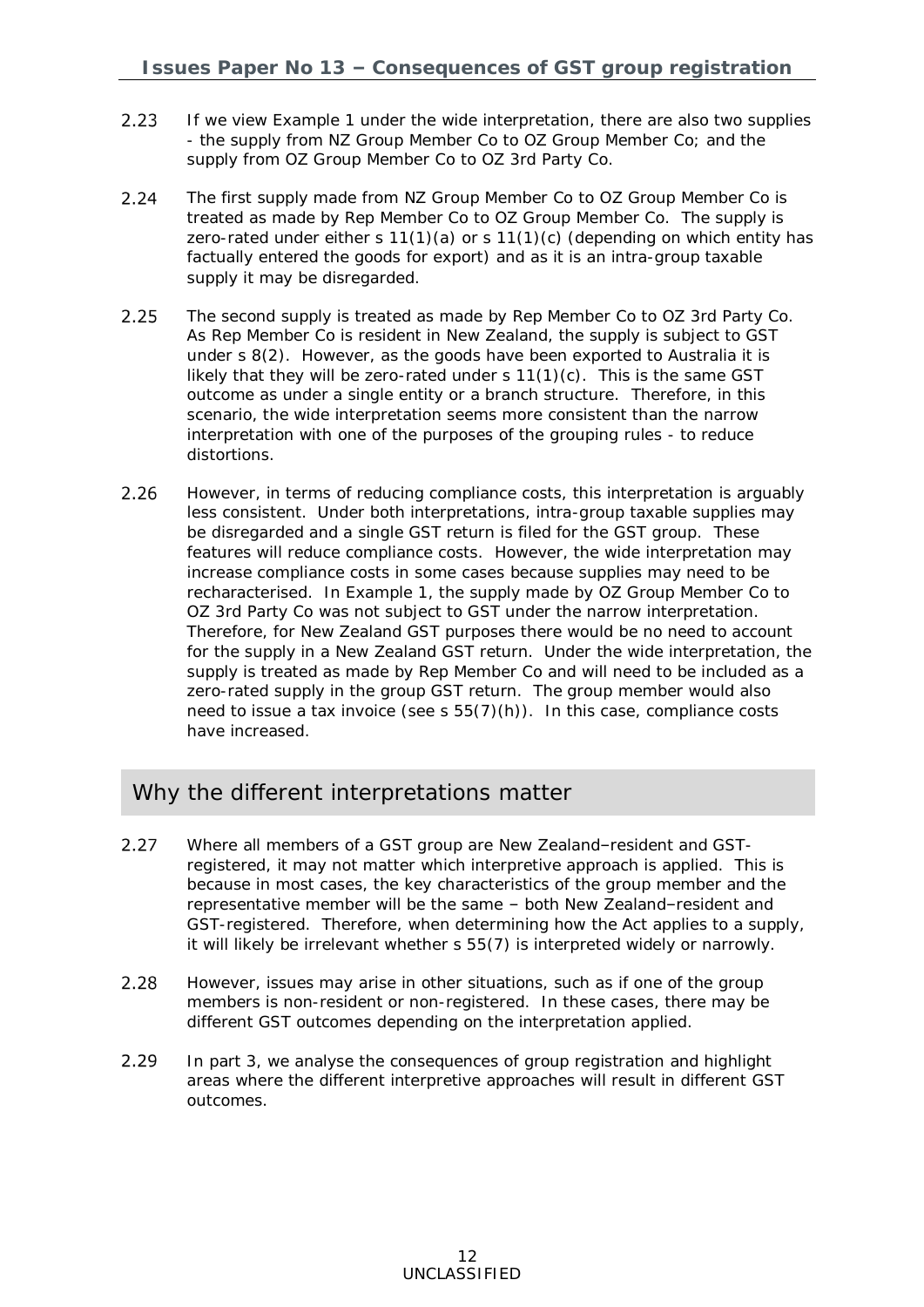## **3. Consequences of GST group registration**

 $3.1$ In this part we examine how s 55(7) operates. We also identify where we think there might be different GST outcomes, depending on the interpretive approach applied.

### Section 55(7) – consequences of GST group registration

- $3.2$ The consequences of GST group registration are set out at s 55(7). Section 55(7) refers to companies, but where the group is not a group of companies, s 55(8) applies and the references to companies in s 55(7) are read as including persons who are not companies:
	- (7) Subject to subsection [\(7B\),](javascript:void(0)) where any companies are a group of companies for the purposes of this section,—
		- (a) any taxable activity carried on by a [member](javascript:void(0)) of the group shall be deemed to be carried on by the representative [member](javascript:void(0)) and not to be carried on by any other [member](javascript:void(0)) of the group; and
		- (b) all members of the group shall have the same [taxable period](javascript:void(0)) pursuant to sections [15](javascript:void(0)) to [15E](javascript:void(0)) and the same accounting basis pursuant to section [19](javascript:void(0)) or section [19A;](javascript:void(0)) and
		- (c) subject to paragraphs [\(db\)](javascript:void(0)) and [\(dc\),](javascript:void(0)) any [taxable supply](javascript:void(0)) of [goods](javascript:void(0)) and [services](javascript:void(0)) by a [member](javascript:void(0)) of the group to another [member](javascript:void(0)) of the group may be disregarded; and
		- (d) any other [taxable supply](javascript:void(0)) of [goods](javascript:void(0)) and [services](javascript:void(0)) by a [member](javascript:void(0)) of the group shall be deemed to be a [taxable supply](javascript:void(0)) by the representative [member;](javascript:void(0)) and
		- (da) any supply of [goods](javascript:void(0)) and [services,](javascript:void(0)) other than a [taxable supply,](javascript:void(0)) made by a [member](javascript:void(0)) of the group, shall be deemed to be made by the representative [member;](javascript:void(0)) and
		- (dab) subject to paragraph (c), any supply of [goods](javascript:void(0)) and [services](javascript:void(0)) to a [member](javascript:void(0)) of the group is a supply to the representative [member;](javascript:void(0)) and
		- (db) to the extent that [goods](javascript:void(0)) and [services](javascript:void(0)) acquired or produced or applied by any [member](javascript:void(0)) of a group for the principal purpose of making taxable supplies are applied by the representative [member](javascript:void(0)) of that group for a purpose other than that of making taxable supplies, that acquisition or production or application of those [goods](javascript:void(0)) and [services](javascript:void(0)) shall, for the purposes of section [21\(1\),](javascript:void(0)) be deemed to have been made by the representative [member](javascript:void(0)) of that group; and
		- (dc) to the extent that [goods](javascript:void(0)) and [services](javascript:void(0)) acquired or produced on or after 1 October 1986 by any [member](javascript:void(0)) of a group other than for the principal purpose of making taxable supplies are applied by the representative [member](javascript:void(0)) of that group for a purpose of making taxable supplies, that acquisition or production of those [goods](javascript:void(0)) and [services](javascript:void(0)) shall, for the purposes of section [21E,](javascript:void(0)) be deemed to have been made by the representative [member](javascript:void(0)) of that group; and
		- (dd) any statement or other information provided to a [member](javascript:void(0)) of the group under section [78F](javascript:void(0)) shall be deemed to be provided to the representative [member;](javascript:void(0)) and
		- (de) any statement or other information provided by a [member](javascript:void(0)) of the group under section [78F](javascript:void(0)) shall be deemed to be provided by the representative [member;](javascript:void(0)) and
		- (e) any [input tax](javascript:void(0)) paid or payable by a [member](javascript:void(0)) of the group shall be deemed to be paid or payable by the representative [member;](javascript:void(0)) and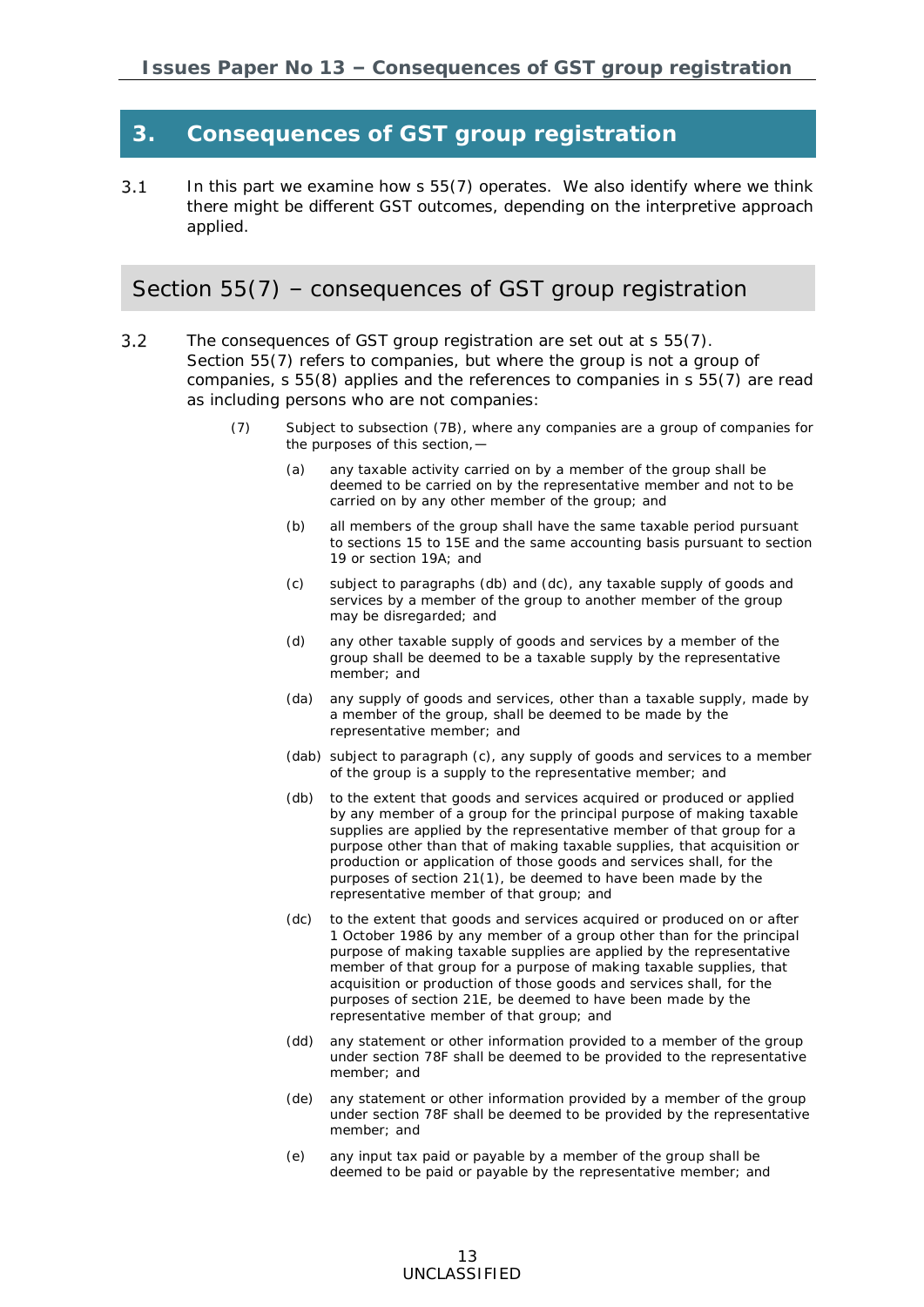(f) any obligation on any [member](javascript:void(0)) of the group, other than the representative [member,](javascript:void(0)) pursuant to section [16,](javascript:void(0)) shall be disregarded:

provided that—

- (g) a member of the group is liable jointly and severally with all other members of the group for all tax payable by the representative member for each taxable period, or part of a taxable period, in which the member is part of the group, even if the member is no longer part of the group or a representative member ceases to exist; and
- (h) the provisions of section [24,](javascript:void(0)) section [75,](javascript:void(0)) and Part [8](javascript:void(0)) shall continue to [apply](javascript:void(0)) to all such members of the group.
- $3.3$ The paragraphs of s 55(7) operate together to create the single taxable entity. They do this by treating the representative member as carrying on the taxable activities of all the group members. They also treat the representative member as making and receiving all supplies made or received by group members (with the exception of intra-group taxable supplies, which may be disregarded). Further, any input tax paid or payable by a group member is treated as being paid or payable by the representative member.
- $3.4$ The paragraphs also explain when the statutory fiction is ignored. For example, group members continue to be responsible for issuing tax invoices, keeping records and registering for GST (if applicable) as if the grouping rules did not apply. Similarly, all group members are jointly and severally liable for any tax payable by the representative member.
- $3.5$ Section 55(7) also deals with administrative matters. For example, it requires all group members to have the same taxable period and to use the same accounting basis. In addition, all group members (except the representative member) are relieved of the obligation to file a GST return.
- $3.6$ Special rules are included to deal with the situation when goods or services are acquired before grouping for one purpose and are then applied for another purpose once grouped. There are also rules for treating the representative member as making or receiving any land statement provided by or to a group member.
- $3.7$ The consequences of GST group registration are summarised for each paragraph of s 55(7) as follows:
	- para (a) the representative member carries on all taxable activities (discussed from [\[3.8\]](#page-14-0));
	- para (b) all members must have the same registration basis (discussed from [\[3.17\]](#page-16-0));
	- para (c) taxable supplies between members are disregarded (discussed from [\[3.40\]](#page-21-0));
	- para (d) the representative member is treated as making all taxable supplies to persons outside the group (discussed from [\[3.53\]](#page-24-0));
	- para (da) the representative member is treated as making all nontaxable supplies (discussed from [\[3.57\]](#page-24-1));
	- para (dab) the representative member is treated as receiving all supplies (discussed from [\[3.65\]](#page-29-0));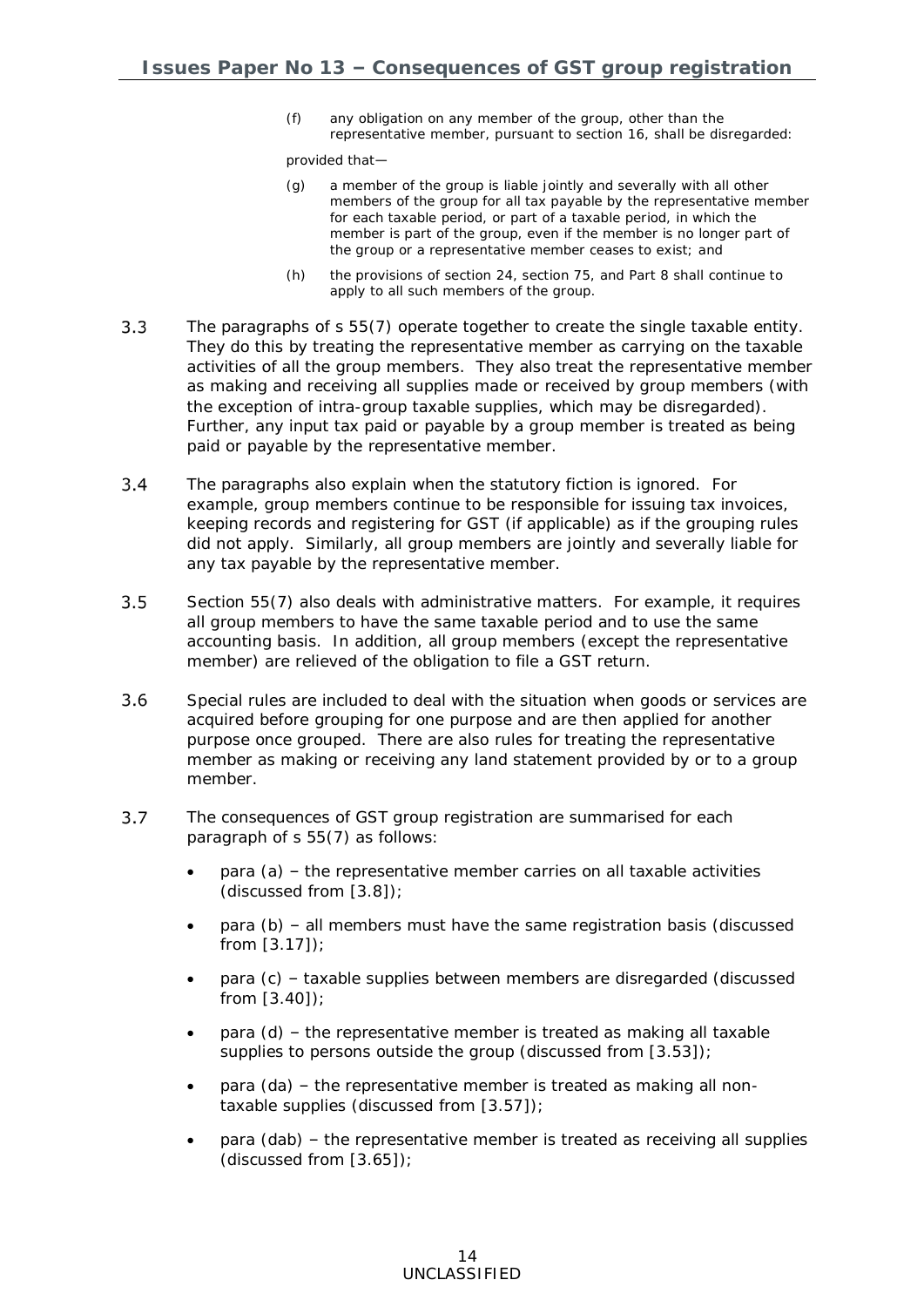- paras (db) and (dc) the representative member is treated as acquiring some pre-group registration supplies (discussed from [\[3.69\]](#page-30-0));
- paras (dd) and (de) the representative member is treated as providing and receiving land statements (discussed from [\[3.78\]](#page-31-0));
- para (e) the representative member is treated as paying all input tax (discussed from [\[3.84\]](#page-33-0));
- para (f) only the representative member files GST returns (discussed from [\[3.88\]](#page-33-1));
- para (g) all members are jointly and severally liable for all tax payable (discussed from [\[3.92\]](#page-34-0)); and
- para (h) all members are responsible for issuing tax invoices, recordkeeping and registering for GST (discussed from [\[3.98\]](#page-35-0)).

Paragraph (a) – representative member carries on all taxable activities

- <span id="page-14-0"></span> $3.8$ Under para (a), the representative member is deemed to carry on the group members' taxable activities for all purposes under the Act, with the exception of those purposes specifically excluded by paras (g) and (h) (see from [\[3.92\]](#page-34-0)):
	- (a) any taxable activity carried on by a member of the group shall be deemed to be carried on by the representative member and not to be carried on by any other member of the group; and
- $3.9$ Subject to the inclusions and exclusions in  $s$  6(2) and (3), "taxable activity" is defined in s 6(1) to mean a continuous or regular activity involving or intending to involve the supply of goods and services to another person for consideration.

#### $3.10$ "Taxable activity" is not geographically confined. This means a non-resident entity can carry on a "taxable activity" as defined in the Act. $4$

### One taxable activity or many taxable activities

-

- $3.11$ Under para (a) of s 55(7), the taxable activities of group members are deemed to be carried on by the representative member. This raises an issue - on grouping are the taxable activities of all group members merged or do they remain separate taxable activities?
- $3.12$ We consider that whatever interpretation is applied to para (a), the group members' separate taxable activities are not pooled or merged so that they lose their distinctiveness. Instead, the representative member is deemed to carry on all the separate taxable activities of its members in the same way that a single entity carries on the taxable activities of its different departments or branches. This is consistent with the way a single registered person can carry on more than one taxable activity under a single GST registration. For

<sup>4</sup> *GST: Business-to-Business Neutrality across Borders* (Policy Advice Division of Inland Revenue, Wellington, 2001) at 2.14.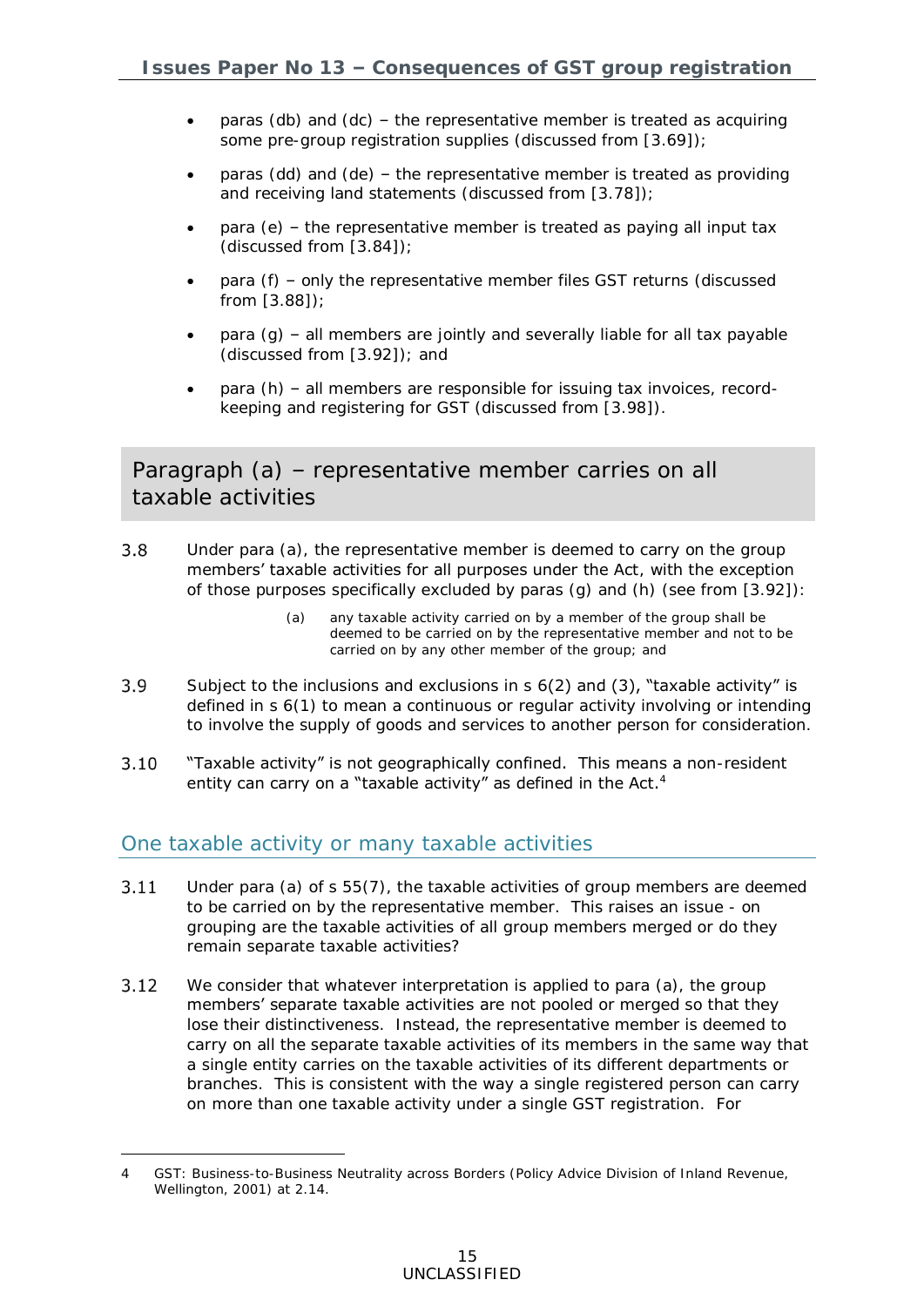example, in *Case R38* (1994) 16 NZTC 6,212, the Taxation Review Authority accepted that it was possible for a single registered person to carry on more than one taxable activity under the same GST registration. In this case, the taxpayer had multiple taxable activities: solicitor, deer farming and grazing, and land investment. (See also *Case P4* (1994) 14 NZTC 4,024 (TRA).)

- $3.13$ We consider that merging all taxable activities into one single taxable activity would be extending the deeming in s 55(7) further than it needs to go to achieve the purpose of the grouping rules. Neither interpretive approach requires that all the taxable activities of the group members are merged into one taxable activity.
- $3.14$ However, there are subtle differences, depending on the interpretive approach applied. Under the narrow interpretation the group member's taxable activity does not take on the characteristics of the representative member. For example, a non-registered entity's taxable activity is still a non-registered taxable activity once grouped. It is simply that the taxable activity is deemed to be carried on by the representative member.
- <span id="page-15-0"></span> $3.15$ Under the wide interpretation, a non-registered entity's taxable activity would take on the characteristics of the representative member. This means that once grouped, a non-registered entity's taxable activity would become a taxable activity carried on by a registered person. In this way, the wide interpretation is more consistent with the treatment of a single entity that carries on more than one taxable activity. All the taxable activities of the single entity are dealt with under a single GST registration. The narrow interpretation is less consistent with the treatment of a single entity carrying on more than one taxable activity. This is because it permits a non-registered taxable activity to remain a non-registered taxable activity once grouped.
- $3.16$ Example 2 illustrates how the taxable activities of group members are deemed to be carried on by the representative member.

### **Example 2**

#### **Spring Co GST Group**

Spring Co GST Group consists of two New Zealand-resident companies: Winter Co and Spring Co. Winter Co manufactures and sells torches. Spring Co manufactures and sells light bulbs.

Spring Co is the representative member of Spring Co GST Group.



Section 55(7)(a) deems any taxable activity carried on by a member of the group to be carried on by the representative member. Therefore, Spring Co, as representative member, is deemed to carry on the taxable activity of Winter Co.

This means the companies in Spring Co GST Group are treated as a single taxable entity for GST purposes. However, the taxable activities of Spring Co and of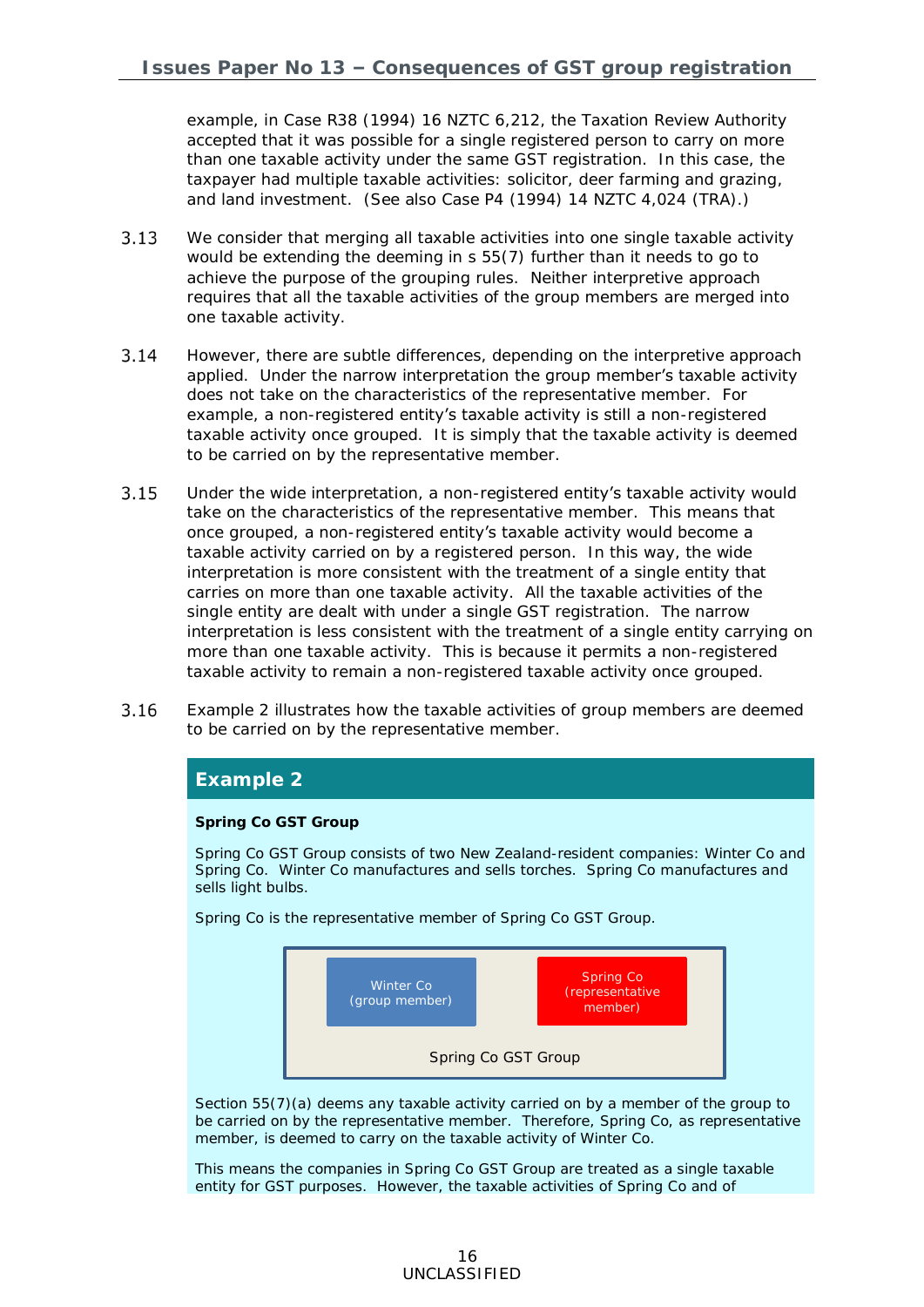Winter Co are not merged into one taxable activity. Spring Co is deemed to carry on both activities – manufacturing and selling torches and manufacturing and selling light bulbs.

Paragraph (b) – all members must have the same registration basis

- <span id="page-16-0"></span> $3.17$ Paragraph (b) states that all members of a GST group shall have the same taxable period and accounting basis:
	- (b) all members of the group shall have the same [taxable period](javascript:void(0)) pursuant to sections [15](javascript:void(0)) to [15E](javascript:void(0)) and the same accounting basis pursuant to section [19](javascript:void(0)) or section [19A;](javascript:void(0)) and
- 3.18 This provision is necessary to enable the representative member to file one group GST return. If all members retained different taxable periods and accounted for GST on a different accounting basis, it would be impossible for the representative member to file a single group return.
- $3.19$ Paragraph (b) describes one of the consequences of grouping. Before grouping, all members have their own taxable period and accounting basis. When the members apply for GST group registration, they must choose an accounting basis and a taxable period. Once the application has been approved, all members of the group must use the chosen accounting basis and taxable period.

### Accounting basis

- $3.20$ Section 19 sets out the three ways a person can account for GST: the invoice basis, the payments basis and the hybrid basis:
	- **19 Accounting basis**
	- (1) Subject to [sections 19A to 19D,](http://legislation.govt.nz/act/public/1985/0141/latest/link.aspx?id=DLM83449#DLM83449) every registered person must account for tax payable on an invoice basis for the purpose of [section 20.](http://legislation.govt.nz/act/public/1985/0141/latest/link.aspx?id=DLM83479#DLM83479)
	- (1B) Despite subsection (1), if the Commissioner registers a non-resident person under [section 54B,](http://legislation.govt.nz/act/public/1985/0141/latest/link.aspx?id=DLM6032729#DLM6032729) the person must account for tax payable on a payments basis for the purpose of [section 20.](http://legislation.govt.nz/act/public/1985/0141/latest/link.aspx?id=DLM83479#DLM83479)
	- (2) The Commissioner may, on application in that behalf by a registered person, direct that for the purposes of [section 20](http://legislation.govt.nz/act/public/1985/0141/latest/link.aspx?id=DLM83479#DLM83479) the registered person account for tax payable—
		- (a) on a payments basis, if the registered person satisfies the requirements of [section 19A\(1\);](http://legislation.govt.nz/act/public/1985/0141/latest/link.aspx?id=DLM83449#DLM83449) or
		- (b) on a hybrid basis.
	- (3) The Commissioner may, on application in that behalf by a registered person who pursuant to a direction of the Commissioner accounts for tax payable on a hybrid basis or a payments basis, direct that the registered person account for tax payable—
		- (a) on an invoice basis; or
		- (b) on a hybrid basis; or
		- (c) on a payments basis, if the registered person satisfies the requirements of [section 19A\(1\).](http://legislation.govt.nz/act/public/1985/0141/latest/link.aspx?id=DLM83449#DLM83449)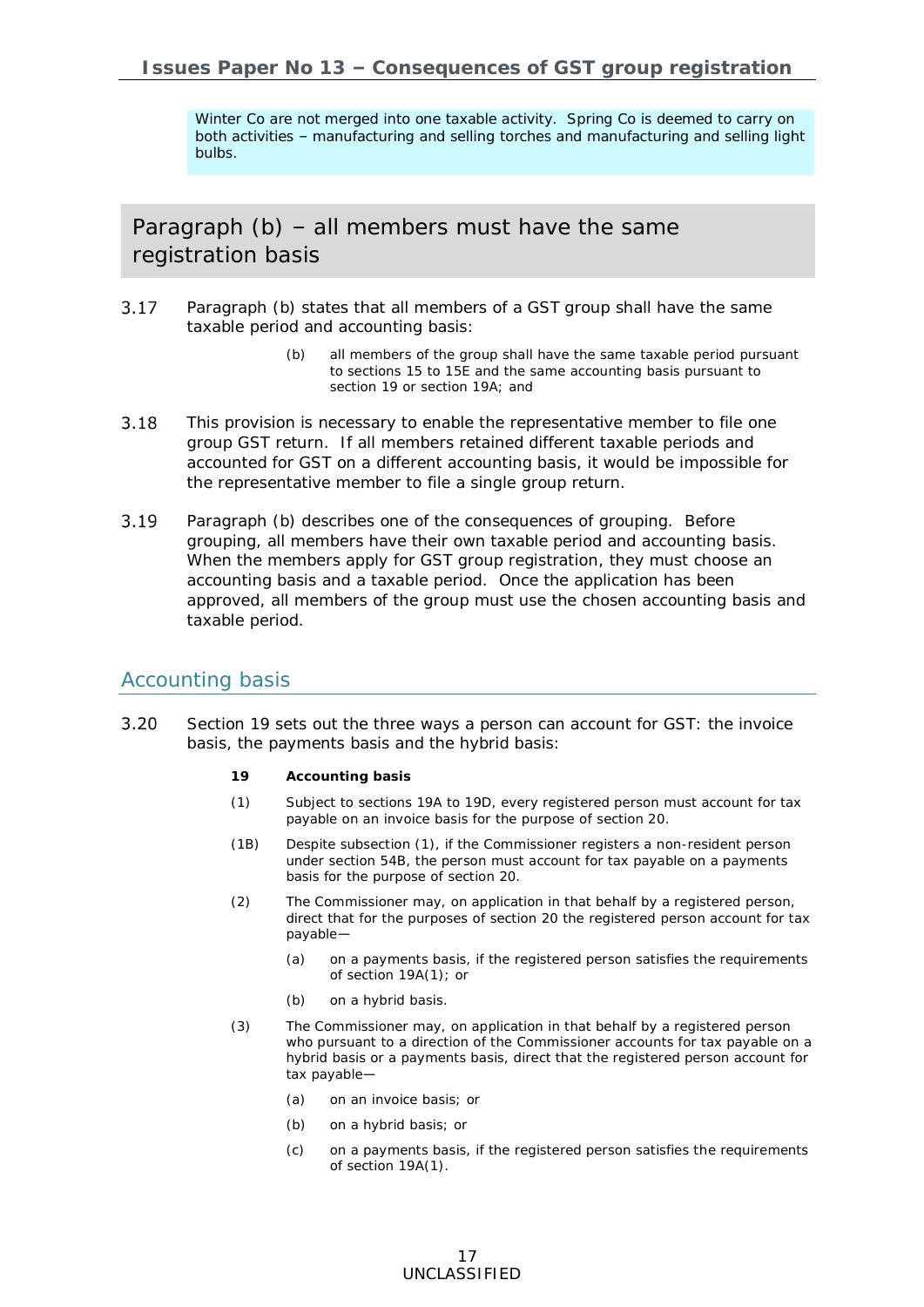- (3B) Despite subsection (3), a liquidator, receiver, or administrator (as defined in [section 239B](http://legislation.govt.nz/act/public/1985/0141/latest/link.aspx?id=DLM321194#DLM321194) of the Companies Act 1993) of a registered person who accounts for tax payable on a payments basis may not apply to change the registered person's accounting basis to an invoice basis.
- (4) Where the Commissioner gives a direction in respect of a registered person's accounting basis under subsection (2) or subsection (3) of this section or under [section 19A\(2\),](http://legislation.govt.nz/act/public/1985/0141/latest/link.aspx?id=DLM83449#DLM83449) the registered person shall account for tax payable on the accounting basis directed by the Commissioner with effect from—
	- (a) the commencement of the taxable period immediately following the taxable period during which the direction is given by the Commissioner, in any case to which paragraph (b) or paragraph (c) does not apply; or
	- (b) the person's registration under this Act, where the direction is given by the Commissioner before the end of the first taxable period of the person that follows that registration; or
	- (c) the commencement of such other taxable period as the Commissioner considers equitable, where the Commissioner and the person so agree.
- $3.21$ Section 19A(1) establishes that a registered person may use the payments basis if:
	- they are a non-profit body  $(s 19A(1)(a)(iii))$ ;
	- they are a non-resident  $(s 19A(1)(a)(iv))$ ;
	- their total taxable supplies in the previous 12 months were less than \$2 million and their taxable supplies are not likely to exceed that in the next 12 months (s 19A(1)(b)); or
	- the Commissioner considers it would be appropriate, based on the nature, volume and value of taxable supplies made by that registered person and the nature of the accounting system used  $(s 19A(1)(c))$ .
- $3.22$ To give effect to s 55(7)(b), the reference to "person" in s 19 (and related provisions) must be read as a reference to the representative member acting as the GST group. This is because under para (a) of s 55(7), the representative member is deemed to carry on the taxable activities of the group members.
- $3.23$ Therefore, eligibility to use an accounting basis is based on the total value of all taxable supplies likely to be made by the GST group for the next 12-month period, as if the group were a single taxable entity.
- $3.24$ Under a narrow interpretation, the total value of all taxable supplies would not include supplies likely to be made by non-registered members of the GST group. Under a wide interpretation it would. This is because under the wide interpretation, the representative member (a registered person) would be deemed to make those supplies (see from [\[3.15\]](#page-15-0)).
- $3.25$ Once the group has chosen an accounting basis it needs to confirm this in the GST group registration form (IR 374). If the chosen group accounting basis would require a change for a particular member, that member must first make a separate application to the Commissioner under s 19(3) for approval to change its accounting basis. If approved, the Commissioner will provide that company with a calculation of adjustments that it will need to make to take account of any outstanding debtors and creditors.
- $3.26$ Example 3 illustrates how an accounting basis may be chosen.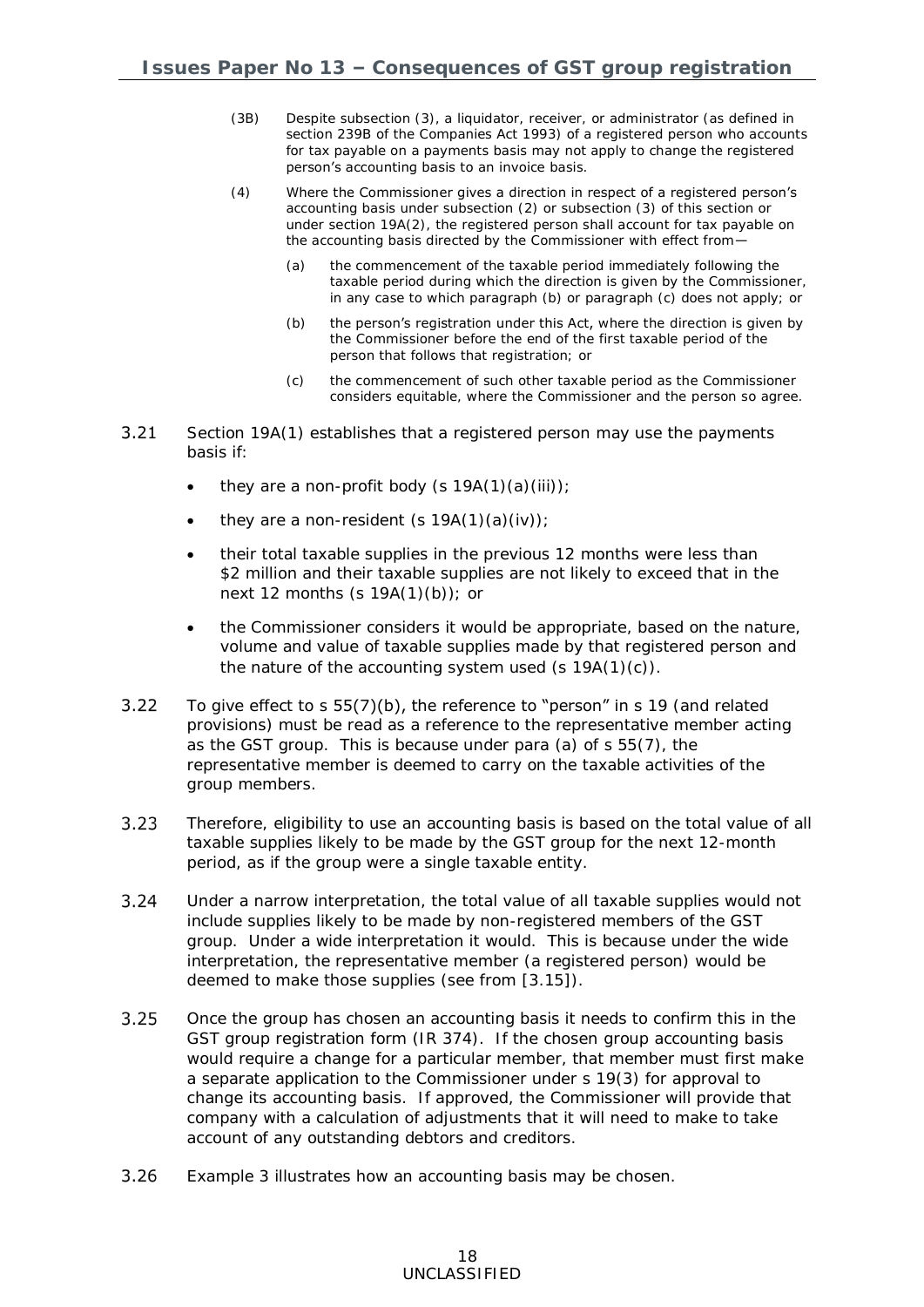## **Example 3 Choosing an accounting basis** Before forming Spring Co GST Group, Winter Co and Spring Co each accounted for GST on a payments basis. Winter Co estimated that its total taxable supplies for the next 12-month period were likely to be \$1.5 million. Spring Co estimated that its total taxable supplies for the next 12-month period were likely to be \$1 million. When combined, Winter Co and Spring Co's total taxable supplies for the next 12month period are likely to exceed \$2 million. This means that once Spring Co GST Group is formed, it would not be eligible to account for GST on a payments basis unless it successfully applied to the Commissioner for permission to do so. Spring Co and Winter Co decide that Spring Co GST Group should use the invoice Winter Co Spring Co (payments basis)

basis. In addition to filing the GST group registration form, Winter Co and Spring Co each file an application to change their accounting basis from the payments basis to the invoice basis.

### Taxable periods

- 3.27 Section 15 sets out the available taxable periods:
	- **15 Taxable periods**
	- (1) A registered person's taxable period must be one of the following:
		- (a) a 6-month period, if subsection (2) applies:
		- (b) a 2-month period:
		- (c) a 1-month period, if subsection (3) or (4) applies.
	- (2) A person's taxable period may be a 6-month period if the person applies to the Commissioner to pay on that basis and—
		- (a) the person's taxable supplies in a 12-month period are no more, and are not likely to be more, than \$500,000:
		- (b) the person makes 80% or more of the person's taxable supplies for an income year during a period of 6 months or less that ends with, or less than 1 month before, the end of the income year and has not had a 6 month period as a taxable period under this paragraph in the 24-month period before the application.
	- (3) A person's taxable period may be a 1-month period if the person applies to the Commissioner to pay on that basis.
	- (4) A person's taxable period must be a 1-month period if the person's taxable supplies in a 12-month period are more, or are likely to be more, than \$24,000,000.
	- (5) For the purposes of subsections (2) and  $(4)$ ,  $-$ 
		- (a) the 12-month period is a period that starts on the first day of a month and ends on the last day of a month:
		- (b) the amount of a person's taxable supplies does not include the amount of taxable supplies arising as part of—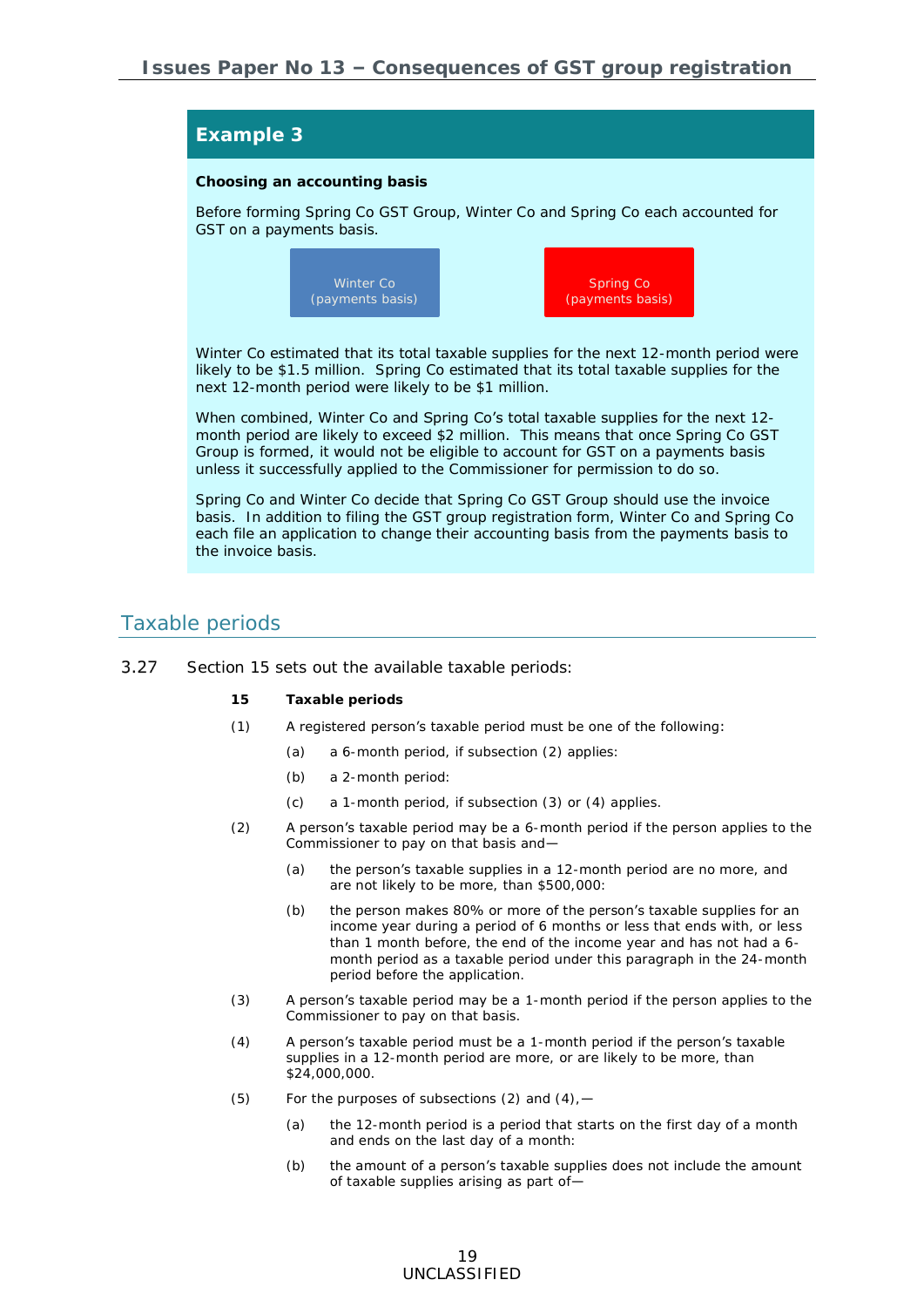- (i) the ending, including a premature ending, of a taxable activity carried on by the person:
- (ii) a substantial and permanent reduction in the size or scale of a taxable activity carried on by the person:
- (iii) the replacement of plant or a capital asset used in a taxable activity carried on by the person:
- (c) the Governor-General, from time to time, may declare by Order in Council another amount as the limit applying to the value of a person's taxable supplies.
- (6) Despite subsections (1) to (4), the taxable period of a non-resident supplier whose only supplies are supplies of remote services to which [section 8\(3\)\(c\)](http://www.legislation.govt.nz/act/public/1985/0141/latest/link.aspx?search=qs_act%40bill%40regulation%40deemedreg_goods+and+services+tax_resel_25_h&p=1&id=DLM82299#DLM82299) applies, is a 3-month period, based on a first quarter ending on 31 March.
- 3.28 To give effect to para (b) of s 55(7), the reference to "person" in s 15 must be read as a reference to the representative member acting as the GST group.
- $3.29$ Therefore, eligibility to use a particular taxable period is based on the total value of all taxable supplies likely to be made by the GST group for the next 12-month period, as if the group were a single taxable entity.
- $3.30$ Under a narrow interpretation, the total value of all taxable supplies would not include supplies likely to be made by non-registered members of the GST group. Under a wide interpretation it would. This is because under the wide interpretation, the representative member (a registered person) would be deemed to make those supplies (see from [\[3.15\]](#page-15-0)).
- $3.31$ Once a group has determined an applicable taxable period it needs to confirm this in the GST group registration form (IR 374). The form notes that if the selected taxable period requires a change for a particular member, the group registration form will be treated as a written request to change that member's taxable period.
- $3.32$ Example 4 illustrates how a taxable period might be chosen.

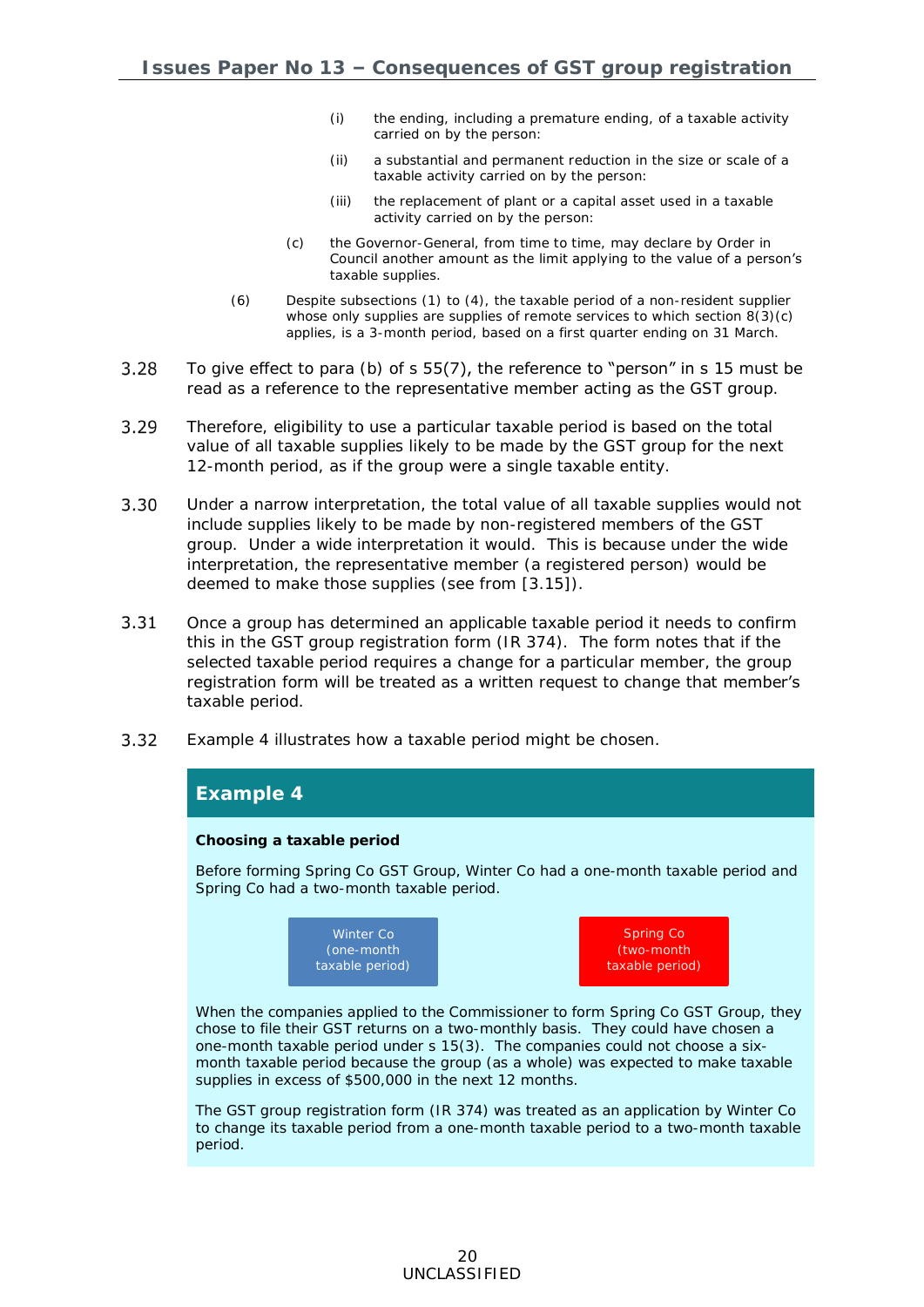### Remote services suppliers and taxable periods

- 3.33 Under s 15(6), the taxable period of a remote services supplier must be a three-month period:
	- (6) Despite subsections (1) to (4), the taxable period of a non-resident supplier whose only supplies are supplies of remote services to which [section 8\(3\)\(c\)](http://www.legislation.govt.nz/act/public/1985/0141/latest/link.aspx?search=qs_act%40bill%40regulation%40deemedreg_goods+and+services+tax_resel_25_h&p=1&id=DLM82299#DLM82299) applies, is a 3-month period, based on a first quarter ending on 31 March.
- 3.34 If a GST group is made up of remote services suppliers (who only make supplies of remote services), then s 15(6) applies and the group must use a three-month taxable period.
- $3.35$ However, a question arises as to whether a remote services supplier can GST group register with a New Zealand-resident company. At first glance, s 15(6) might appear to prevent this. Under this view, remote services suppliers (who only make supplies of remote services) must use a three-month taxable period and all other entities must use a one-month, two-month or six-month taxable period, effectively preventing remote services suppliers from grouping with New Zealand-resident companies or other non-remote services suppliers.
- 3.36 We think this view is incorrect. It requires para (b) to be interpreted as a prerequisite for grouping (that is, you must have the same taxable periods before you form a GST group) rather than as a consequence of grouping (that is, on grouping all members have to use the same taxable period).
- 3.37 In our opinion, s 15(6) does not prevent a remote services supplier from grouping with a New Zealand–resident company or with other non-remote services suppliers, such as non-resident companies that do not make supplies of remote services. Section 15(6) applies to remote services suppliers whose *only* supplies are supplies of remote services. As the GST group as a whole (and, therefore, the representative member) makes supplies in addition to remote services, s 15(6) does not apply.
- 3.38 This interpretation is consistent with the single-entity approach as the representative member is deemed to carry on the taxable activities of the group members under s 55(7)(a) as if the group were acting as one person making remote supplies and other types of supplies.
- 3.39 Example 5 illustrates how to align taxable periods when a group member only makes supplies of remote services.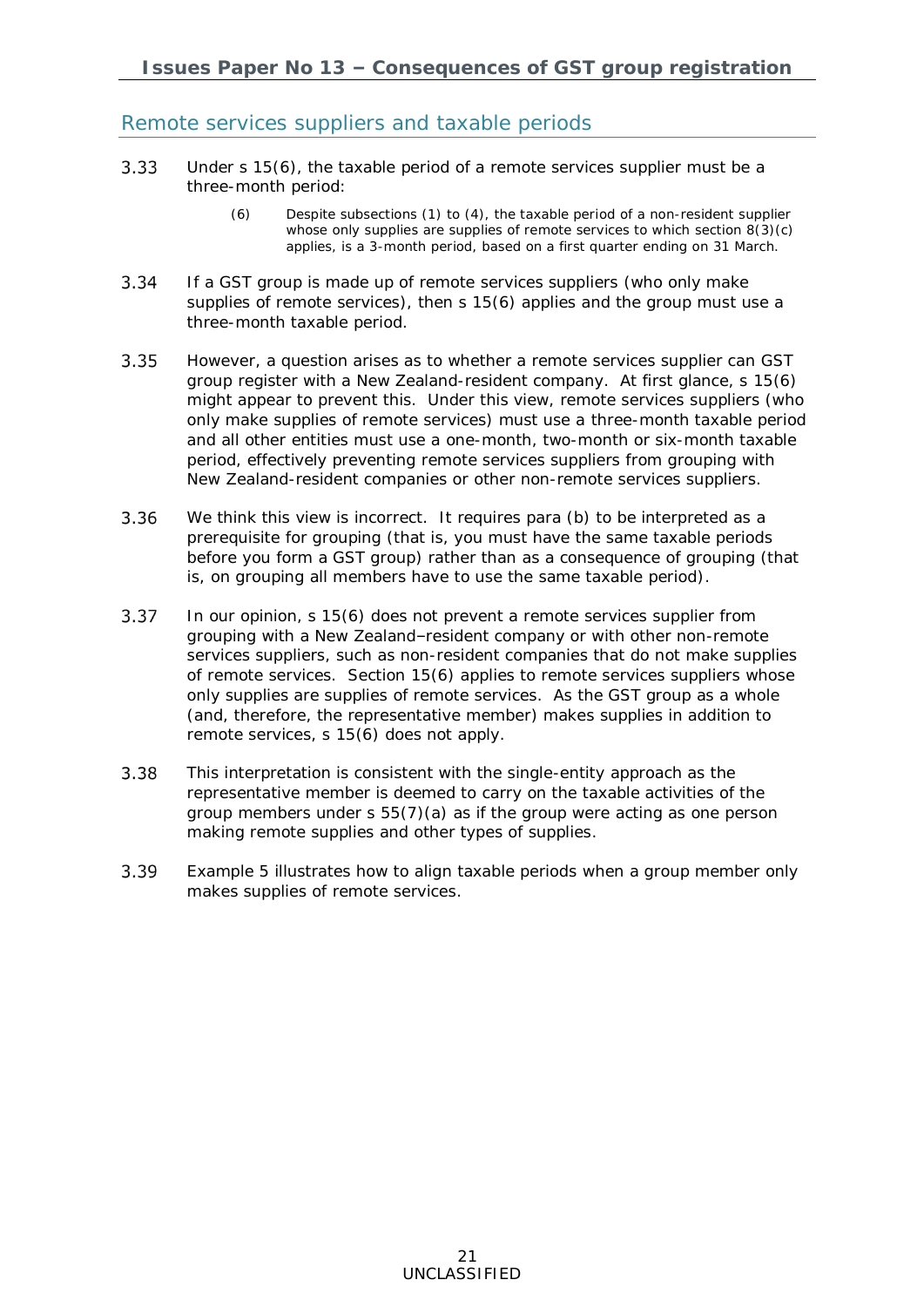**Aligning taxable periods when a group member only makes supplies of remote services**

Fog Co is an Australian-resident company, a subsidiary of Spring Co and a remote services supplier. It provides consultancy services to Spring Co GST Group. Spring Co GST Group has a two-month taxable period. Fog Co (as a remote services supplier) has a three-month taxable period  $(s 15(6))$ . The group wants Fog Co to join Spring Co GST Group.



Paragraph (b) of s 55(7) requires all the companies in Spring Co GST Group to have the same taxable period. As Fog Co will be part of a GST group, s 15(6) will not apply. Section 15(6) applies only to remote services suppliers *whose only supplies are supplies of remote services*. As Spring Co GST Group as a single taxable entity (and, therefore, Spring Co as representative member) will make supplies in addition to remote services, s 15(6) does not apply.

This means Fog Co can join Spring Co GST group and adopt a two-month taxable period under s 15(1)(b).

## Paragraph (c) – taxable supplies between members may be disregarded

- <span id="page-21-0"></span>3.40 **We consider that the consequences of para (c) of s 55(7) are the same under either interpretive approach.**
- $3.41$ Paragraph (c) provides:
	- (c) subject to paragraphs [\(db\)](javascript:void(0)) and [\(dc\),](javascript:void(0)) any [taxable supply](javascript:void(0)) of [goods](javascript:void(0)) and [services](javascript:void(0)) by a [member](javascript:void(0)) of the group to another [member](javascript:void(0)) of the group may be disregarded; and
- $3.42$ Paragraph (c) states that any taxable supplies of goods and services between group members may be disregarded (subject to paras (db) and (dc)). The Act does not define "disregarded", and there is no case law on the meaning of the word in the context of the Act. However, the *Concise Oxford English Dictionary*  (12th ed, New York, 2011) defines "disregard" as:

**v.** pay no attention to; ignore. ▶n. the action or state of disregarding or the state of being disregarded.

 $3.43$ Based on the ordinary meaning of "disregard", the effect of para (c) is that a taxable supply between group members may be ignored for the purposes of the Act. Output tax is not imposed on that supply, input tax cannot be claimed by the recipient and a tax invoice does not have to be issued. However, group members must retain sufficient information of the disregarded supply for their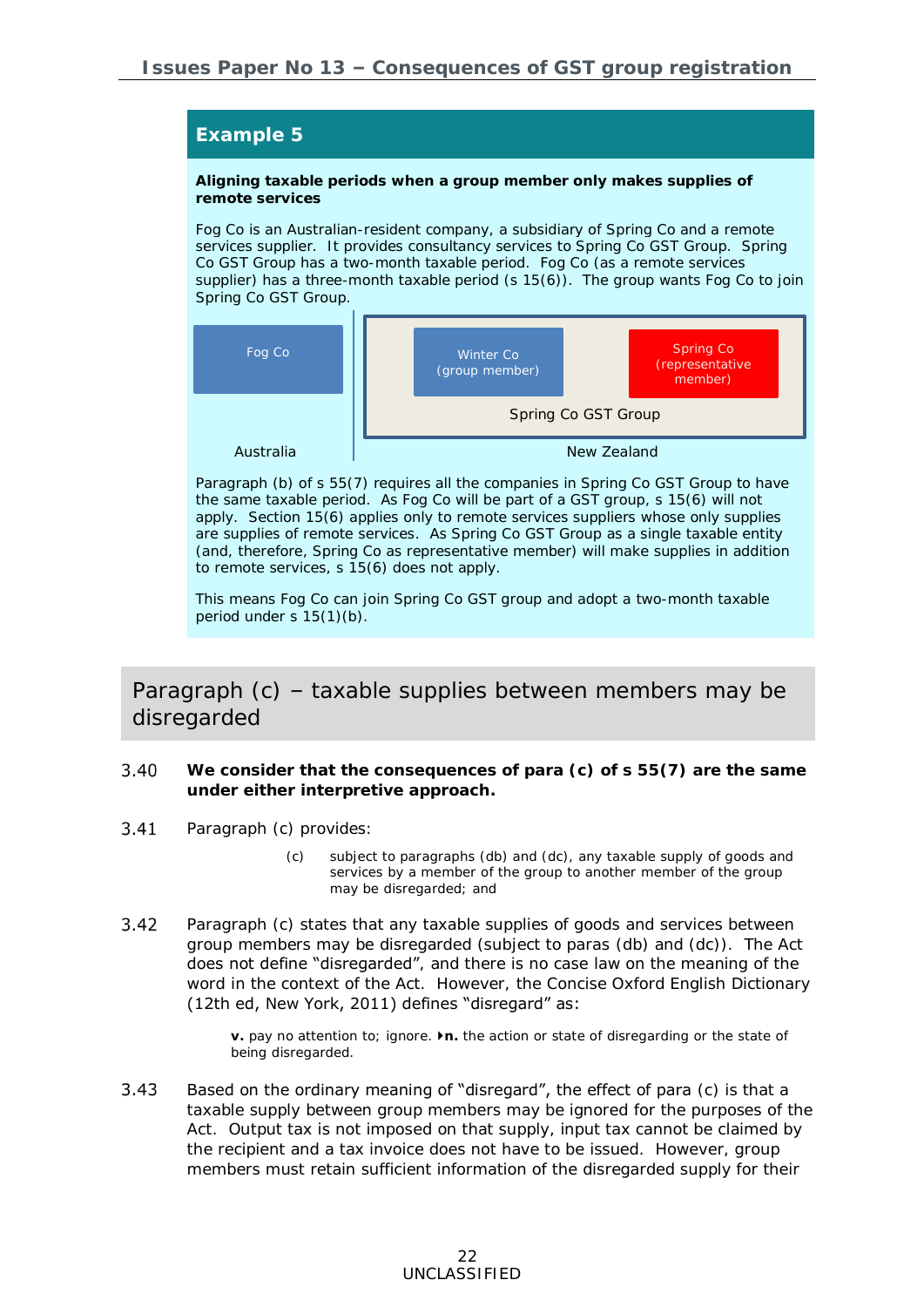records under s 75, should the Commissioner need to verify any information relating to the disregarded supply.

- $3.44$ This outcome is consistent with the overall purpose of the grouping rules, which is to treat a group of companies as a single entity for GST purposes. If the group were a single entity, then an intra-group "supply" would be a "selfsupply" and would not be subject to GST.
- $3.45$ Paragraph (c) uses the word "may". This means it is not mandatory for group members to disregard intra-group taxable supplies. However, this is one of the main compliance benefits of grouping.
- Paragraph (c) applies to only taxable supplies. Exempt supplies between group 3.46 members cannot be disregarded. There may also be input tax implications with intra-group exempt supplies.
- 3.47 Paragraph (c) is subject to paras (db) and (dc) (discussed from [\[3.69\]](#page-30-0)). Paragraphs (db) and (dc) ensure goods acquired by a group member before group registration are still subject to the change-of-use provisions, so are not disregarded in these cases. (Clause 228 of the Taxation (Annual Rates for 2018-19, Modernising Tax Administration, and Remedial Matters) Bill proposes to update paras (db) and (dc) to remove outdated references to the "principal purpose" test.)
- 3.48 An intra-group taxable supply can occur in different contexts. In most cases, intra-group taxable supplies may be disregarded. However, sometimes the context might mean the supply cannot be disregarded. For example, there may be a specific legislative provision such as s 55(7B), which states that a taxable supply is not disregarded if the supply is a supply of imported services subject to the reverse charge (discussed further from [\[4.33\]](#page-47-0)).
- 3.49 We understand that some GST groups choose not to disregard intra-group taxable supplies. They think that disregarding the supply might prevent them from claiming input tax on the original taxable supply of those goods and services by a third party into the GST group. The 2002 discussion document GST and Financial Services made comments to that effect.<sup>5</sup> We disagree with those comments.
- 3.50 The ability to disregard intra-group taxable supplies is one of the main compliance benefits of GST grouping. If a GST group were unable to claim input tax on the original taxable supply coming into the group (which is then used to make the disregarded intra-group taxable supply), this would undermine any compliance benefit and would put the group at a disadvantage compared with a single entity or a branch. We consider that in these circumstances, the disregarded supply is looked-through to the ultimate supply being made outside the group. Input tax can therefore be claimed by the representative member on that original taxable supply into the group to the extent those goods and services are used or intended to be used to make taxable supplies outside the group (s 20(3C)). In a grouping context, goods or services used or intended to be used by group members to make taxable supplies outside the group are deemed to be used or intended to be used by the representative member. If that use or intended use changes (for example,

-

<sup>5</sup> *GST and Financial Services* (Policy Advice Division of Inland Revenue, Wellington, 2002) at 8.2.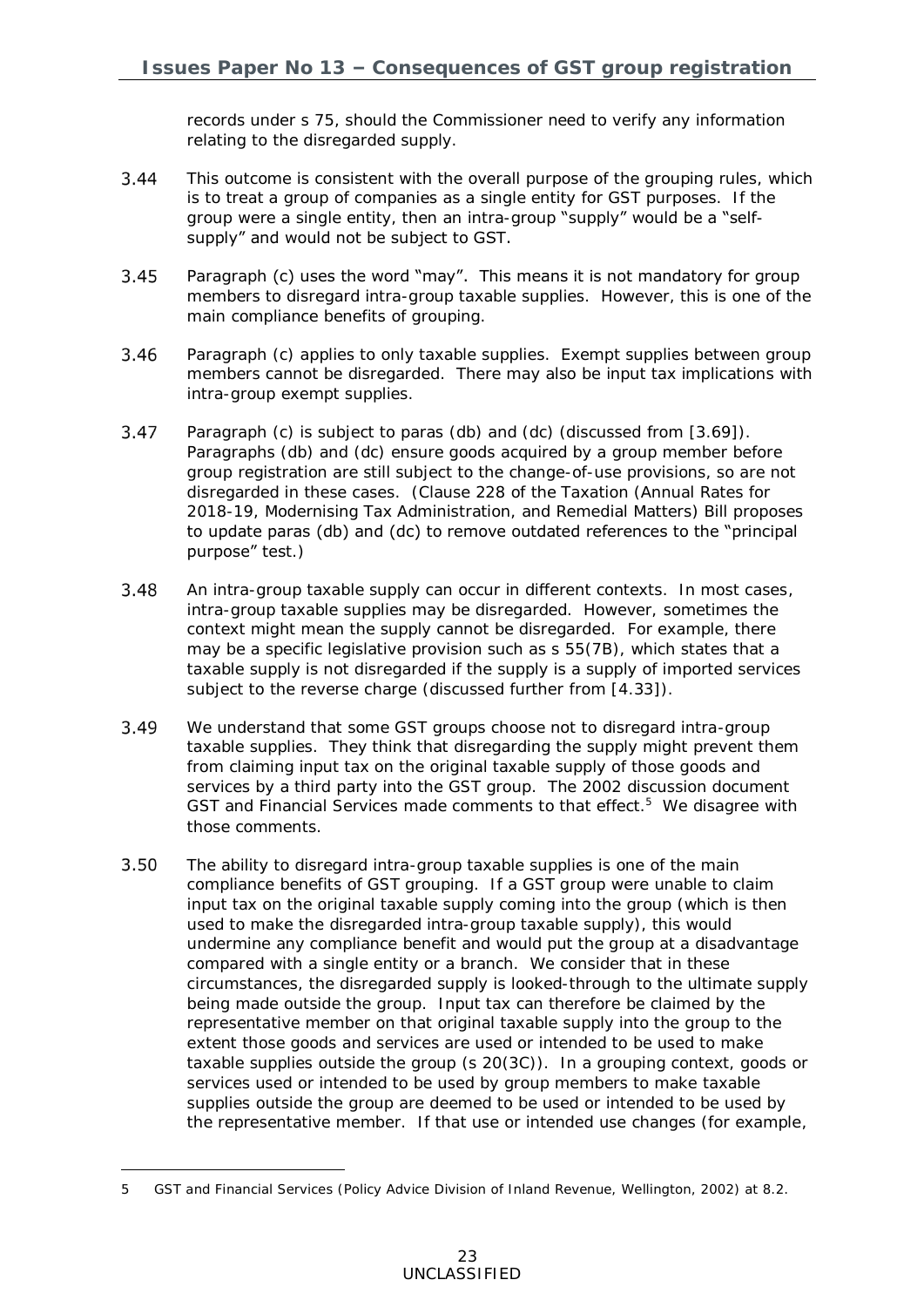the goods and services are used to make exempt supplies), then the representative member will need to make an adjustment under s 21A. This outcome reflects the single taxable entity approach as it puts the group in the same position as if it were a single entity or a branch. Claiming input tax deductions and making adjustments in a GST group context are discussed from [\[4.57\]](#page-52-0).

<span id="page-23-0"></span> $3.51$ Example 6 illustrates how an intra-group taxable supply is disregarded.

#### **Example 6**

**Taxable supplies between group members are disregarded**

Spring Co agrees to sell some light bulbs to Winter Co for \$1,000 plus GST. Winter Co intends to use those light bulbs in the torches it produces to make taxable supplies to customers outside the GST group. This is a taxable supply of goods and, if the companies were not grouped, Spring Co would need to account for \$150 of output tax on this supply.



However, Spring Co and Winter Co are grouped for GST purposes. This means any taxable supplies made between group members may be disregarded. If the supply is disregarded, no output tax is charged on the supply of the light bulbs by Spring Co to Winter Co and no tax invoice is issued. Spring Co, as the representative member, is also unable to claim an input tax deduction on this supply.

However, disregarding the supply between Spring Co and Winter Co does not affect the group's ability to claim input tax on the goods Spring Co acquires from outside the group to make the supply to Winter Co. A full input tax deduction may be claimed by Spring Co (as representative member) on that supply because the group intends to use those goods to make taxable supplies to customers outside the GST group.

If, instead, Winter Co intends to use the goods to make exempt supplies then an input tax deduction would not be permitted.

 $3.52$ More detailed examples illustrating how cross-border intra-group taxable supplies are treated are in part 4 (from [\[4.3\]](#page-38-0)).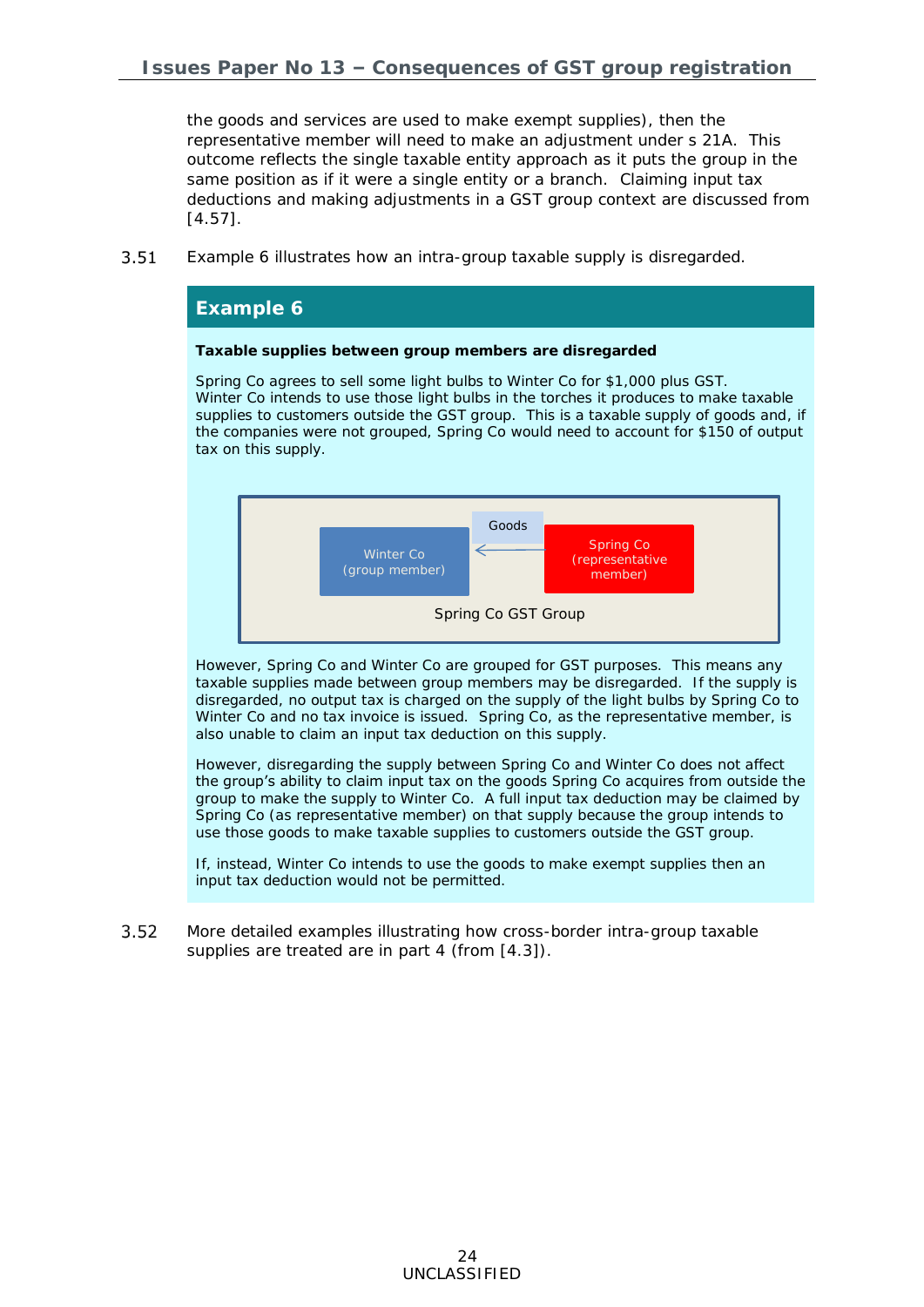Paragraph (d) - the representative member is treated as making all other taxable supplies to persons outside the group

- <span id="page-24-0"></span>3.53 **We consider that the consequences of para (d) of s 55(7) are the same under either interpretive approach.**
- $3.54$ Paragraph (d) deems all *other* taxable supplies made by a group member to be made by the representative member:
	- (d) any other [taxable supply](javascript:void(0)) of [goods](javascript:void(0)) and [services](javascript:void(0)) by a [member](javascript:void(0)) of the group shall be deemed to be a [taxable supply](javascript:void(0)) by the representative [member;](javascript:void(0)) and
- 3.55 Therefore, para (d) applies to those taxable supplies not covered by para (c). These are taxable supplies group members make to persons outside the group; taxable supplies that are not disregarded under para (c); or taxable supplies group members make to other group members in circumstances where para (db) or para (dc) applies. Paragraph (d) helps to create the single taxable entity for the purposes of the grouping rules.
- 3.56 Example 7 illustrates the representative member being deemed to make any other taxable supplies.



supply in the group GST return.

Paragraph (da) – the representative member is treated as making all non-taxable supplies

- <span id="page-24-1"></span>Paragraph (da) of s 55(7) deems non-taxable supplies of goods and services 3.57 made by a member of the group to be made by the representative member:
	- (da) any supply of [goods](javascript:void(0)) and [services,](javascript:void(0)) other than a [taxable supply,](javascript:void(0)) made by a [member](javascript:void(0)) of the group, shall be deemed to be made by the representative [member;](javascript:void(0)) and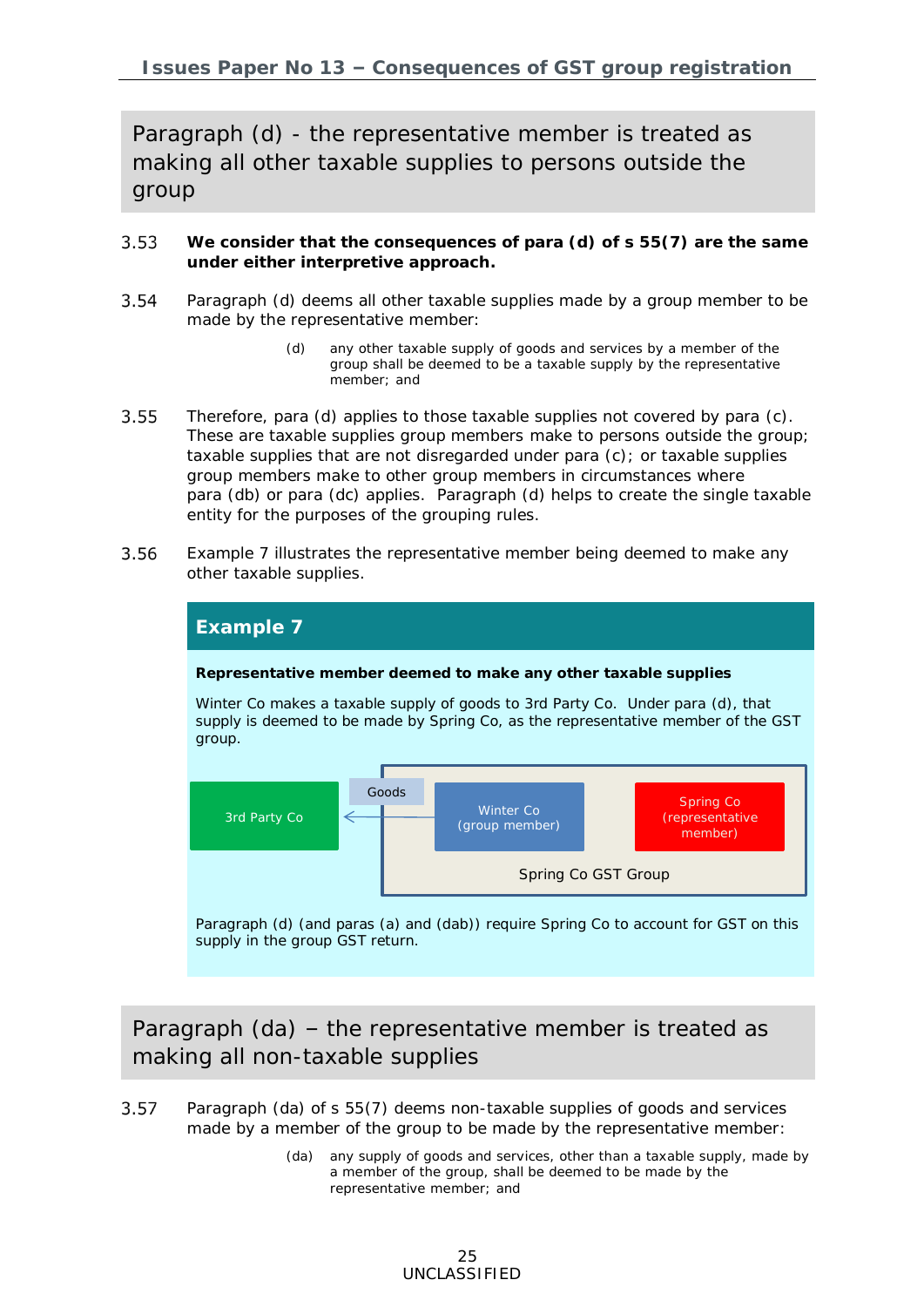- 3.58 Non-taxable supplies include exempt supplies, supplies where the supplier is not GST-registered, or the supply is not subject to GST. Paragraph (da) covers non-taxable supplies made intra-group as well as outside the group.
- 3.59 Examples 8–11 illustrate how para (da) applies:
	- Example 8 illustrates an exempt supply of services made by a New Zealand-resident group member to a New Zealand-resident third party (at [\[3.61\]](#page-25-0)).
	- Example 9 illustrates an intra-group exempt supply of services between two New Zealand-resident group members (at [\[3.62\]](#page-26-0)).
	- Example 10 illustrates a non-taxable supply of goods by a New Zealand-resident group member to a New Zealand-resident third party (at [\[3.63\]](#page-26-1)).
	- Example 11 illustrates a non-taxable supply of goods made from outside New Zealand by a non-resident group member to a non-resident third party (at [\[3.64\]](#page-27-0)).
- 3.60 As mentioned previously, the different interpretive approaches will lead to different GST outcomes in some cases. These different GST outcomes are highlighted below.

**Exempt supply of services made by a New Zealand-resident group member to a New Zealand-resident third party**

<span id="page-25-0"></span>3.61 Example 8 illustrates how para (da) applies when there is a supply of services made by a New Zealand-resident group member to a New Zealand-resident third party.

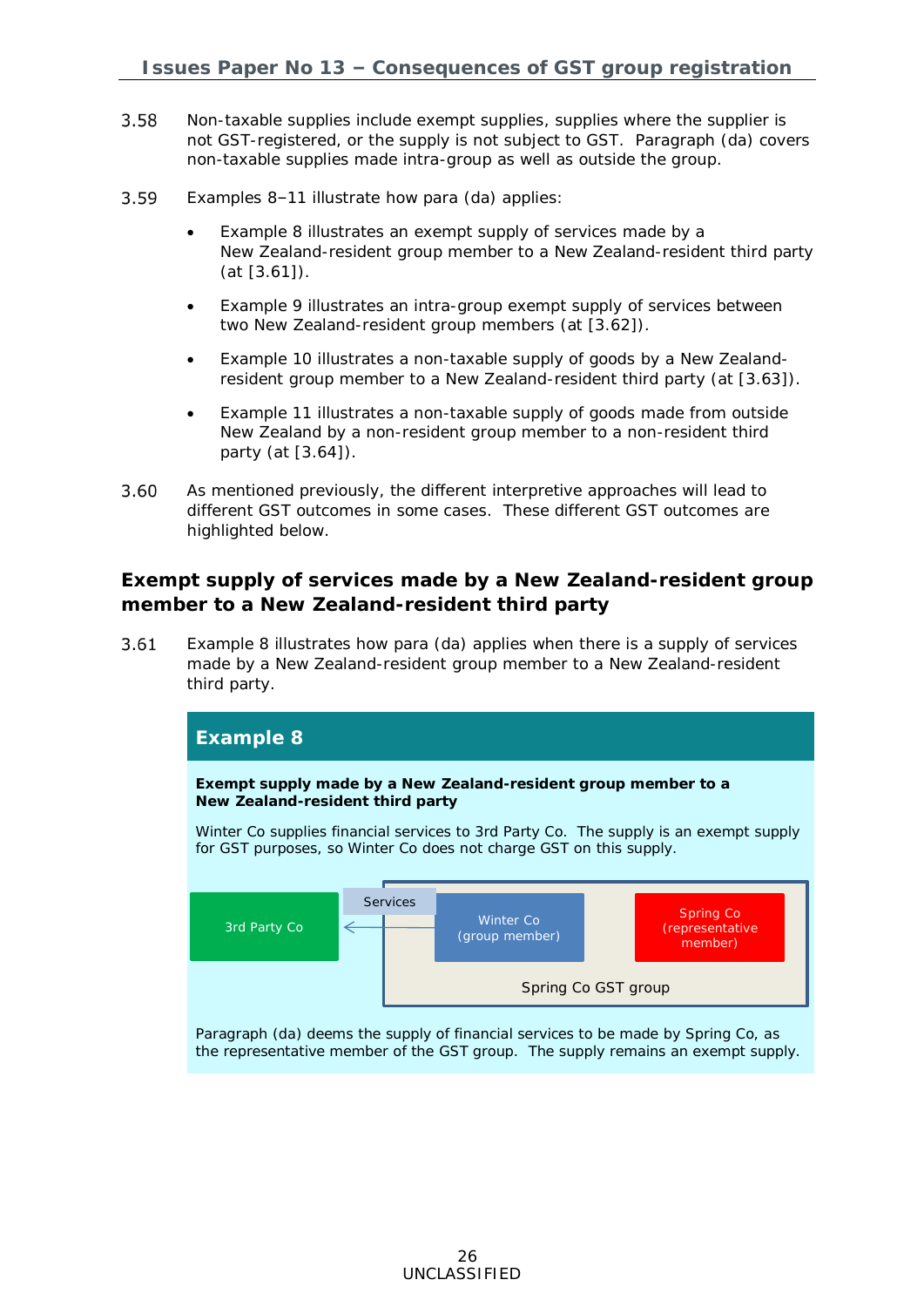### **Intra-group exempt supply of services between two New Zealand-resident group members**

<span id="page-26-0"></span> $3.62$ Example 9 illustrates how para (da) applies where there is an intra-group exempt supply of services between two New Zealand-resident group members.



**Non-taxable supply of goods by a New Zealand-resident group member to a New Zealand-resident third party**

<span id="page-26-1"></span>3.63 Example 10 concerns a non-taxable supply of goods made by a New Zealandresident group member to a New Zealand-resident third party. In this example, because a group member is non-registered, the GST outcome will vary depending on which interpretation is applied.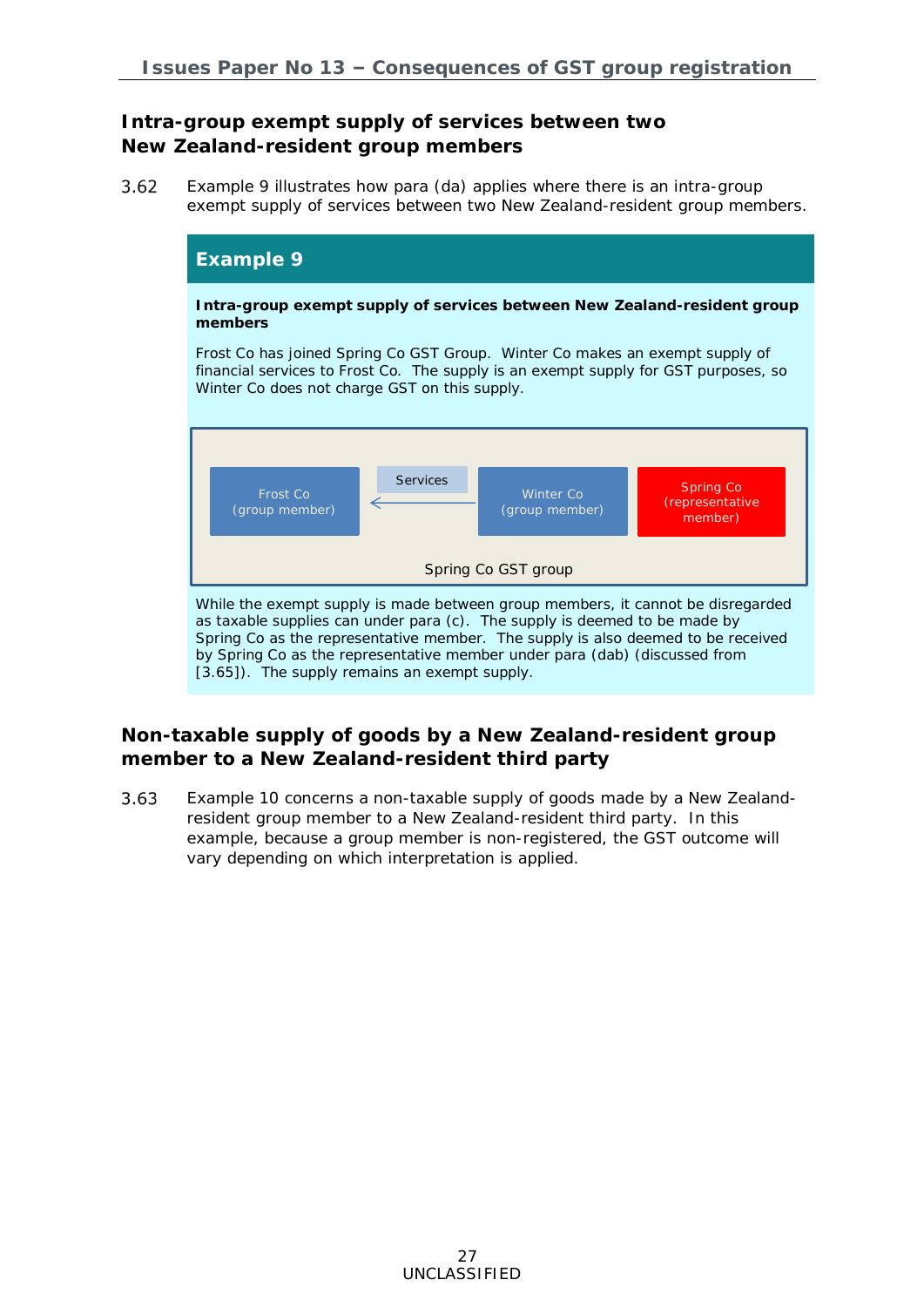#### **Non-taxable supply by a New Zealand-resident group member to a New Zealand-resident third party**

Seasons Co has joined Spring Co GST Group. Seasons Co is not registered for GST as it has not made supplies in excess of \$60,000 in the last 12 months, nor is it expected to make supplies in excess of \$60,000 in the next 12 months. Seasons Co makes a non-taxable supply of goods to 3rd Party Co.



Paragraph (da) deems the non-taxable supply of goods to be made by Spring Co as the representative member.

#### *Narrow interpretation*

Under the narrow interpretation the non-taxable supply made by Seasons Co is simply attributed to Spring Co. The nature of the supply does not change. This means the supply would not need to be included in the group GST return by Spring Co and an input tax deduction could not be claimed in respect of the initial supply of these goods into the GST group.

#### *Wide interpretation*

Under the wide interpretation Spring Co is deemed to make this supply. Spring Co is registered for GST so imposes its characteristics on the supply. Therefore, the nature of the supply changes from non-taxable to taxable. Output tax must be charged on this supply as it is now deemed to be made by GST-registered Spring Co. This outcome is consistent with the GST treatment of a single entity because a single entity cannot have non-taxable supplies if it conducts a regular and continuous activity alongside its taxable activity.

There may also be input tax implications under the wide interpretation. As the supply is changing from non-taxable to taxable, Spring Co (as representative member) may be able to claim an input tax deduction on the supply of goods into the group.

However, the GST outcome under the wide interpretation highlights an inconsistency in the legislation. This is because under para (h) the responsibility for issuing invoices remains with the group member, Seasons Co, but Seasons Co is not registered for GST and is therefore unable to issue a GST invoice.

**Non-taxable supply of goods made from outside New Zealand by a non-resident group member to a non-resident third party**

<span id="page-27-0"></span>3.64 Example 11 concerns a non-taxable supply of goods made from outside New Zealand by a non-resident group member to a non-resident third party.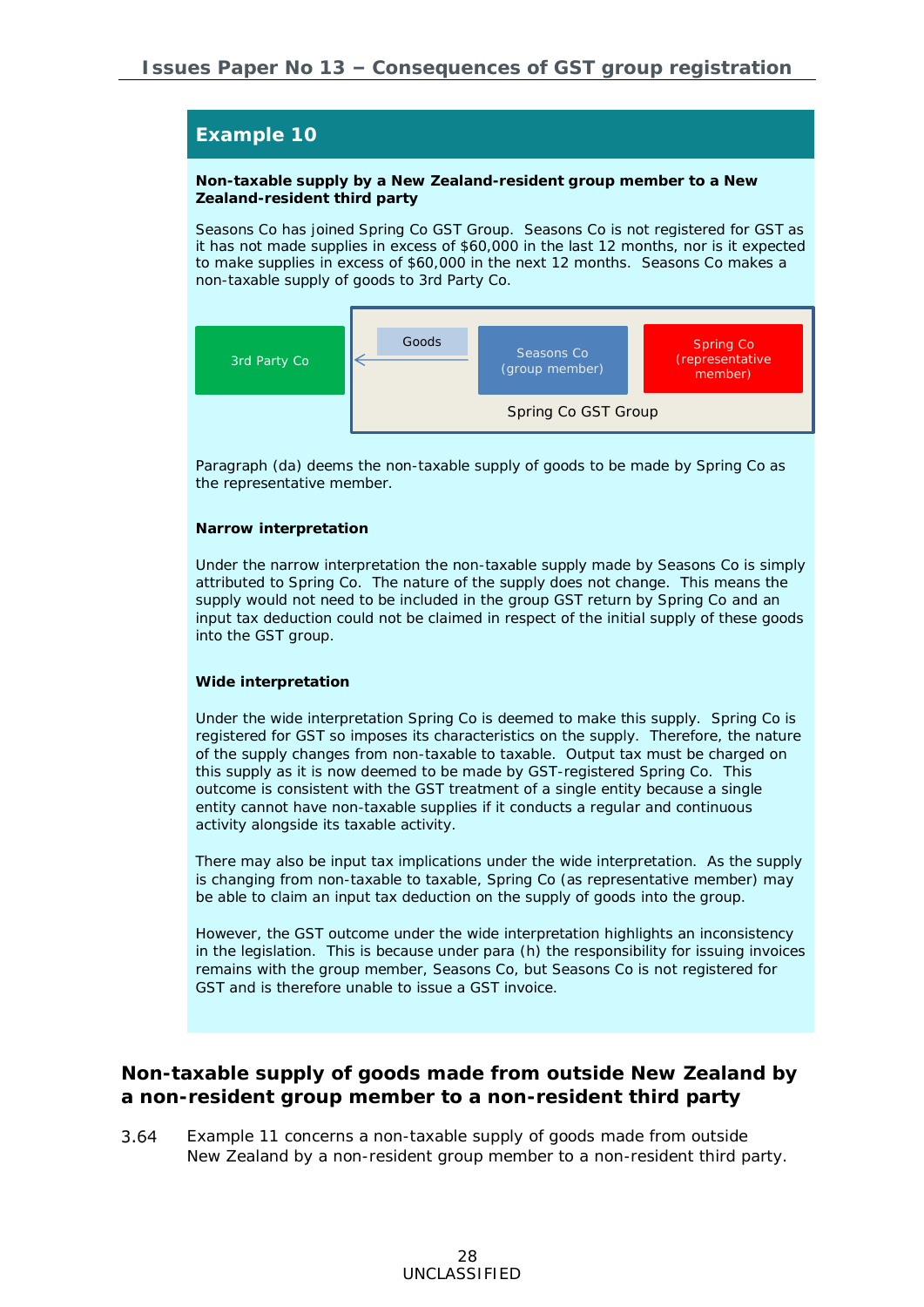In this example, the GST outcome varies depending on which interpretation is applied.

## **Example 11**

**Non-taxable supply of goods made outside New Zealand**

Summer Co (an Australian-resident company) has joined Spring Co GST Group. Summer Co is eligible to join the group because it is registered for GST under s 51 and satisfies the requirements of s 55(1).

Winter Co makes a supply of goods to Summer Co. Summer Co then makes a supply of goods to OZ 3rd Party Co. OZ 3rd Party Co is an Australian-resident company and not part of Spring Co GST Group.



#### *Narrow interpretation*

This is the same scenario discussed in Example 1. There are two supplies. The supply from Winter Co to Summer Co and the supply from Summer Co to OZ 3rd Party Co. The first supply is zero-rated under s 11(1)(a) and as it is an intra-group taxable supply it may be disregarded.

The second supply is a non-taxable supply of goods made by an Australian-resident company to another Australian-resident company in Australia.

Under para (da), any non-taxable supply of goods and services made by Summer Co is treated as being made by Spring Co. Under the narrow interpretation, Summer Co is treated as making the supply of goods in Australia to OZ 3rd Party Co. The resulting supply is then attributed to Spring Co. This means the supply by Summer Co to OZ 3rd Party Co in Australia is not subject to GST because the supply does not occur in New Zealand (or is not deemed to occur in New Zealand). Therefore, Spring Co would not include this supply in the group GST return.

As noted previously, arguably the narrow interpretation would lead to a different result than would be achieved in a single entity or branch situation.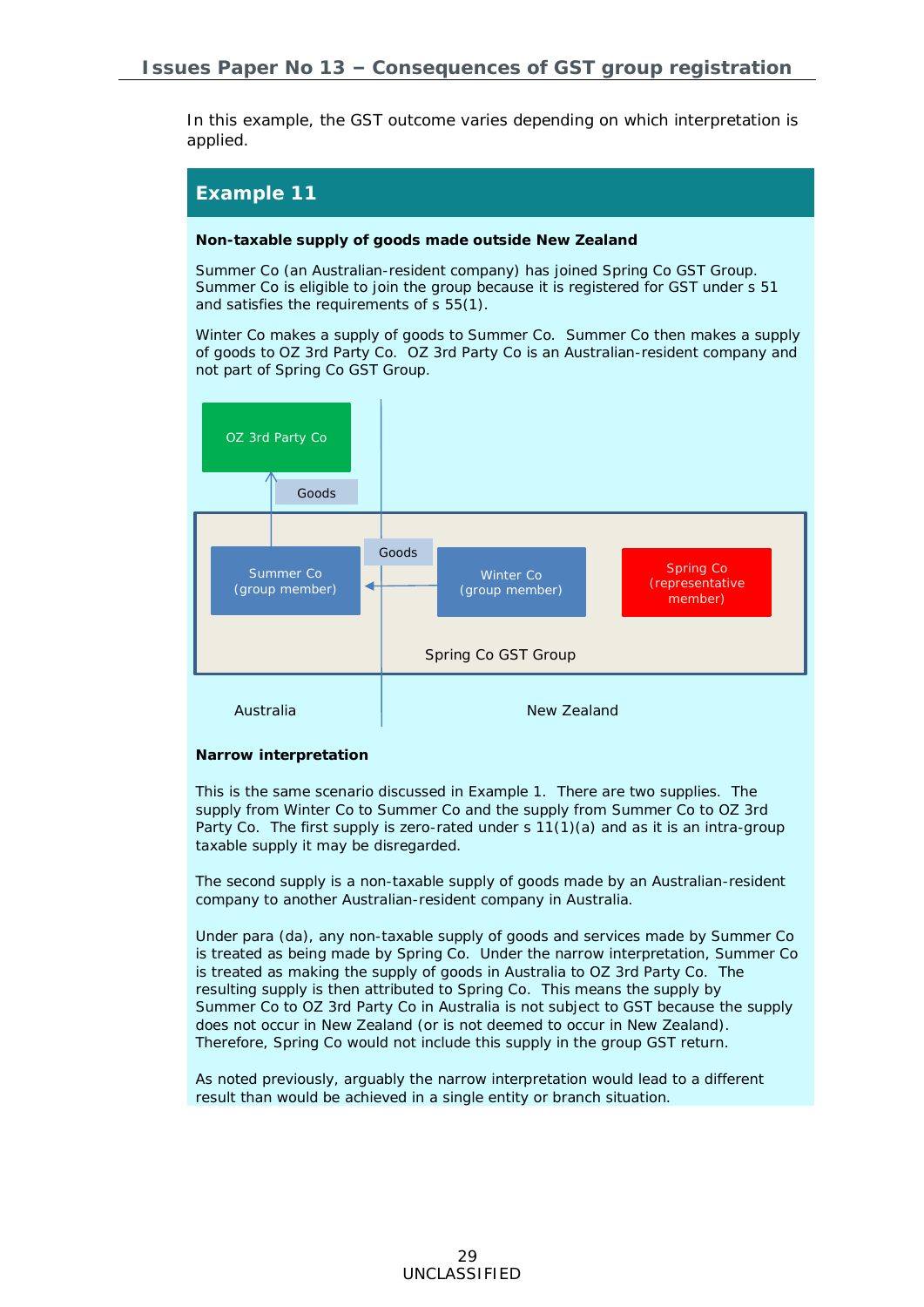#### *Wide interpretation*

Under the wide interpretation there are also two supplies – the supply from Winter Co to Summer Co and the supply from Summer Co to OZ 3rd Party Co. The first supply is zero-rated under s 11(1)(a) or s 11(1)(c) (depending on which entity factually entered the goods for export) and as it is an intra-group taxable supply it may be disregarded.

The second supply made by Summer Co to OZ 3rd Party Co is treated as being made by Spring Co to OZ 3rd Party Co. The substantive provisions are then applied to that supply. Because Spring Co is resident in New Zealand, the supply is subject to GST under s 8(2). However, as the goods have been exported to Australia, it is likely they will be zero-rated under  $s 11(1)(c)$ . This means the supply would need to be included in the group GST return by Spring Co – although we note that no GST would be payable on the supply as it is zero-rated.

This result is arguably more consistent with the GST treatment for single entities and branches, so is consistent with one of the purposes of the grouping rules - to reduce distortions between different entities. However, this interpretation may lead to increased compliance costs, because the transaction needs to be accounted for in the group GST return. Therefore, in Example 11, the wide interpretation is arguably not consistent with one of the other purposes of the grouping rules – to reduce compliance costs.

## Paragraph (dab) – the representative member is treated as receiving all supplies

- <span id="page-29-0"></span>3.65 **We consider that the consequences of para (dab) of s 55(7) are the same under either interpretive approach.**
- 3.66 Under para (dab), any supply (taxable or non-taxable) to a member of the group is treated as a supply to the representative member:
	- (dab) subject to paragraph (c), any supply of [goods](javascript:void(0)) and [services](javascript:void(0)) to a [member](javascript:void(0)) of the group is a supply to the representative [member;](javascript:void(0)) and
- 3.67 Paragraph (dab) is subject to para (c), which means it is concerned only with:
	- supplies made from outside the group to a member of the group; and
	- intra-group supplies that paras (db) and (dc) remove from para (c).
- 3.68 Paragraph (dab) helps to complete the statutory fiction of the single taxable entity. Paragraphs (d) and (da) treat all supplies made by group members (except intra-group taxable supplies) to be made by the representative member. Paragraph (dab) treats all supplies made to group members to be made to the representative member. Therefore, in most cases, the representative member is treated as making all supplies made by the group and receiving all supplies received by the group. Arguably, this is the effect of para (a) in any event. However, by stating the position explicitly in paras (d), (da) and (dab) the matter is put beyond doubt, and additional detail is provided on how the grouping rules are intended to operate.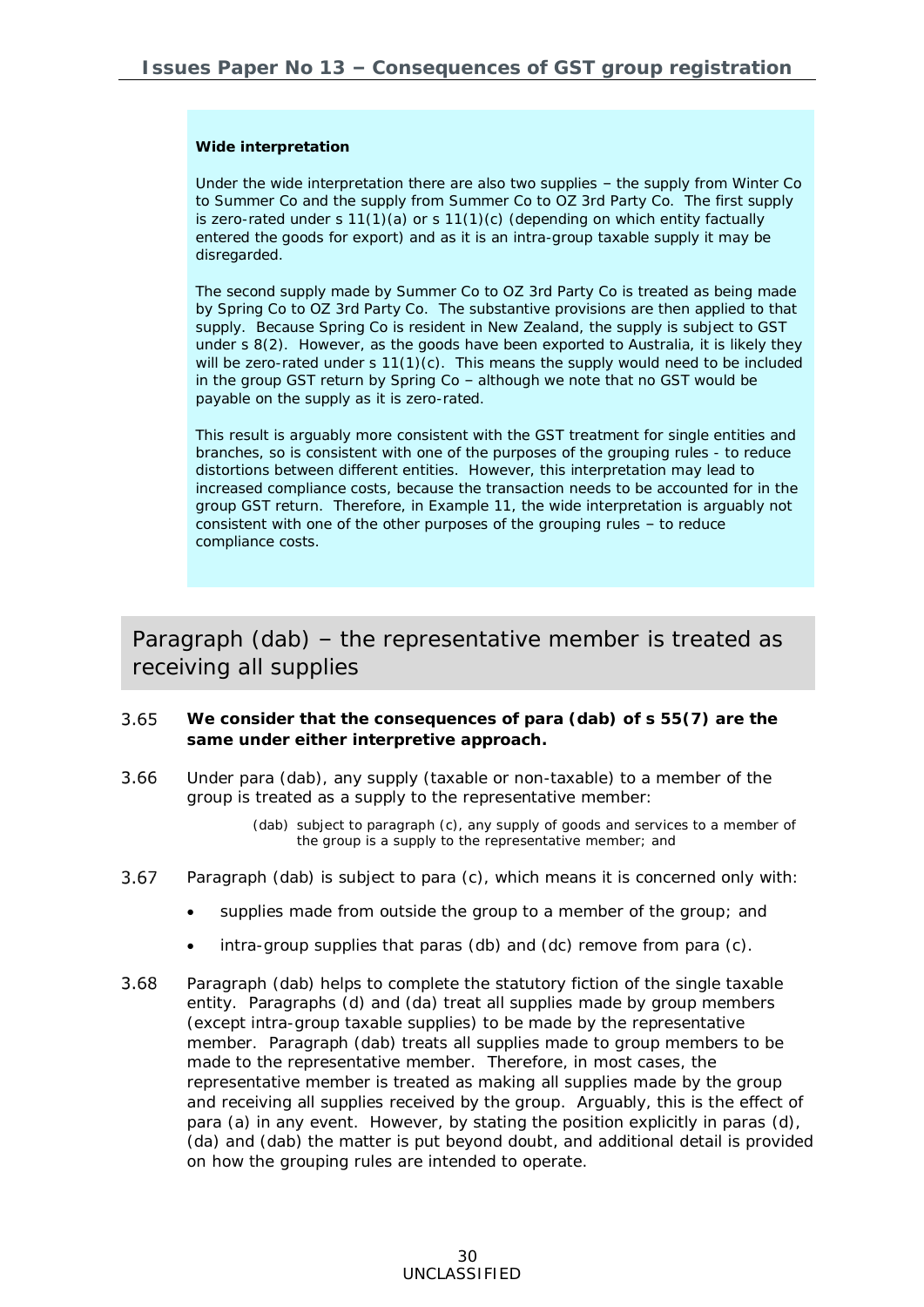Paragraphs (db) and (dc) – goods and services acquired for one purpose but applied for another purpose

- <span id="page-30-0"></span>3.69 **We consider that the consequences of paras (db) and (dc) of s 55(7) are the same under either interpretive approach.**
- 3.70 Paragraphs (db) and (dc) state:
	- (db) to the extent that [goods](javascript:void(0)) and [services](javascript:void(0)) acquired or produced or applied by any [member](javascript:void(0)) of a group for the principal purpose of making taxable supplies are applied by the representative [member](javascript:void(0)) of that group for a purpose other than that of making taxable supplies, that acquisition or production or application of those [goods](javascript:void(0)) and [services](javascript:void(0)) shall, for the purposes of section [21\(1\),](javascript:void(0)) be deemed to have been made by the representative [member](javascript:void(0)) of that group; and
	- (dc) to the extent that [goods](javascript:void(0)) and [services](javascript:void(0)) acquired or produced on or after 1 October 1986 by any [member](javascript:void(0)) of a group other than for the principal purpose of making taxable supplies are applied by the representative [member](javascript:void(0)) of that group for a purpose of making taxable supplies, that acquisition or production of those [goods](javascript:void(0)) and [services](javascript:void(0)) shall, for the purposes of section [21E,](javascript:void(0)) be deemed to have been made by the representative [member](javascript:void(0)) of that group; and
- $3.71$ Paragraphs (db) and (dc) cover the situation where, before grouping, an entity acquires goods or services for the principal purpose of making taxable supplies and once grouped, uses those supplies for a non-taxable purpose (and vice versa).
- $3.72$ If the entity is not part of a GST group, it must make an adjustment for the subsequent application of those goods or services under s 21A.
- 3.73 If the entity is part of a GST group, then paras (db) and (dc) treat the initial acquisition of the goods or services as being made by the representative member. The grouping rules already treat any subsequent application of those goods or services as being made by the representative member, so in this way it is the same "person" acquiring the goods or services and subsequently applying them for a different purpose. Therefore, paras (db) and (dc) require the representative member to make an adjustment for a change of use under s 21A.
- $3.74$ Had paras (db) and (dc) not been included, para (a) would have deemed the acquisition or production of the goods and services to be by the group member and the non-taxable supply to be made by the representative member (that is, a different registered person). Therefore, arguably no change-of-use adjustment would be required. This would be because s 20(3C)(a) applies only when the same person who acquired or produced the goods and services for making taxable supplies applies those goods for a non-taxable purpose.
- 3.75 Where the goods or services are acquired once grouped, paras (db) and (dc) are not required as it is the representative member who is treated as making the initial and subsequent supplies, so s 21A clearly applies.
- 3.76 Clause 228 of the Taxation (Annual Rates for 2018-19, Modernising Tax Administration, and Remedial Matters) Bill proposes to remove the outdated reference to the "principal purpose" test and to merge the paragraphs into one,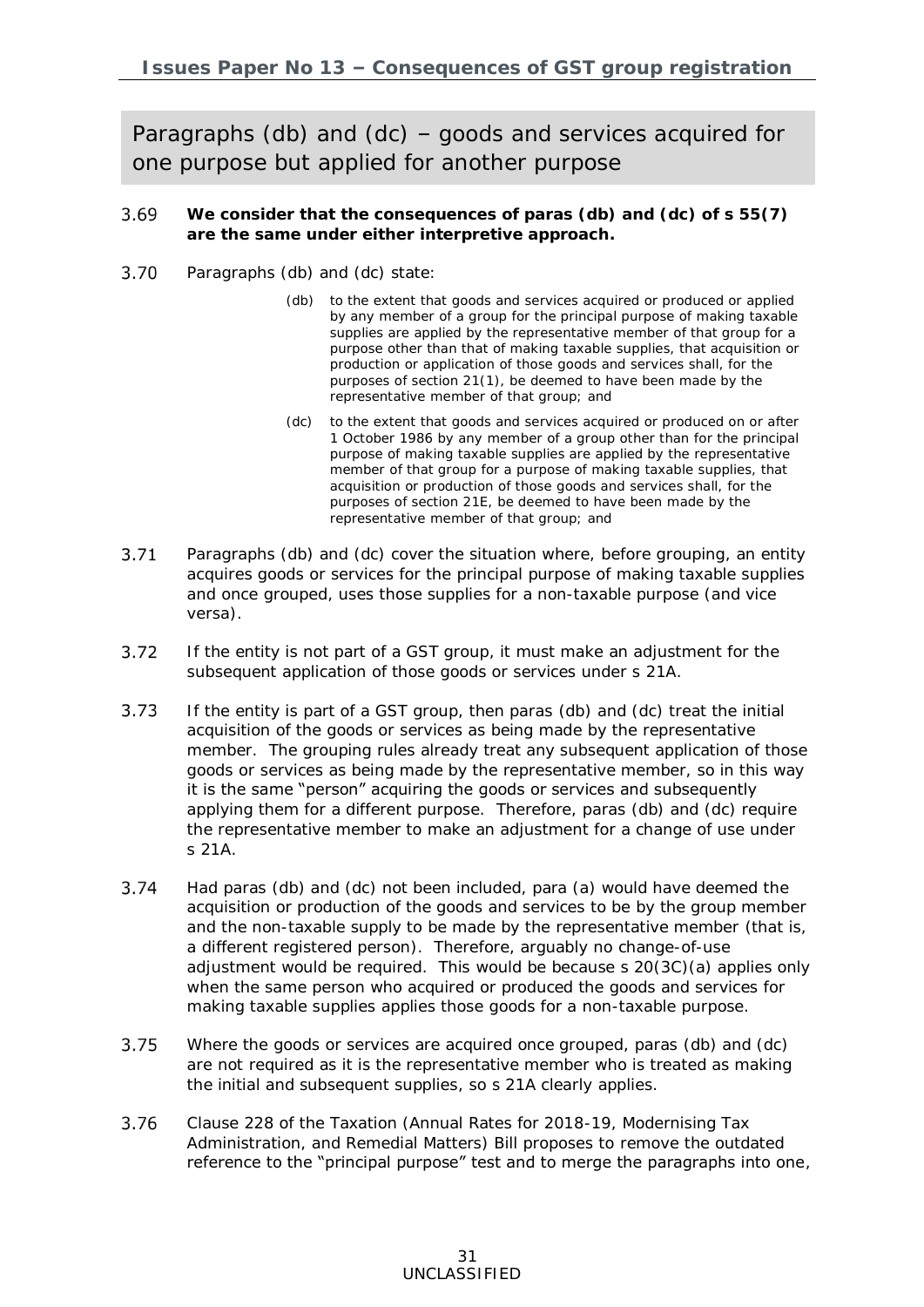repealing para (dc). If this clause is enacted, we think the new para (db) will operate in the same way as the approach set out above.

3.77 Example 12 illustrates what happens when goods acquired for one purpose before grouping are applied for another purpose after grouping.

## **Example 12 Goods acquired for one purpose before grouping but applied for another purpose after grouping** Before Spring Co GST Group is formed, Winter Co acquires goods from NZ Yellow 3rd Party Co for the purpose of making taxable supplies. Winter Co deducted input tax on this supply. After Spring Co GST Group is formed, Winter Co uses the goods to make an exempt supply to NZ Purple 3rd Party Co. If Winter Co was not part of Spring Co GST Group, it would need to make an adjustment for the change in use. As part of a group, an adjustment still needs to be Spring Co GST Group (group member) Spring Co (representative member) N<sub>7</sub> Yellow 3rd Party Co Goods Exempt supply NZ Purple 3rd Party Co

made. This adjustment is undertaken by Spring Co as the representative member. Paragraph (db) requires Spring Co to make this adjustment because it treats the initial acquisition of the goods (pre-grouping) to have been made by Spring Co. It also treats Spring Co as making the exempt supply to NZ Purple 3rd Party Co made,

in fact, by Winter Co (para (da)).

Paragraphs (dd) and (de) – the representative member is treated as providing and receiving land statements

- <span id="page-31-0"></span>3.78 **We consider that the consequences of paras (dd) and (de) of s 55(7) are the same under either interpretive approach.**
- 3.79 Paragraphs (dd) and (de) provide that any statement or other information provided to or by a member of the GST group under s 78F is treated as provided to or by the representative member:
	- (dd) any statement or other information provided to a [member](javascript:void(0)) of the group under section [78F](javascript:void(0)) shall be deemed to be provided to the representative [member;](javascript:void(0)) and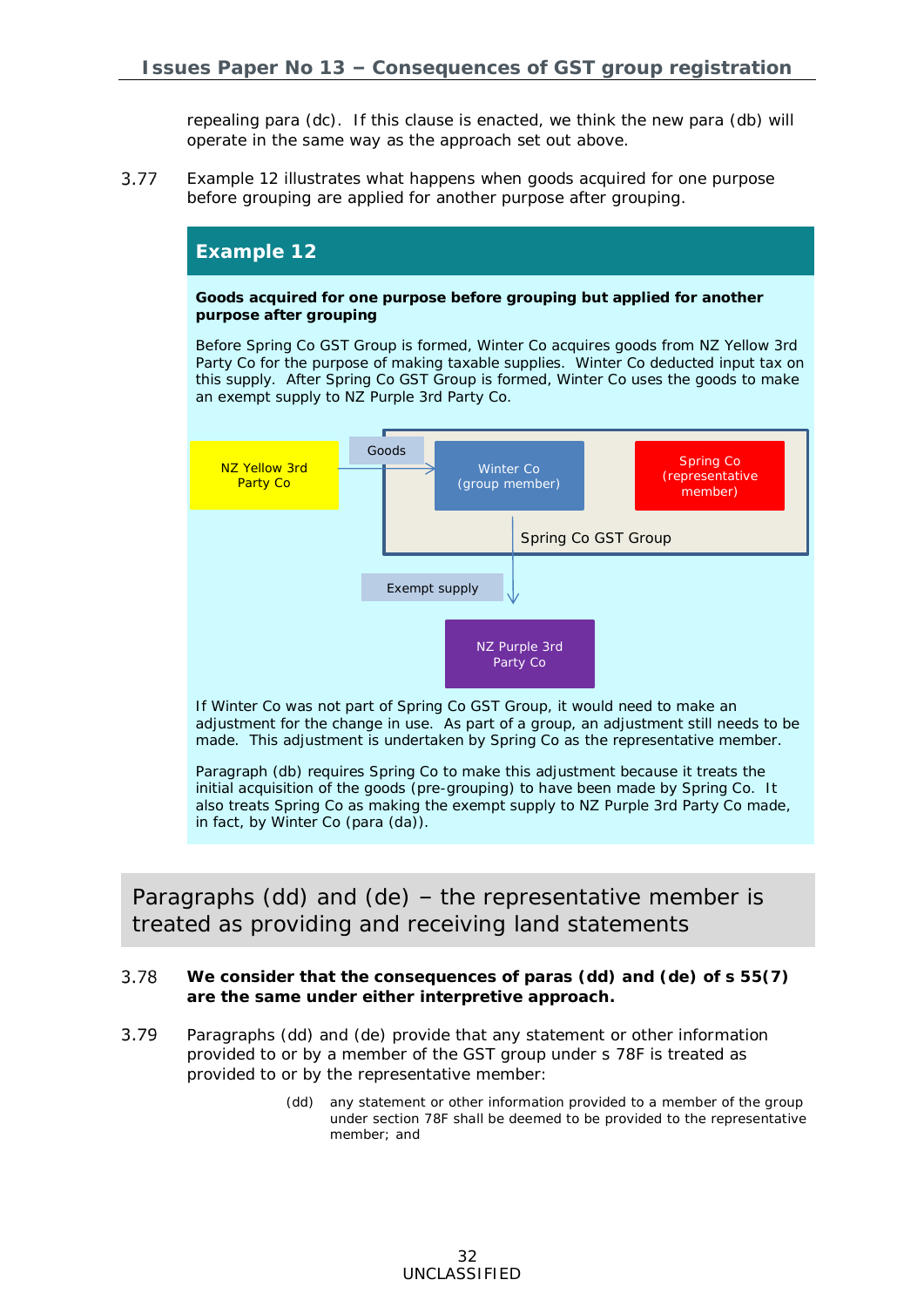- (de) any statement or other information provided by a [member](javascript:void(0)) of the group under section [78F](javascript:void(0)) shall be deemed to be provided by the representative [member;](javascript:void(0)) and
- 3.80 Section 78F contains the disclosure requirements for the zero-rating of land transactions. Section 78F requires a recipient of a supply of land to provide the necessary information to the supplier to enable the supplier to determine whether the supply should be zero-rated. The supplier may then rely on that information to determine the tax treatment of the supply. The statement must be made in writing to the supplier and must explain whether, at the date of settlement the recipient:
	- is, or expects to be, a registered person; and
	- is acquiring the goods with the intention of using them for making taxable supplies; and
	- intends to use the land as a principal place of residence (or an associated person intends to use the land in this way).
- 3.81 Paragraphs (dd) and (de) ensure that the information the group member is required to provide or receive under s 78F is deemed to be provided or received by the representative member.
- 3.82 The group member actually buying or selling the land is obviously the entity that must provide or receive the s 78F statement. However, without paras (dd) and (de), it might have been suggested that, as the representative member is treated as making the supply of land (under para (d)), the s 78F statement must also be provided or received by the representative member. Paragraphs (dd) and (de) clarify that it is the group member that must provide or receive the s 78F statement. However, the representative member will be treated as providing or receiving that statement.
- 3.83 Example 13 illustrates who is treated as providing land statements.

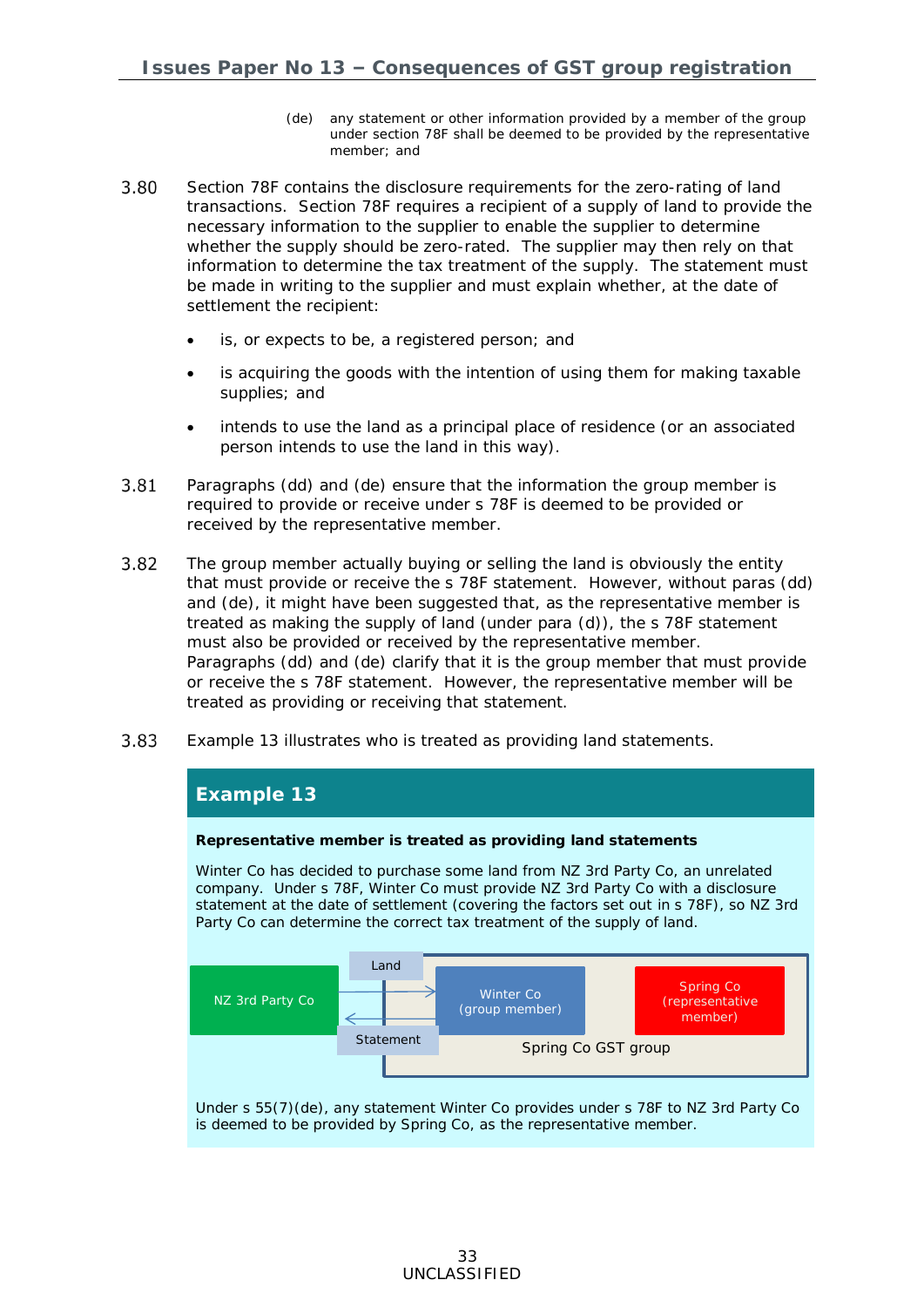Paragraph (e) – the representative member is treated as paying all input tax

- <span id="page-33-0"></span>3.84 **We consider that the consequences of para (e) of s 55(7) are the same under either interpretive approach.**
- 3.85 Paragraph (e) provides that any input tax paid or payable by a group member is deemed to be paid or payable by the representative member:
	- (e) any [input tax](javascript:void(0)) paid or payable by a [member](javascript:void(0)) of the group shall be deemed to be paid or payable by the representative [member;](javascript:void(0)) and
- 3.86 Paragraph (e) is similar to paras (d), (da) and (dab) in that it is a logical consequence of deeming the representative member to carry on the taxable activities of the group members under para (a). By deeming the representative member to have paid the group member's input tax, para (e) authorises the representative member to deduct that input tax when calculating the amount of tax payable by the group under s 20.
- 3.87 Claiming input tax deductions and making adjustments in a GST group context are discussed from [\[4.57\]](#page-52-0).

Paragraph (f) – only the representative member files GST returns

- <span id="page-33-1"></span>3.88 **We consider that the consequences of para (f) of s 55(7) are the same under either interpretive approach.**
- 3.89 Paragraph (f) relieves all group members (except the representative member) from filing a GST return under s 16:
	- (f) any obligation on any [member](javascript:void(0)) of the group, other than the representative [member,](javascript:void(0)) pursuant to section [16,](javascript:void(0)) shall be disregarded:
- 3.90 Section 16 provides:
	- **16 Taxable period returns**
	- (1) A registered person must provide a return setting out the amount of tax payable by them for a taxable period, calculated under [section 20.](http://legislation.govt.nz/act/public/1985/0141/latest/link.aspx?search=ts_act%40bill%40regulation%40deemedreg_goods+and+services+_resel_25_a&p=1&id=DLM83479#DLM83479)
	- (2) A return required by subsection (1) must be provided on or before—
		- (a) the 28th of the month following the end of the taxable period, if paragraph (b) or (c) do not apply; or
		- (b) 15 January, if the month following the end of the taxable period is December; or
		- (c) 7 May, if the month following the end of the taxable period is April.
	- (3) If the circumstances of a non-profit body or a particular case mean a variation is required in the date on which a return must be provided, the Commissioner may vary the date.
	- (4) A person who ceases to be a registered person must provide a final return for the part of the last taxable period for which they were registered.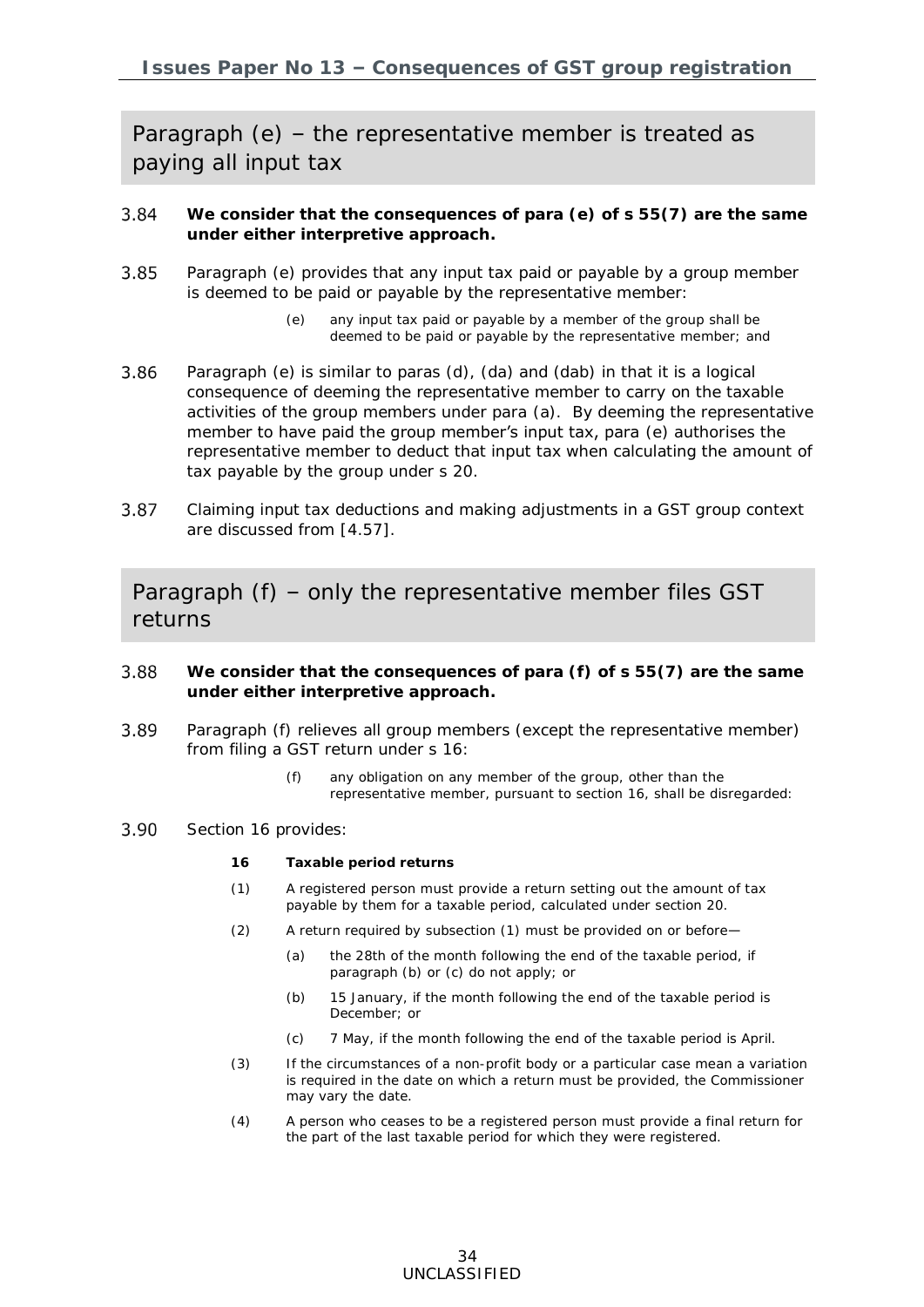- (5) A return required by subsection (4) must be provided on or before—
	- (a) the 28th of the month following the end of the taxable period, if paragraph (b) or (c) do not apply; or
	- (b) 15 January, if the month following the end of the taxable period is December; or
	- (c) 7 May, if the month following the end of the taxable period is April.
- (6) A return must contain a notice of the assessment that must be made under [section](http://legislation.govt.nz/act/public/1985/0141/latest/link.aspx?search=ts_act%40bill%40regulation%40deemedreg_goods+and+services+_resel_25_a&p=1&id=DLM354432#DLM354432) 92B of the Tax Administration Act 1994.
- 3.91 Once the entities are grouped, "registered person" in s 16 must be read as "representative member". This naturally follows from para (a) because the representative member is deemed to carry on the taxable activities of the group members. Paragraph (f) puts this beyond doubt.

Paragraph (g) – all members are jointly and severally liable for all tax payable

- <span id="page-34-0"></span>3.92 **We consider that the consequences of para (g) of s 55(7) are the same under either interpretive approach.**
- $3.93$ Paragraphs (g) and (h) are provisos to the previous paragraphs. This means they apply despite the consequences outlined for paras (a) to (f). Paragraph (g) states:
	- (g) a [member](javascript:void(0)) of the group is liable jointly and severally with all other members of the group for all [tax payable](javascript:void(0)) by the representative [member](javascript:void(0)) for each [taxable period,](javascript:void(0)) or part of a [taxable period,](javascript:void(0)) in which the [member](javascript:void(0)) is part of the group, even if the [member](javascript:void(0)) is no longer part of the group or a representative [member](javascript:void(0)) ceases to exist; and
- 3.94 Paragraph (g) provides that a group member is jointly and severally liable with all other group members for all tax deemed payable by the representative member. This liability applies for each taxable period or part of a taxable period in which the group member is part of the GST group.
- 3.95 If a group member leaves the GST group, they will still be liable for any tax payable for the taxable periods in which they were a member of the group. Similarly, if the representative member ceases to exist, liability will remain with the group members for the taxable periods in which they were a member of the group.
- 3.96 Therefore, even though the representative member is deemed to carry on the taxable activities of the group members, liability for any tax payable is shared among all group members. In this way, para (g) exposes a group member to additional liability than they would otherwise be exposed to if they were not grouped.
- 3.97 Example 14 illustrates the implications of joint and several liability in two circumstances.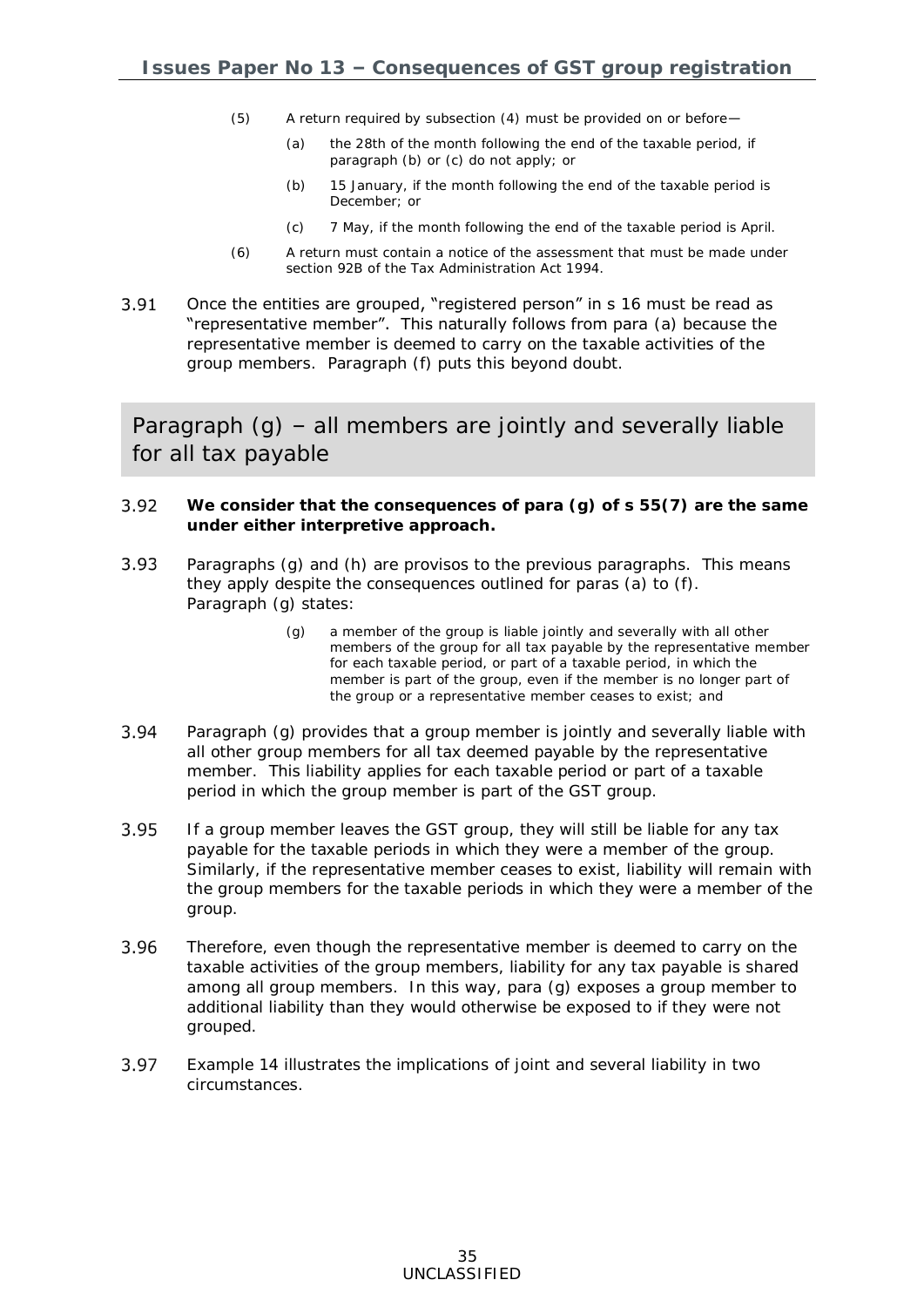

Paragraph  $(h)$  – sections 24 and 75 and Part 8 (ss  $51-54C$ ) continue to apply to all members of the group

- <span id="page-35-0"></span>3.98 **We consider that the consequences of para (h) of s 55(7) are the same under either interpretive approach.**
- 3.99 Paragraph (h) provides:
	- (h) the provisions of section [24,](javascript:void(0)) section [75,](javascript:void(0)) and Part [8](javascript:void(0)) shall continue to [apply](javascript:void(0)) to all such members of the group.
- 3.100 Paragraph (h) ensures that the administrative and compliance provisions at s 24 (tax invoices), s 75 (keeping of records), and Part 8 (ss 51–54C – registration) continue to apply to all group members, as if the group did not exist. Therefore, even though the representative member is deemed to carry on the taxable activities of the group members under para (a), group members are still required to issue invoices, keep records and (if applicable) register for GST, as if the group did not exist.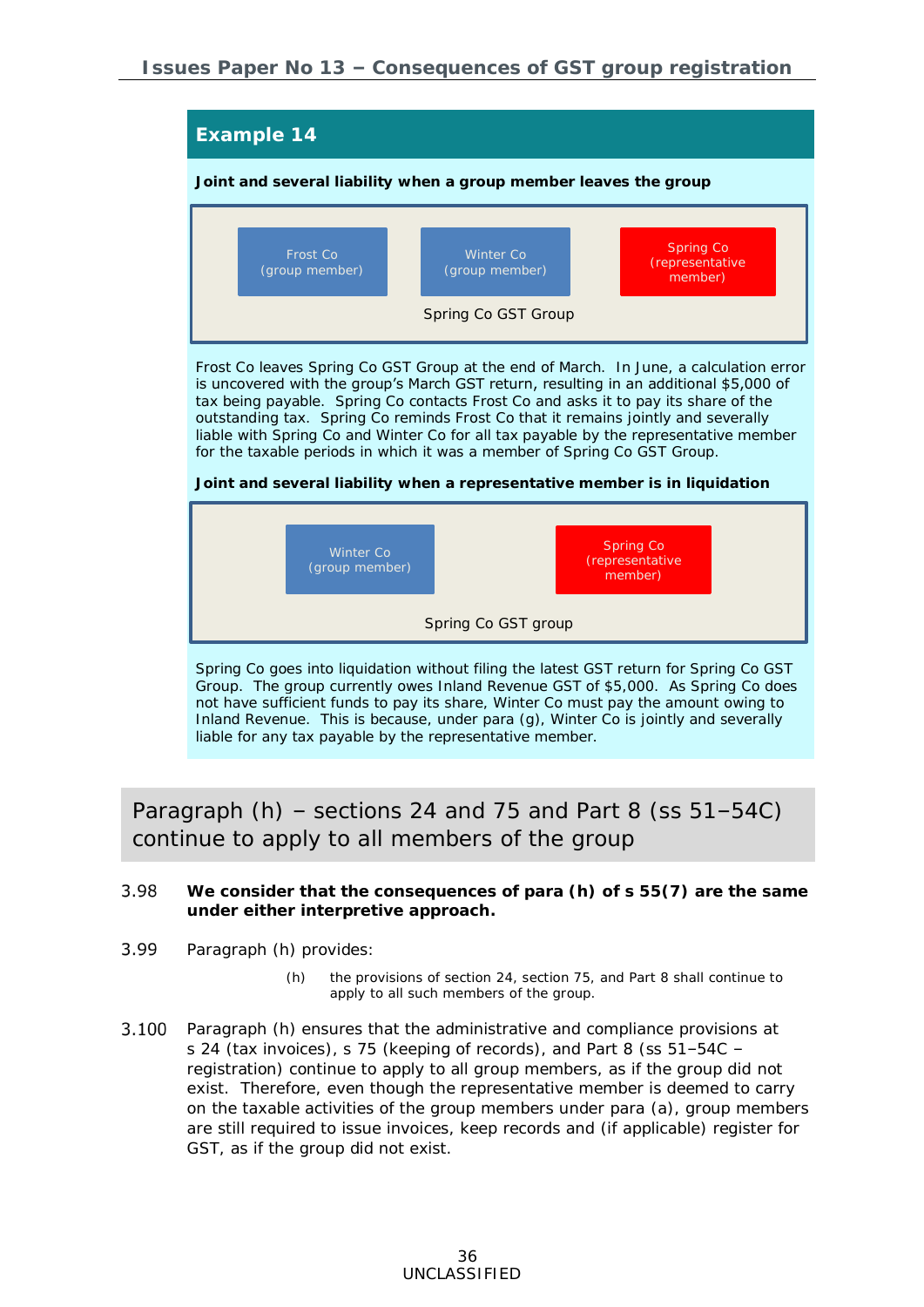- **3.101** However, the representative member is responsible for issuing a shared tax invoice where two or more group members combine to make a supply to a third-party recipient (s 24BA). The representative member must also keep relevant records relating to the shared tax invoice.
- $3.102$ Example 15 illustrates the implications of various administrative and compliance issues.



#### *Tax invoices*

Winter Co is about to issue its first invoice since joining Spring Co GST Group. Winter Co wants to know whether it must issue the tax invoice in its own name or in Spring Co's name.

While Spring Co (as representative member) is deemed to carry on Winter Co's while Spring Co (as representative member) is deemed to carry on whiter Co s<br>taxable activity, para (h) means s 24 (tax invoices) still applies to Winter Co as if it were not part of a GST group. This means Winter Co must issue tax invoices in its own name.

#### *Shared tax invoices*

Sun Co and Winter Co provide goods and services to the same third-party company. Spring Co, as representative member, wants to know whether it may issue a shared tax invoice.

Under s 24BA, a shared tax invoice may be issued by Spring Co on behalf of Sun Co and Winter Co. Spring Co must ensure the tax invoice meets the requirements of a share tax invoice set out in s 24BA(1) and must maintain sufficient records as required by s 24BA(3).

#### *Trading name change*

Winter Co decides to change its trading name to Water Co. Winter Co asks Spring Co, as representative member, to notify the Commissioner of this change.

Section 53(2) (which is in Part 8) contains the requirements for notifying the Commissioner of a trading name change. While Spring Co, as representative member, is deemed to carry on Winter Co's taxable activity, para (h) means Part 8 still applies to Winter Co as if it were not part of a GST group. Therefore, Winter Co must apply to the Commissioner to change its trading name.

#### *Group member ceases trading*

Winter Co decides to cease trading. Therefore, it will be leaving Spring Co GST Group and needs to cancel its GST registration. Winter Co asks Spring Co, as representative member, to notify the Commissioner of these decisions.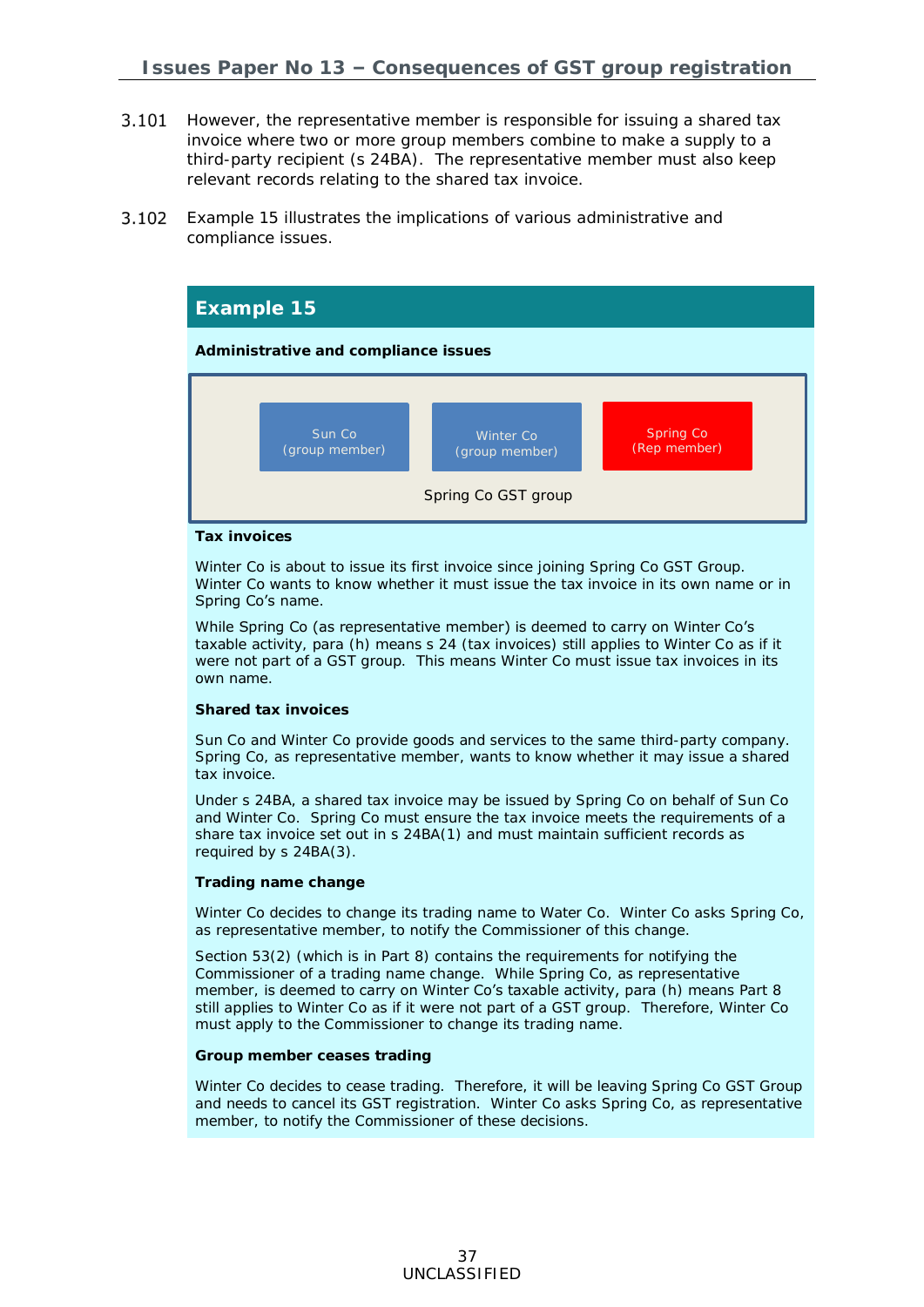While Spring Co, as representative member, is responsible for notifying the Commissioner that Winter Co has left Spring Co GST Group (s 55(4)), Winter Co also has notification obligations.

Under s 53(1)(d), Winter Co has 21 days to notify the Commissioner that it has ceased to be eligible to be a member of a group. Section 53(1)(d) (which is in Part 8) applies to Winter Co as if it were not part of a GST group.

Winter Co is also responsible for cancelling its own GST registration. Under s 52(2), Winter Co needs to ask the Commissioner to cancel its GST registration. Section 52(2) (which is in Part 8) applies to Winter Co as if it were not part of a GST group.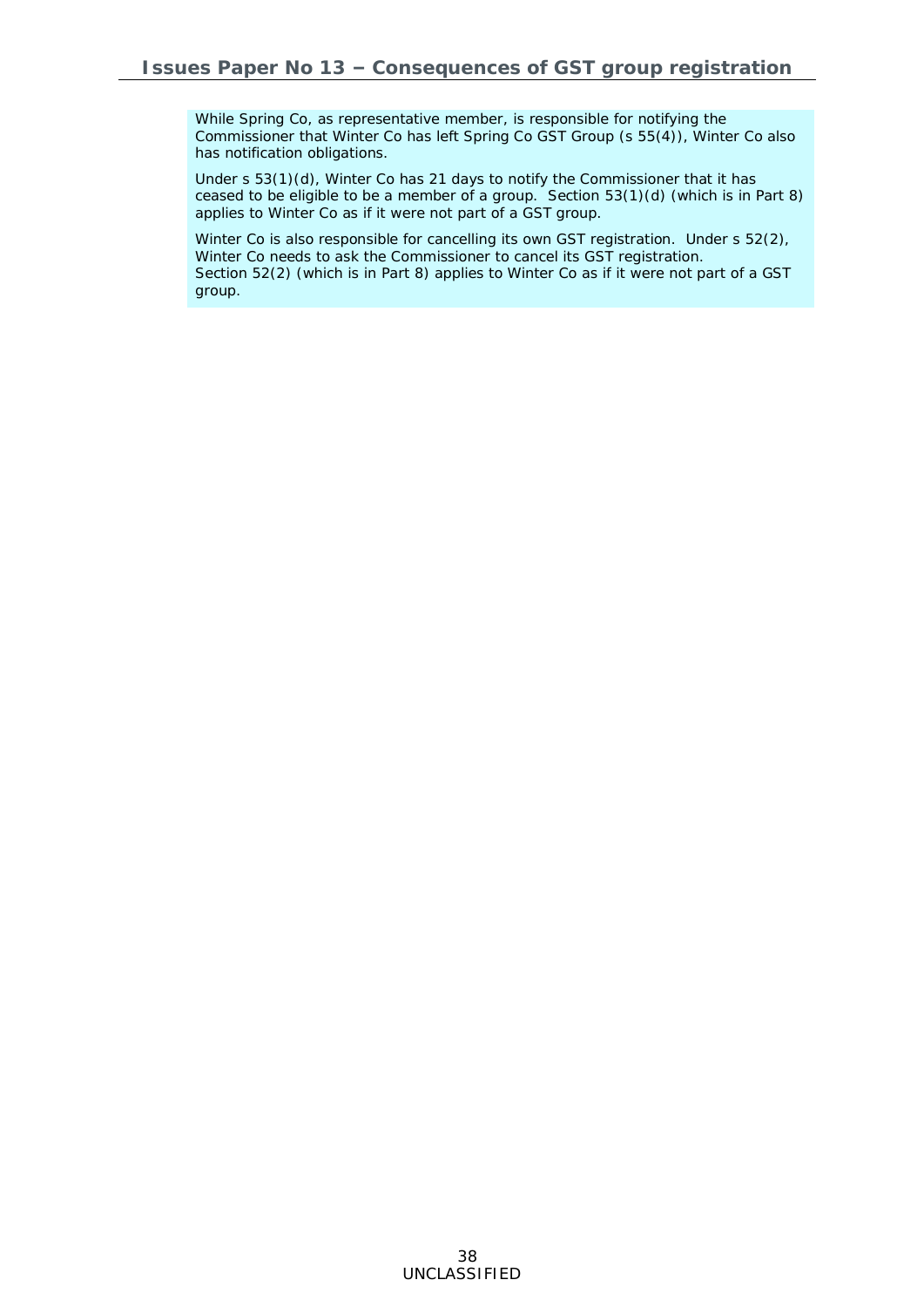## **4. Further examples – less common and more complex arrangements**

- $4.1$ The examples in this part cover less common arrangements or involve the application of several different paragraphs of s 55(7). The examples concern:
	- cross-border intra-group taxable supplies (from [\[4.3\]](#page-38-0), Examples 16–23);
	- making elections and notifying the Commissioner when part of a GST group (from [\[4.51\]](#page-51-0));
	- the availability of input tax deductions (from  $[4.57]$ , Examples 24-27);
	- financial services supplied to or between group members under the business-to-business regime (from [\[4.78\]](#page-57-0), Examples 27–29);
	- GST on capital-raising costs (from [\[4.96\]](#page-63-0), Example 30); and
	- sale of a business by a GST group (from [\[4.102\]](#page-65-0), Example 31).
- $4.2$ Examples 16–31 are included because of the uncertainty about how the law applies. We welcome your feedback on these examples. We would also like to hear about other examples that could be addressed in a public statement.

### Cross-border intra-group taxable supplies

- <span id="page-38-0"></span> $4.3$ Examples 16–23 concern cross-border intra-group taxable supplies. In some cases, these supplies may be disregarded under para (c) of s 55(7). This might occur, for example, where a GST group has a mix of resident and non-resident members. However, special rules apply to cross-border intra-group taxable supplies of imported goods and services that mean they cannot be disregarded in all cases.
- 4.4 The examples cover a cross-border intra-group:
	- taxable supply exported goods (from [\[4.5\]](#page-39-0), Example 16);
	- taxable supply of exported goods (not exported within 28 days) (from [\[4.8\]](#page-40-0), Example 17);
	- taxable supply of exported services (from [\[4.12\]](#page-41-0), Example 18);
	- taxable supply of exported services that are required to be standard-rated (from [\[4.15\]](#page-42-0), Example 19);
	- supply of imported goods where the goods are not in New Zealand at the time of supply (from [\[4.21\]](#page-44-0), Example 20);
	- supply of imported goods where the goods are in New Zealand at the time of supply (from [\[4.22\]](#page-45-0), Example 21);
	- supply of imported services subject to the reverse charge (from [\[4.33\]](#page-47-0), Example 22); and
	- supply of imported remote services (from [\[4.38\]](#page-49-0), Example 23).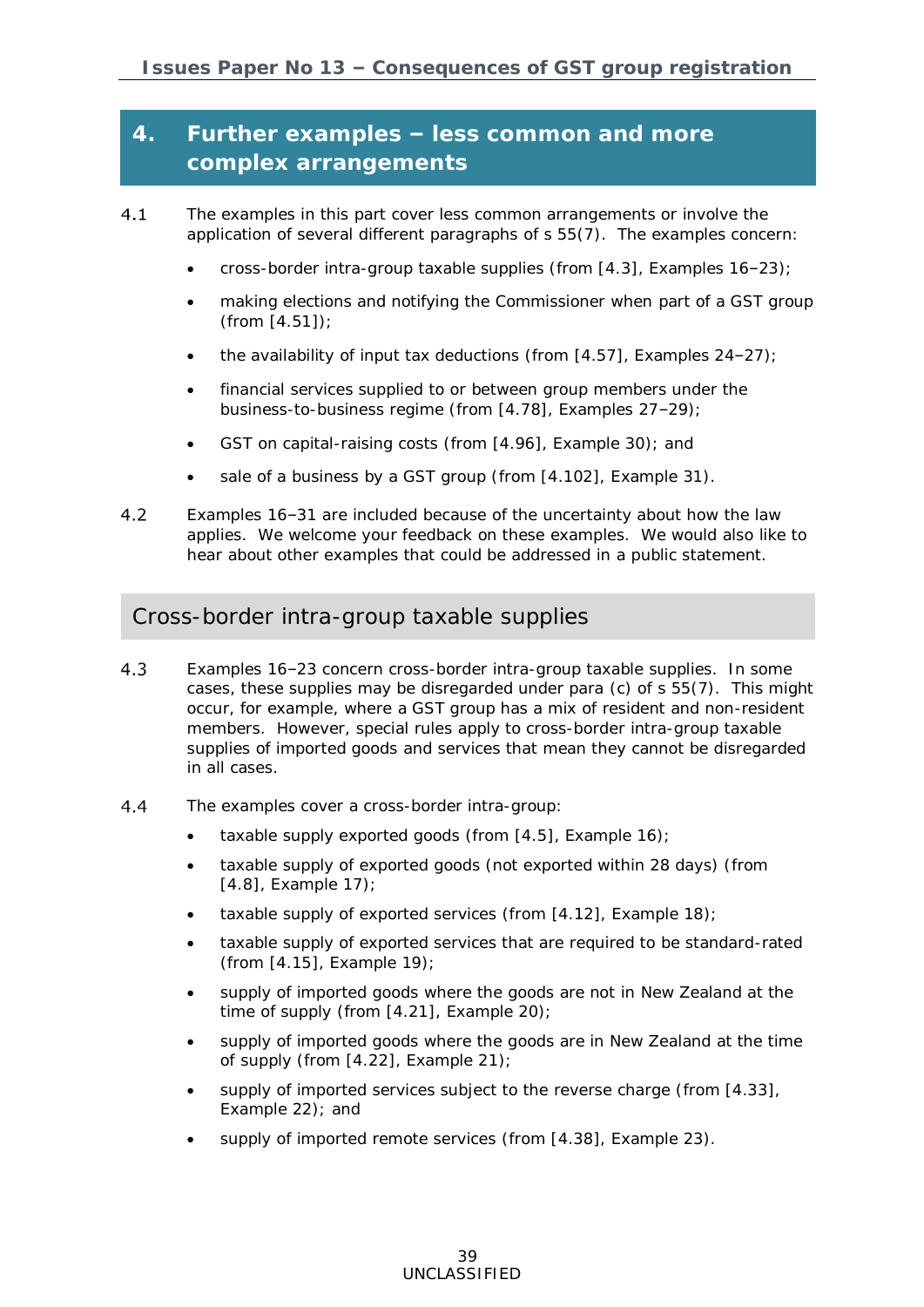## Exported goods

### **Goods exported within 28 days**

- <span id="page-39-0"></span> $4.5$ **We consider that the consequences are the same under either interpretive approach.**
- 4.6 A supply of goods will be zero-rated under s 11(1)(d) where the supplier enters the goods for export under the Customs and Excise Act 1996. To be eligible for zero-rating, the goods must be entered for export within 28 days from the time of supply, otherwise the supply must be standard-rated (s 11(4)).
- 4.7 Example 16 considers the outcome under each interpretive approach where the supply of goods is made by a New Zealand–resident company to a non-resident company in the same GST group.

#### **Example 16**

**Cross-border intra-group taxable supply of exported goods**

Autumn Co has joined Spring Co GST Group. Autumn Co is an Australian-resident company that sells industrial torches to the New Zealand and Australian markets. It is eligible to be a part of Spring Co GST Group because it is registered for GST under  $51.$ 

Winter Co agrees to sell a crate of torch lenses to Autumn Co for \$1,000. Before group registration, the goods would have been eligible to be zero-rated as they are entered for export by Winter Co within 28 days of the time of supply. However, as the companies are now grouped, para (a) deems Spring Co to carry on the taxable activity of Winter Co and Autumn Co and para (c) permits intra-group taxable supplies to be disregarded. Spring Co GST Group would like to know how this supply should be treated for GST purposes.



#### *Narrow interpretation*

Under the narrow interpretation Winter Co makes the supply to Autumn Co and the goods are eligible to be zero-rated under s 11(1)(a) as they are entered for export by Winter Co within 28 days of the time of supply. The supply is then attributed to Spring Co. However, as the supply is a taxable supply between two members of the same GST group the supply may be disregarded for GST purposes. In this case, disregarding the supply has the same effect as if the supply were zero-rated. The treatment is also consistent with branch treatment because supplies between branches are ignored for GST purposes.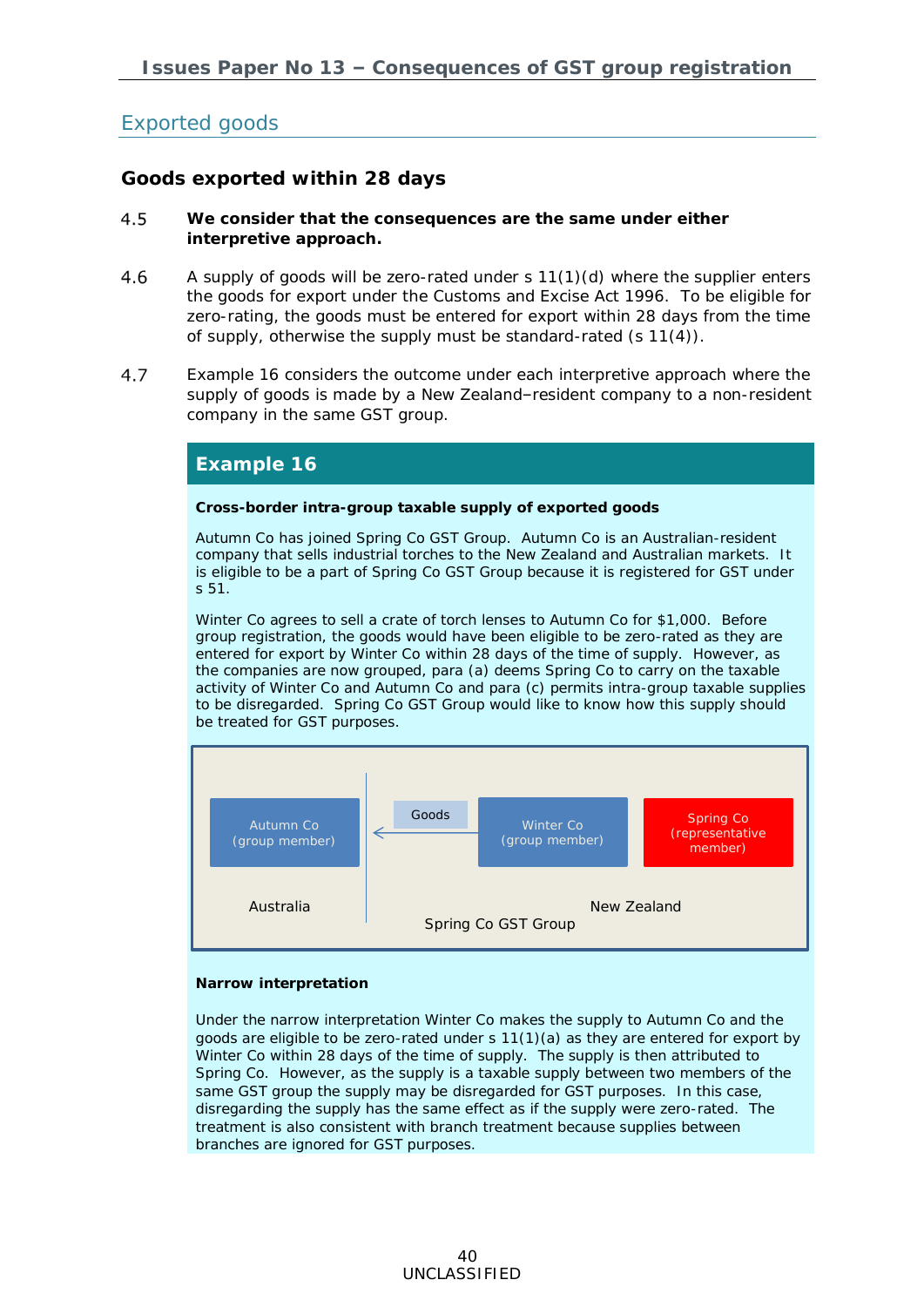Spring Co, as the representative member, can claim input tax on the goods and services acquired from outside the GST group by Winter Co to make the supply to Autumn Co.

#### *Wide interpretation*

Under the wide interpretation the supply of goods between Winter Co and Autumn Co is deemed to be made by Spring Co. This may affect whether the goods can be zerorated under s  $11(1)(a)$ . That section requires the goods to be entered for export by the supplier. Under the wide interpretation, the supplier of the goods is Spring Co. Factually, the goods are likely to have been entered for export by Winter Co. However, as the goods have been exported, the supply by Spring Co should still be zero-rated under  $s 11(1)(c)$ . As the supply is a taxable supply of goods between two group members it may be disregarded under para (c).

Spring Co, as the representative member, can claim input tax on the goods and services acquired from outside the GST group by Winter Co to make the supply to Autumn Co.

#### **Goods not exported within 28 days**

- <span id="page-40-0"></span>4.8 **We consider that the consequences are the same under either interpretive approach.**
- 4.9 In certain circumstances, it may not be possible for goods to be exported within 28 days of the time of supply. In these circumstances, a supplier may apply to the Commissioner for an extension. Under s 11(5), the Commissioner may extend the 28-day period if the supplier can show that:
	- circumstances beyond their control (or the control of the recipient) have prevented the export of goods within the required period; or
	- due to the nature of a supply it is not practicable for the supplier to export the goods within the required period.
- $4.10$ We consider that where the supplier and the recipient are part of the same GST group it may not be necessary to make an application under s 11(5). This is because under para (c) the supply may be disregarded for GST purposes. This is illustrated in Example 17.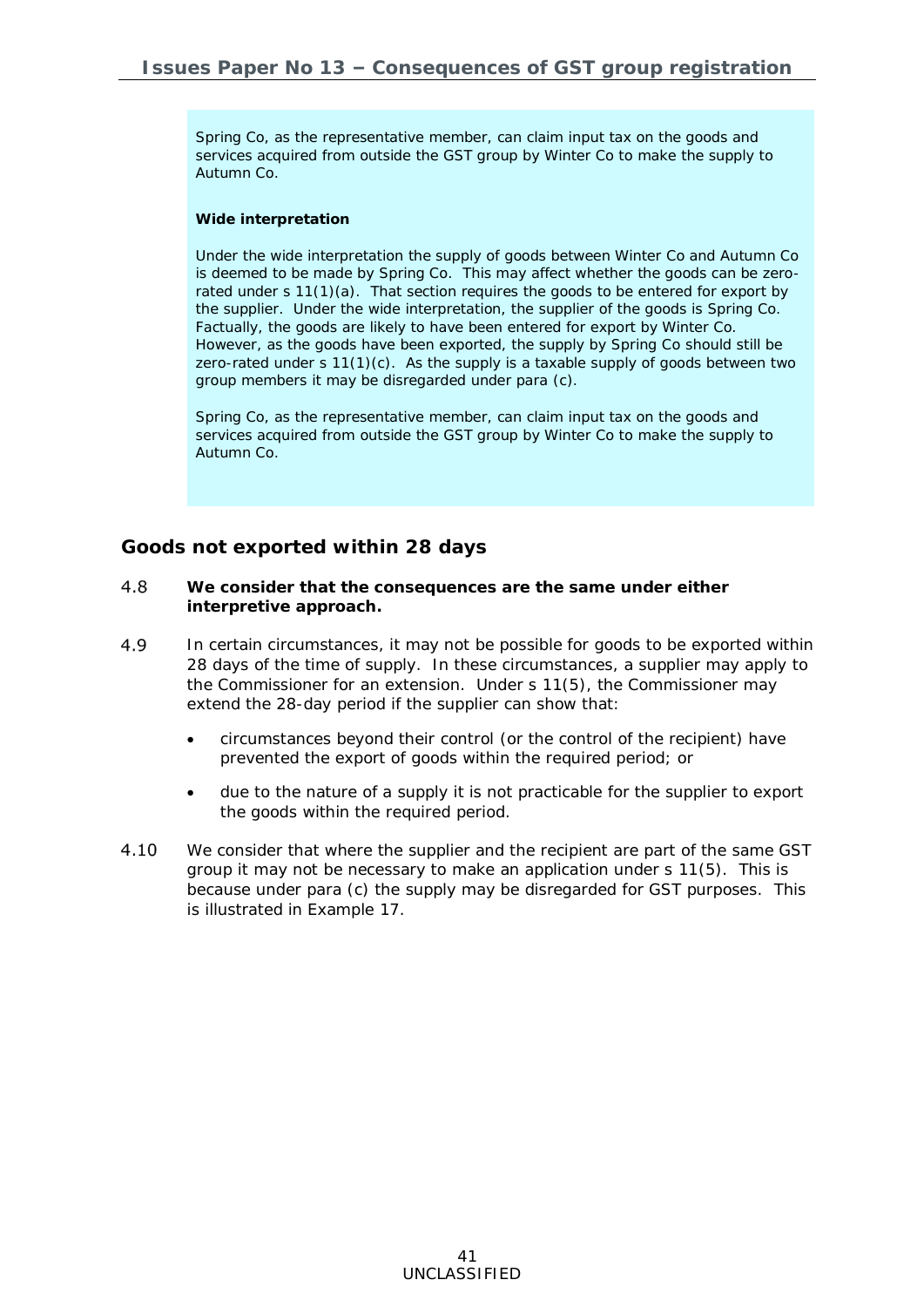**Cross-border intra-group taxable supply of exported goods not exported within 28 days**

The facts in this example are the same as in Example 16. However, due to a manufacturing fault Winter Co is not able to enter the goods for export within 28 days of the time of supply.



If the companies were not part of the same GST group, Winter Co would need to seek an extension to the 28-day export requirement under s 11(5) otherwise the supply would be subject to GST at 15%.

However, as Winter Co and Autumn Co are part of the same GST group and as the supply is a taxable standard-rated supply between group members, the supply can be disregarded. This gives the same result as if the supply were zero-rated. Therefore, an extension does not need to be sought under s 11(5) in relation to this supply. This outcome occurs under both the narrow and wide interpretations.

4.11 It is our understanding that this outcome is consistent with branch treatment. If a registered person sends goods to its branch in Australia to sell to the Australian market there is no supply when the goods are sent overseas so there are no GST consequences. When the goods are eventually sold in Australia, they may be zero-rated under either  $s 11(1)(c)$  or (j) on the basis that the goods have been exported or that they are outside New Zealand at the time of supply and delivered to a recipient also outside New Zealand.

#### Exported services

- <span id="page-41-0"></span> $4.12$ **We consider that the consequences are the same under either interpretive approach.**
- 4.13 A supply of exported services will be zero-rated under s  $11A(1)(k)$  where the services are supplied to a person who is not resident in New Zealand and who is outside New Zealand when the services are performed.
- 4.14 If a taxable supply of services is made by a New Zealand-resident company to a non-resident company and those companies are part of the same GST group, the supply of exported services may be disregarded. This is illustrated in Example 18.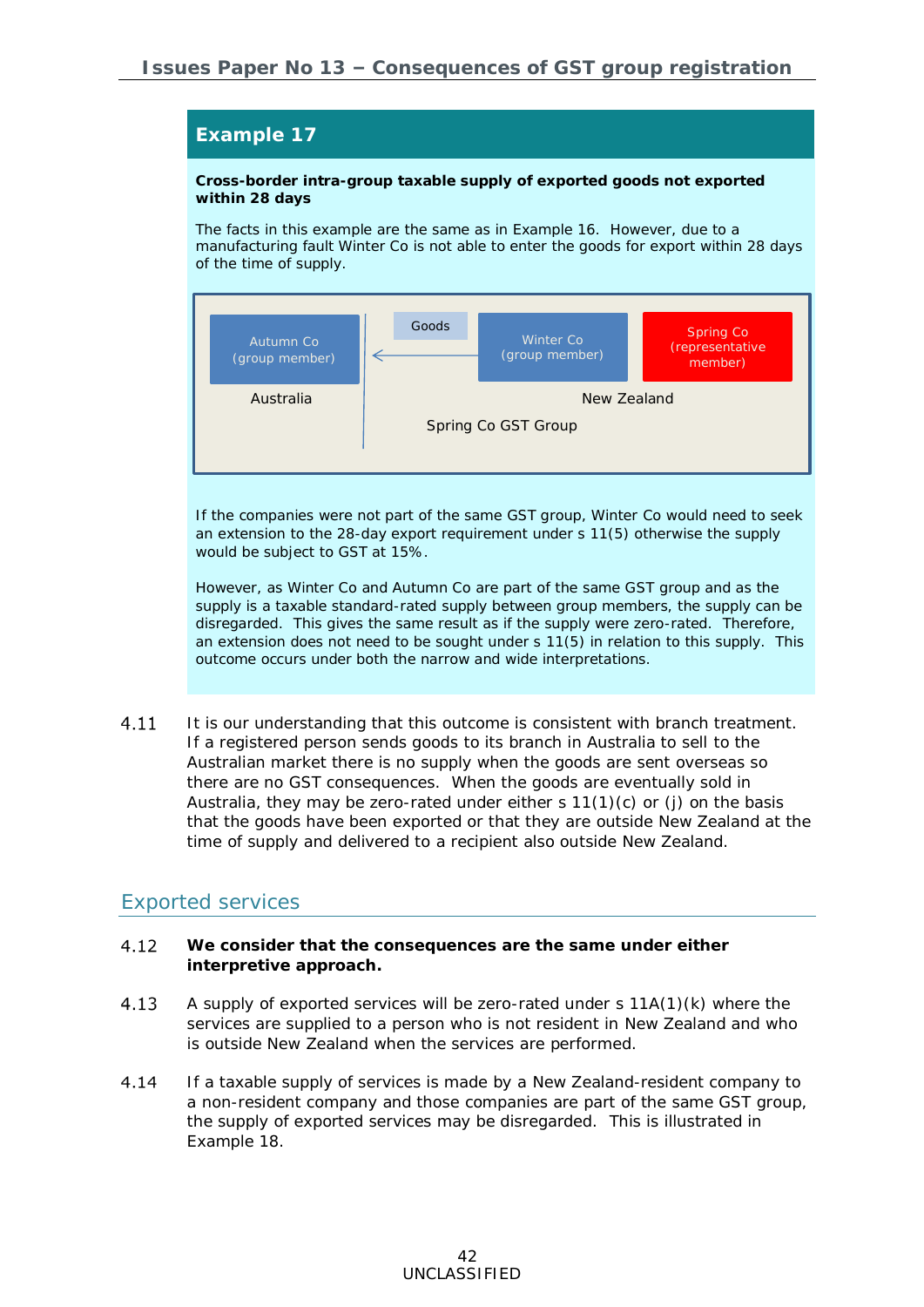**Cross-border intra-group taxable supply of exported services**

Winter Co makes a supply of exported services to Autumn Co. Spring Co GST Group would like to know how this supply should be treated for GST purposes.



#### *Narrow interpretation*

Under the narrow interpretation Winter Co makes a supply of services to Autumn Co. The supply is a zero-rated supply under s 11A(1)(k) and is attributed to Spring Co. As it is a taxable supply, it may be disregarded under para (c).

#### *Wide interpretation*

Under the wide interpretation the supply of services from Winter Co to Autumn Co is deemed to be made by Spring Co. The supply is zero-rated under s 11A(1)(k). Therefore, the supply may be disregarded under para (c) as it is a taxable supply between two group members.

The outcome is the same under each interpretation. The outcome under each interpretation is also consistent with branch treatment because supplies between branches are ignored for GST purposes.

#### **Exported services required to be standard-rated**

- <span id="page-42-0"></span>4.15 **We consider that the consequences are the same under either interpretive approach.**
- $4.16$ Some exported services are required to be standard-rated under  $s$  11A(1)(k). For example, if exported services are supplied in connection with land in New Zealand and are intended to enable a change in ownership of that land, then the supply must be standard-rated under  $s$  11A(1)(k). However, if the companies supplying and receiving the services are part of the same GST group, this taxable supply may be disregarded. See Example 19.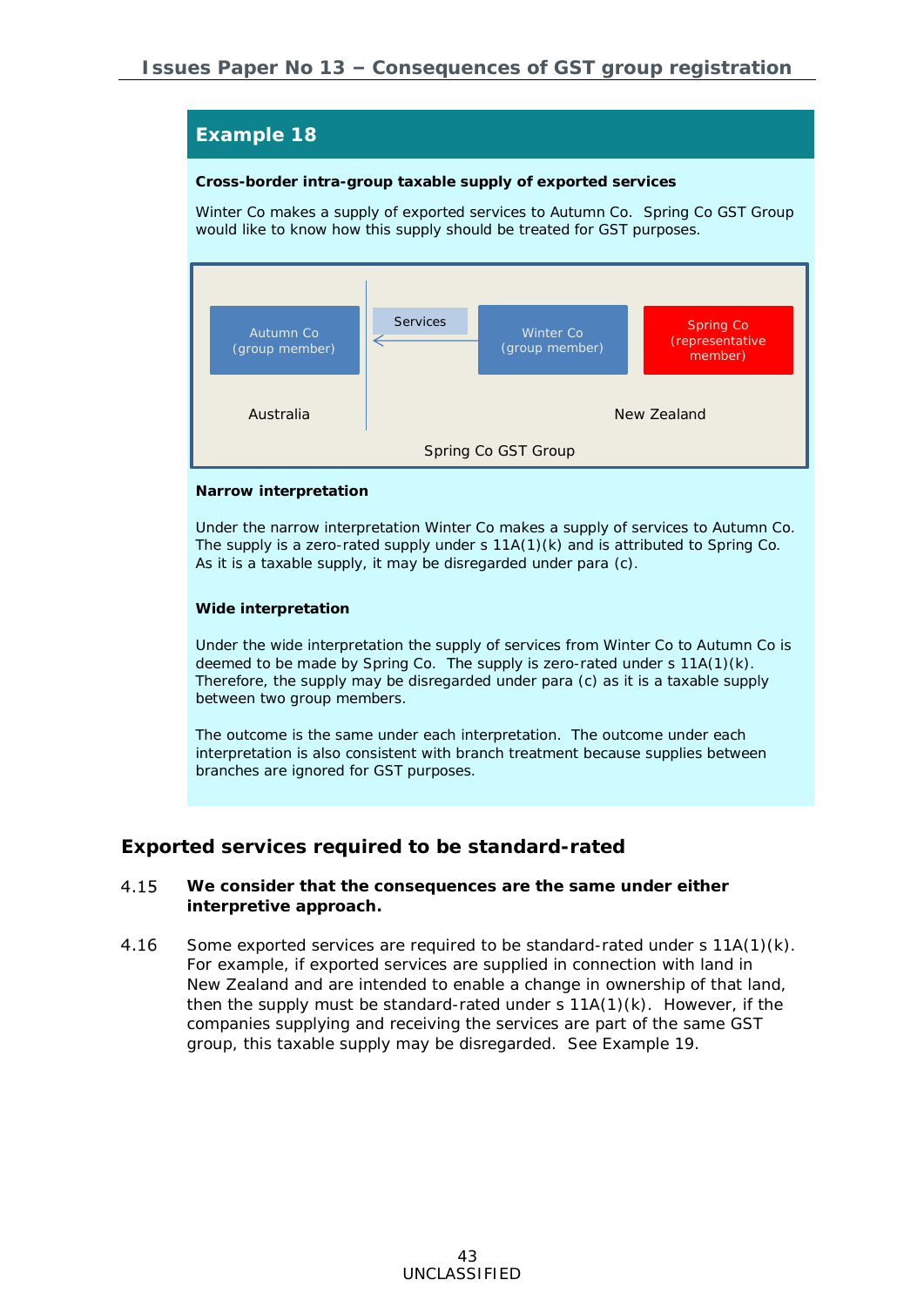**Exported services that are required to be standard-rated**

Autumn Co owns land in New Zealand that it wants to sell to a third party. Winter Co agrees to have its in-house lawyer handle the conveyancing work for Autumn Co for a fee of \$1,000. The group wants to know how to treat this supply for GST purposes.



As the conveyancing work is supplied in connection with land in New Zealand and is intended to assist a change in ownership of that land, the supply would not qualify for zero-rating under s  $11A(1)(k)$  and must instead be standard-rated. However, as this is a taxable supply between two group members, the supply can be disregarded under para (c). This analysis applies under both the narrow and wide interpretations.

### Imported goods

- 4.17 An intra-group supply of imported goods may be subject to GST in two ways:
	- Under s 12, GST is levied on goods imported into New Zealand at the rate of 15%. Discussed from [\[4.18\]](#page-43-0).
	- Under s 8, GST may also be charged on the supply of goods between two registered persons. Discussed at [\[4.20\]](#page-44-1).

<span id="page-43-0"></span>*GST levied on imported goods (s 12)*

- 4.18 Under s 12, GST is levied on goods imported into New Zealand at the rate of 15%. This levy is collected by the New Zealand Customs Service. Section 12(1) provides:
	- (1) Notwithstanding anything in this Act, a [tax](javascript:void(0)) to be known as [goods](javascript:void(0)) and [services](javascript:void(0)) [tax](javascript:void(0)) shall be levied, collected, and paid in accordance with the provisions of this section at the rate of 15% on the importation of [goods](javascript:void(0)) (not being [fine metal\)](javascript:void(0)) into New [Zealand,](javascript:void(0)) being [goods](javascript:void(0)) that are—
		- (a) entered therein, or delivered, for home consumption under the Customs and Excise Act 2018; or
		- (b) entered for delivery to a manufacturing area licensed under section [59](javascript:void(0)) of the Customs and Excise Act 2018; or
		- (c) before their entry, or delivery, for home consumption or, as the case may be, entry for delivery to a manufacturing area licensed under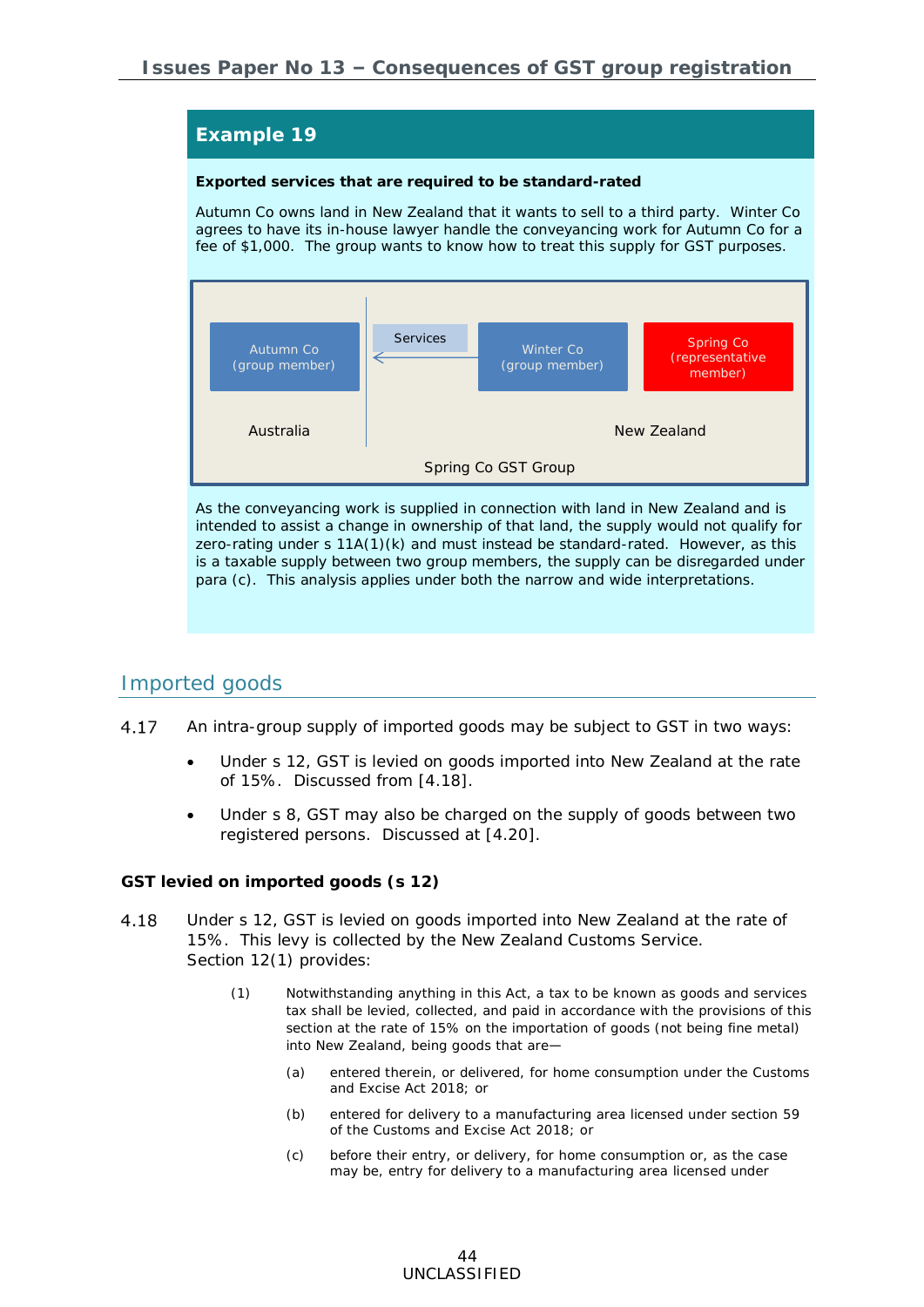section [59](javascript:void(0)) of the Customs and Excise Act 2018, dealt with in breach of any provision of the Customs and Excise Act 2018,—

by reference to the value of the [goods](javascript:void(0)) as determined under subsection [\(2\).](javascript:void(0))

4.19 Section 12(1) requires GST to be levied on all imported goods by reference to their value. It is not imposed on goods as a result of a supply being made. This is an important distinction. Because para (c) requires there to be a "taxable supply" before the supply between two group members is disregarded, para (c) will not permit GST groups to "disregard" GST imposed on imported goods.

#### <span id="page-44-1"></span>*GST charged on a cross-border supply of goods*

4.20 In addition, GST may also be charged on the cross-border supply of goods between two group members under s 8. This might occur, for example, if the supplier is a GST registered non-resident and the goods are in New Zealand at the time of supply (s 8(3)). In these circumstances, GST is charged on the supply at the rate of 15%. However, if the goods are supplied for the purposes of carrying on the recipient's taxable activity, the goods are treated as supplied outside New Zealand, unless the parties agree otherwise (s 8(4)).

**Imported goods where the goods are not in New Zealand at the time of supply**

<span id="page-44-0"></span> $4.21$ Example 20 illustrates the implications of a cross-border intra-group supply of imported goods where goods are not in New Zealand at the time of supply.



#### *Narrow interpretation*

Under the narrow interpretation because Autumn Co is resident in Australia and the goods are physically in Australia at the time of supply, GST will not be imposed on the supply by Autumn Co to Winter Co (s 8(2)). The supply by Autumn Co to Winter Co is outside the New Zealand tax base and will therefore not give rise to a GST liability.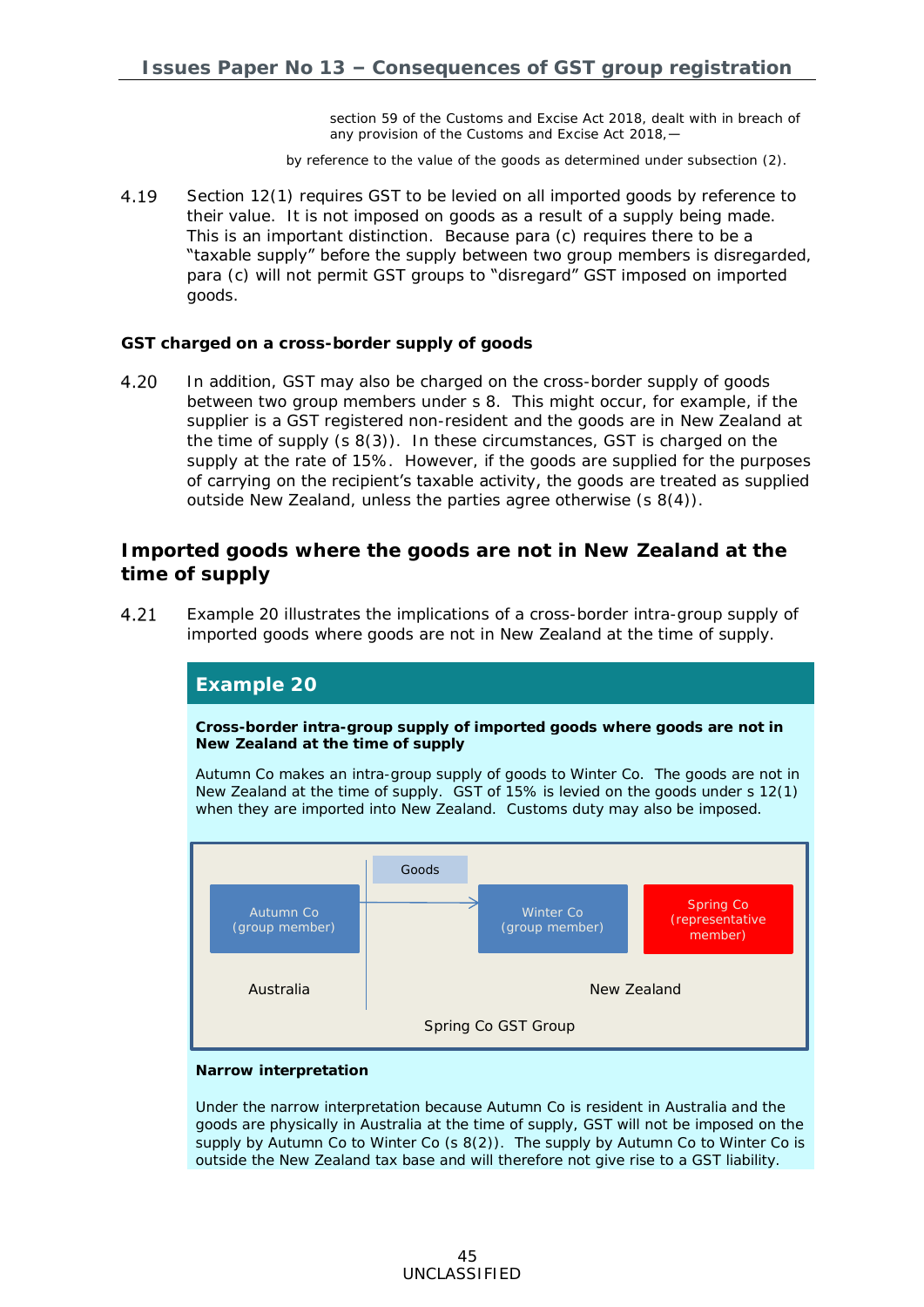As Autumn Co is registered for GST in New Zealand it can (through Spring Co) claim back the import GST levied under s 12, assuming that the goods are acquired to make taxable supplies. Spring Co is authorised to claim back the import GST under para (e).

#### *Wide interpretation*

Under the wide interpretation the supply by Autumn Co to Winter Co is deemed to be made by Spring Co. Because Spring Co is a New Zealand resident, the supply is deemed to take place in New Zealand despite the goods not being in New Zealand at the time of supply. This means the supply is a taxable supply subject to s 8. However, because the supply is a taxable supply between two group members, it may be disregarded under para (c).

Under the wide interpretation, Spring Co can claim back the import GST levied under s 12, assuming that the goods are acquired to make taxable supplies.

**Imported goods where the goods are in New Zealand at the time of supply**

- <span id="page-45-0"></span> $4.22$ **We consider that the consequences are the same under either interpretive approach.**
- 4.23 Different rules apply where the goods are in New Zealand at the time of supply. This is illustrated in Example 21.



 $4.24$ As in the earlier examples in this section, because Autumn Co is non-resident, the GST analysis differs depending on the interpretation applied. However, the GST outcome will be the same.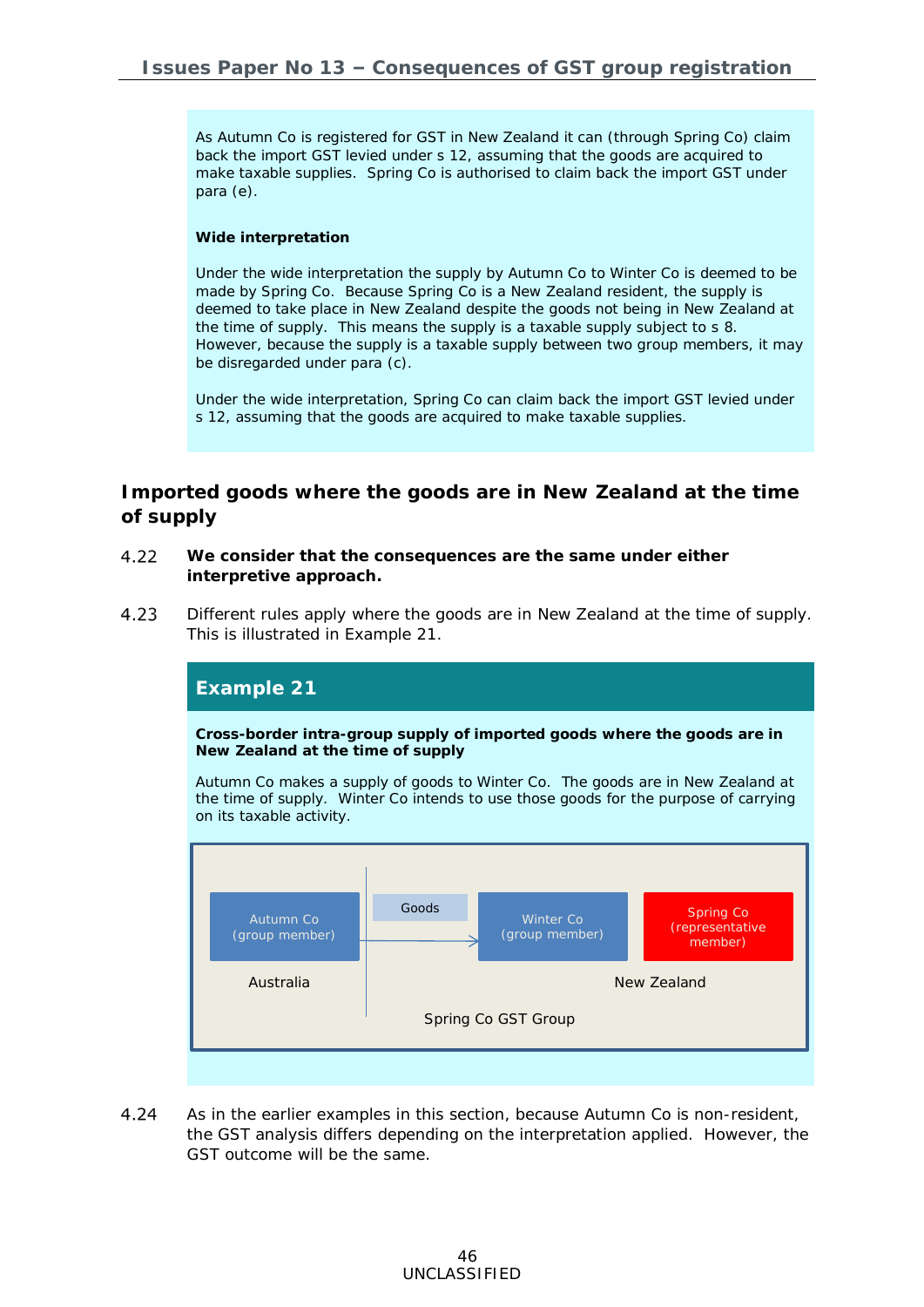$4.25$ In Example 21, under both interpretations, GST of 15% is levied on the goods under s 12(1) when they are imported into New Zealand. Customs duty may also be imposed.

#### *Narrow interpretation*

- 4.26 In Example 21, under the narrow interpretation as the goods are in New Zealand at the time of supply, they are treated as being supplied by Autumn Co in New Zealand under s 8(3)(a). Therefore, the supply is a taxable supply. However, because Winter Co has acquired the goods for the purposes of carrying on its taxable activity, s 8(4) applies to treat the supply as taking place outside New Zealand. As the supply is now deemed to take place outside .<br>New Zealand, it is not a taxable supply.
- Alternatively, Autumn Co and Winter Co could agree to treat the supply as 4.27 taking place inside New Zealand under  $s$  8(4). If the companies agree to this, the supply would be treated as an intra-group taxable supply and it may be disregarded under para (c).
- 4.28 Disregarding the supply ensures that there is consistent treatment between branches and companies. An intra-branch transfer of goods would also be disregarded for GST purposes.

#### *Wide interpretation*

- 4.29 In Example 21, under the wide interpretation the supply by Autumn Co to Winter Co is deemed to be made by Spring Co. Because Spring Co is a New Zealand resident, the supply is deemed to take place in New Zealand. This means the supply is a taxable supply subject to s 8. However, because the supply is a taxable supply between two group members, it may be disregarded under para (c). Section 8(3)(a) does not apply.
- 4.30 Disregarding the supply ensures that there is consistent treatment between branches and companies. An intra-branch transfer of goods would also be disregarded for GST purposes.

### Imported services

- Certain supplies of imported services may be subject to GST. If the 4.31 requirements of s 8(4B) are met, a supply of imported services may be treated as being made in New Zealand and, therefore, subject to GST. This is known as the "reverse charge".
- 4.32 However, if the supply of imported services does not meet the requirements of s 8(4B), the supply may still be subject to GST if the supply is a supply of remote services under s 8(3)(c). We now consider how these supplies might be treated in a grouping context.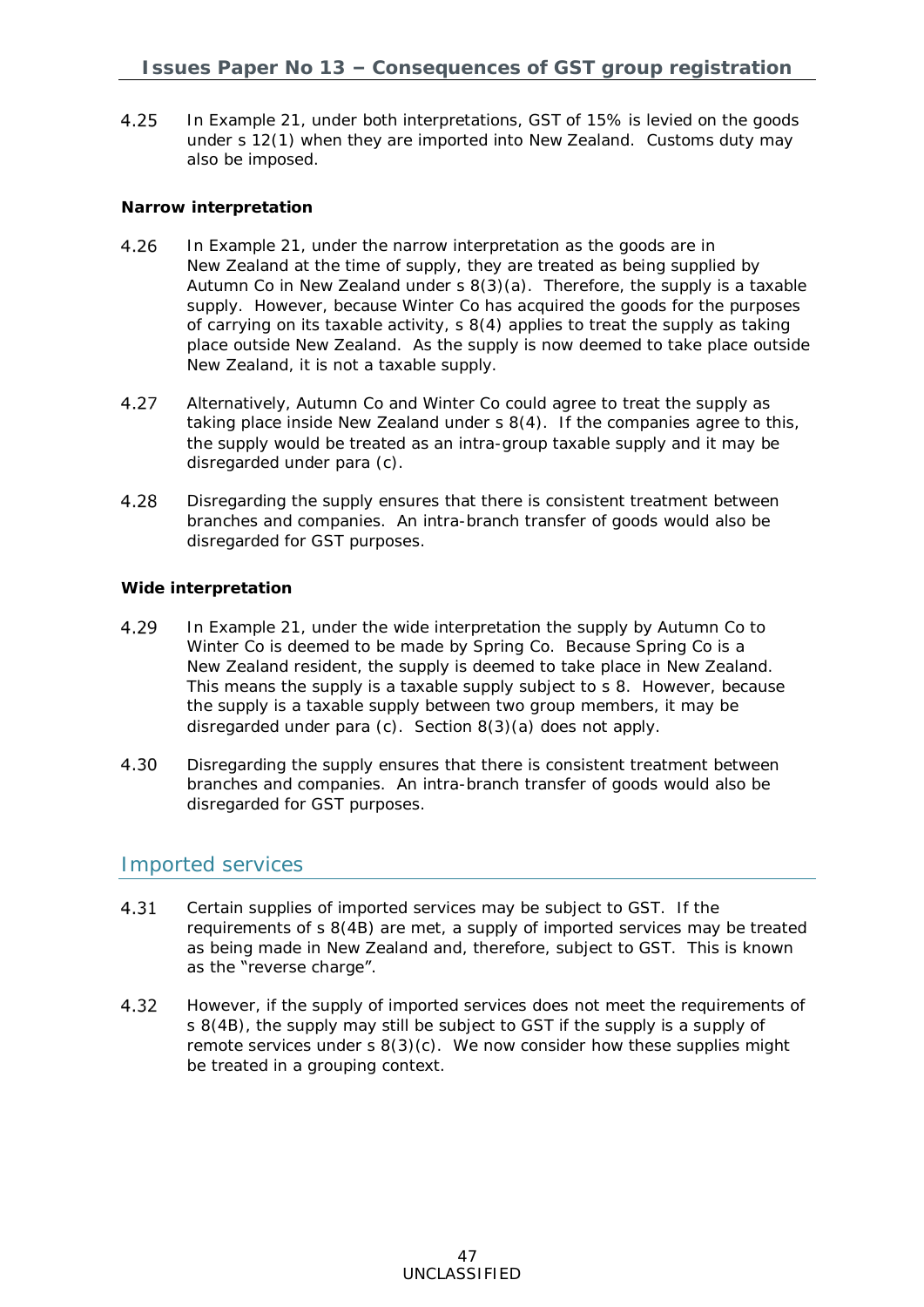**Reverse charge**

-

- <span id="page-47-0"></span>4.33 **We consider that the consequences are the same under either interpretive approach.**
- 4.34 The reverse charge applies where a non-resident supplier supplies services into New Zealand. The reverse charge deems the supply of imported services to have been made in New Zealand by the recipient of the supply. Therefore, the supply becomes subject to GST (s 5B).
- 4.35 The reverse charge applies only to services supplied by a non-resident to a New Zealand recipient. Not all New Zealand recipients need to apply the reverse charge. New Zealand recipients who are not registered for GST do not need to apply the reverse charge unless they become liable to register for GST – potentially because they have received imported services in excess of the registration threshold. For registered persons, New Zealand recipients intending to use the services 95% or more in their taxable activity to make taxable supplies do not need to apply the reverse charge. Recipients intending to use less than 95% of the imported services for making taxable supplies will be subject to the reverse charge if the supply would have been a taxable supply were it made in New Zealand by a registered person in the course or furtherance of their taxable activity (s 8(4B)).
- 4.36 The grouping rules are modified in cases where the reverse charge applies. If a supply of imported services is treated as made in New Zealand, s 55(7B) provides that paras (a), (c), (d), (da), (dab), (db), (dc), (dd) and (de) do not apply.<sup>6</sup> Section 55(7B) states:

Subsection [\(7\),](javascript:void(0)) apart from paragraphs (b) and (e) to (h), does not [apply](javascript:void(0)) to a group of companies in relation to a supply of [services](javascript:void(0)) that is treated by section [8\(4B\)](javascript:void(0)) as being made in New [Zealand.](javascript:void(0))

4.37 The effect of s 55(7B) seems to be that an intra-group taxable supply of imported services cannot be disregarded and must be included in the group GST return. The single taxable entity disappears, and each company in the group is recognised as a separate entity for the purposes of the reverse charge rules. This is illustrated in Example 22.

<sup>6</sup> Paragraph (b) (registration basis) and paras (e) to (h) (predominantly administrative matters) continue to apply where there is a reverse charge supply.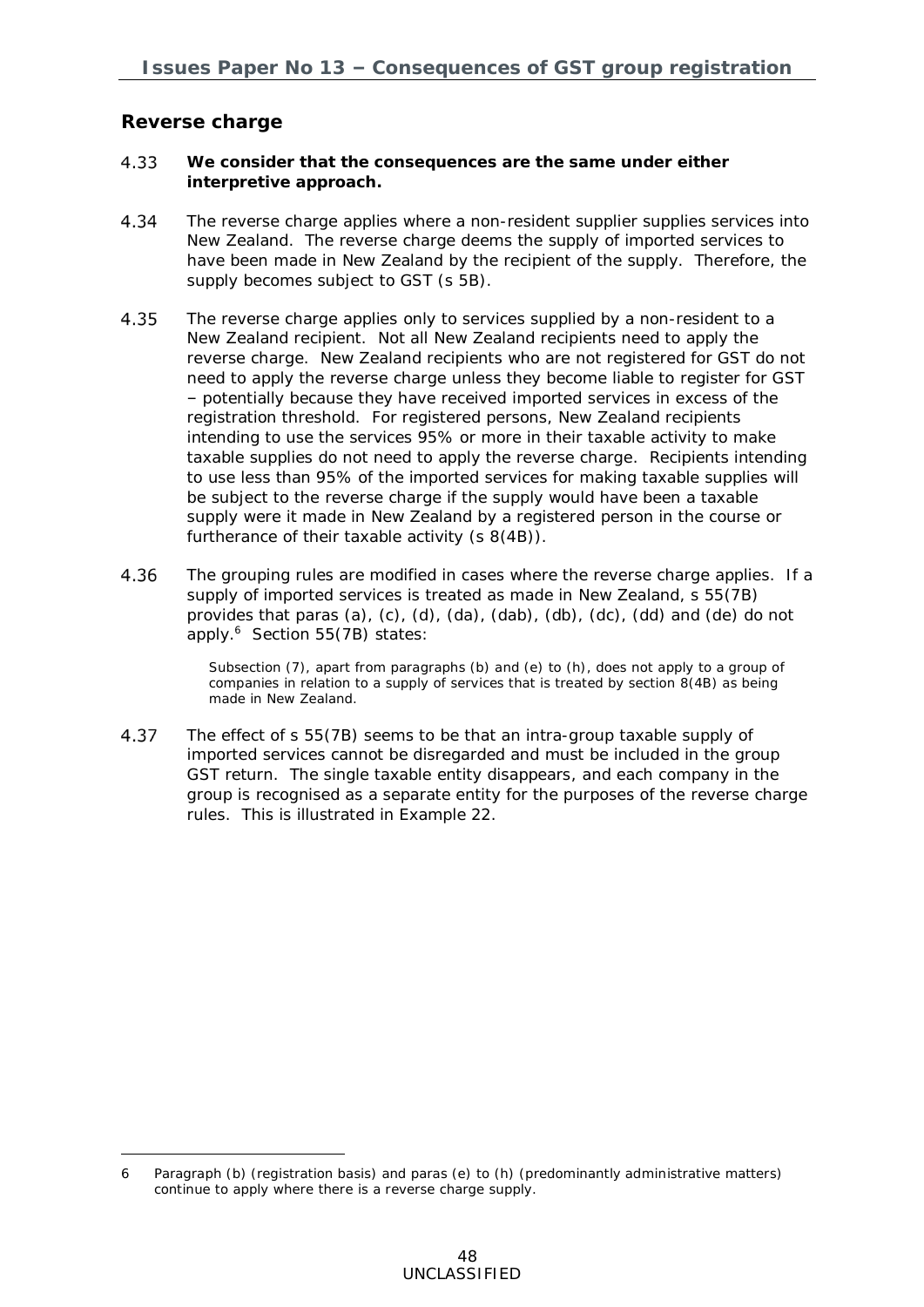**Cross-border intra-group supply of imported services subject to the reverse charge**

Autumn Co provides software services to Rain Co, a New-Zealand-resident subsidiary of Winter Co and a member of Spring Co GST Group. Rain Co is a financial services company and is not registered for GST in New Zealand. Spring Co GST Group would like to know how this supply should be treated for GST purposes.



#### *Narrow interpretation*

Under the narrow interpretation the supply satisfies the requirements of s 8(4B), so is a taxable supply deemed to take place in New Zealand:

- the services are supplied by a non-resident supplier (Autumn Co) to a recipient in New Zealand (Rain Co);
- the recipient does not intend to use the services more than 95% in their taxable activity to make taxable supplies (Rain Co is a financial services company so makes mainly exempt supplies); and
- the supply of services would be a taxable supply if it were made in New Zealand by a registered person in the course or furtherance of their taxable activity (s 8(4B)).

Section 55(7B) means the intra-group taxable supply of imported services is not disregarded and must be included in the group GST return. The single taxable entity approach is not applied and each company in the group is recognised as a separate entity for the purposes of the reverse charge rules.

#### *Wide interpretation*

Under the wide interpretation the grouping rules are considered first before the general provisions of the Act. Section 55(7B) is part of the grouping rules and requires the grouping rules to be effectively switched off in cases where there is a reverse charge. Section 8(4B) would then apply as above under the narrow interpretation and the outcome is the same.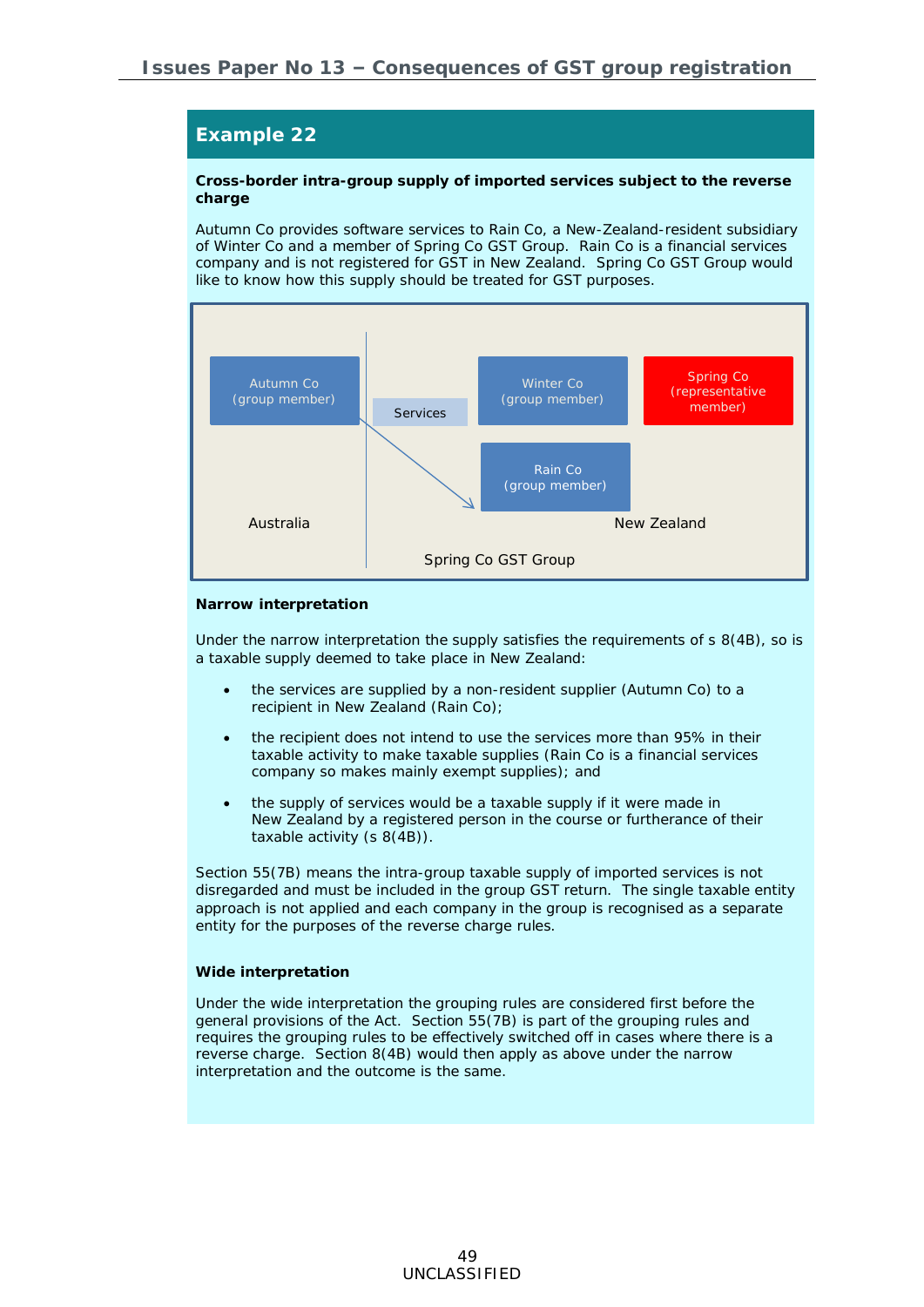### **Remote services**

- <span id="page-49-0"></span>4.38 If the recipient of the supply of imported services does not satisfy s 8(4B), for example, if the recipient intends to use the services 95% or more in their taxable activity, then the reverse charge will not apply. However, if the supply is a supply of remote services, the supply is treated as being supplied in New Zealand under s 8(3)(c) and will still be subject to GST, provided s 8(4D) does not apply.
- "Remote services" are defined in s 2 as services where, at the time of 4.39 performance of the service, no necessary connection exists between the physical location of the customer and the place where the services are performed. Therefore, remote services could include services such as the supply of digital content and the online supply of games and publishing services.
- $4.40$ Under s 8(4D), if a non-resident company makes a supply of remote services to a registered person in New Zealand for the purposes of carrying on their taxable activity, then the services can be treated as supplied outside New Zealand. This means the non-resident company will not have to charge GST on that supply of remote services.
- 4.41 However, under s 8(4D) the supplier can choose to treat the supply as made in New Zealand. This means there are two potential outcomes when dealing with supplies of remote services:
	- The non-resident company makes a supply of remote services to a New Zealand company for the purposes of carrying on its taxable activity. The services are treated as being supplied outside New Zealand. No GST is charged on that supply, and no input tax deduction can be claimed.
	- The supplier could choose to treat the supply as being made in New Zealand. The supply would then be zero-rated under s  $11A(1)(x)$ .
- 4.42 How the remote services rules apply in a grouping context will depend on which interpretation is applied. This is illustrated in Example 23.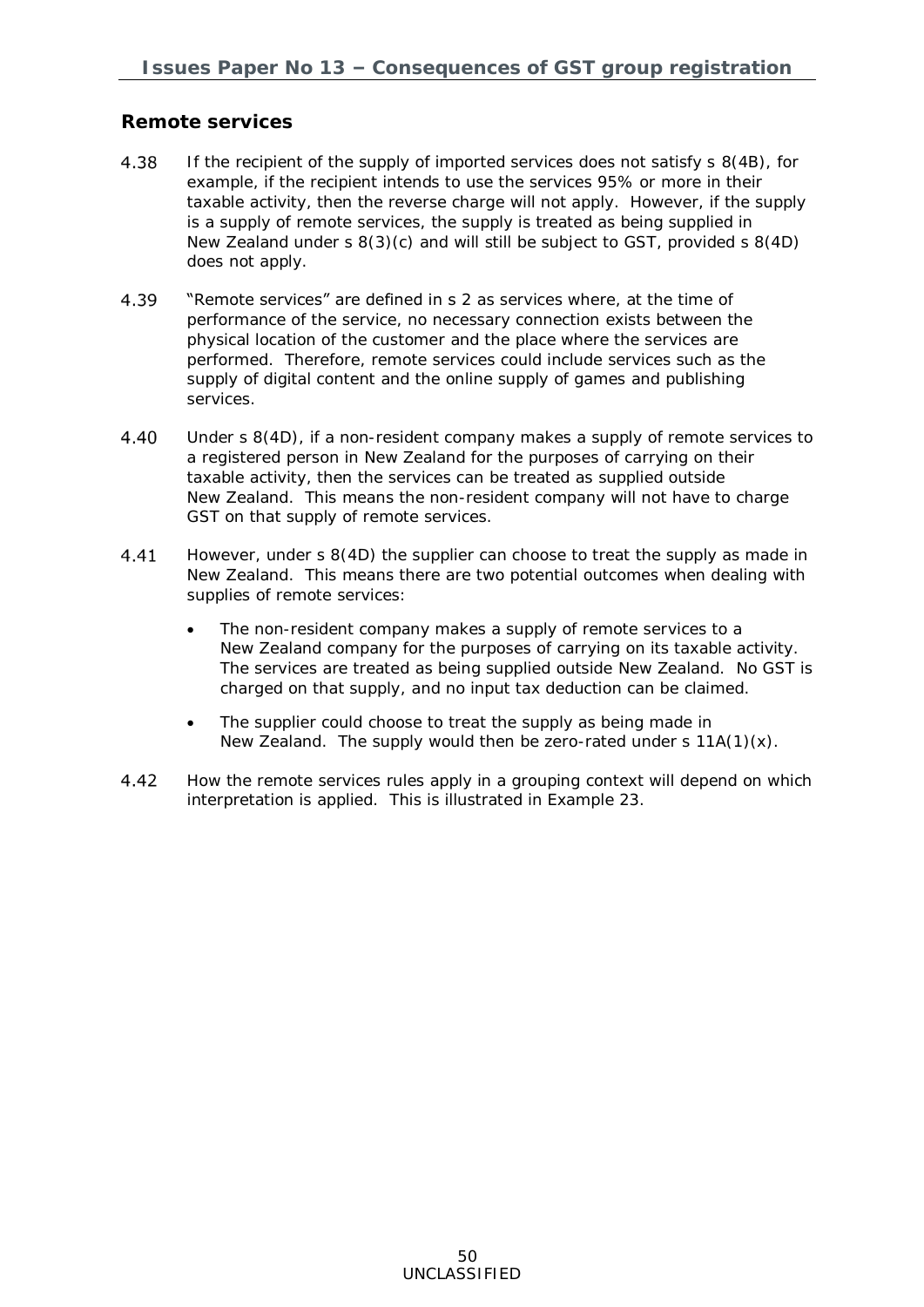**Cross-border intra-group supply of imported services – remote services**

Autumn Co provides software to Winter Co. The supply does not satisfy s 8(4B) because Winter Co intends to use the services 95% or more in its taxable activity to make taxable supplies. Therefore, the reverse charge does not apply.



Spring Co GST Group would like to know how this supply should be treated for GST purposes.

#### *Narrow interpretation*

- 4.43 In Example 23, under the narrow interpretation the supply of software services by Autumn Co to Winter Co would be classified as remote services. This is because no necessary connection exists between the physical location of the recipient and the place where the services are performed. Under  $s \cdot 8(3)(c)$ , the supply is, therefore, deemed to take place in New Zealand.
- <span id="page-50-0"></span>4.44 However, s 8(4D) states that if the supply of remote services is made to a registered person for the purposes of carrying on their taxable activity, the services will be treated as supplied outside New Zealand and will not be subject to GST. Winter Co is a registered person, and the supply was made for the purposes of carrying on Winter Co's taxable activity. In these circumstances, the supply is deemed to take place outside New Zealand and no GST is charged. This means there is no GST output tax liability for Autumn Co, and no GST input tax for Winter Co to deduct.
- 4.45 Alternatively, Autumn Co could choose to treat the supply as made in New Zealand (s 8(4D)). The supply would then be a zero-rated supply (under s  $11A(1)(x)$ . As the companies are grouped and the supply is a taxable supply between group members, the supply could be disregarded under para (c). This would mean no GST is charged on this supply, and an input tax deduction could not be claimed. This ultimately gives the same result as in [\[4.44\]](#page-50-0).
- 4.46 Under the narrow interpretation, the character of the supply is still respected post-grouping; it is simply that Spring Co is deemed to make the supply of remote services as if it were a non-resident company. The character of the supply does not change.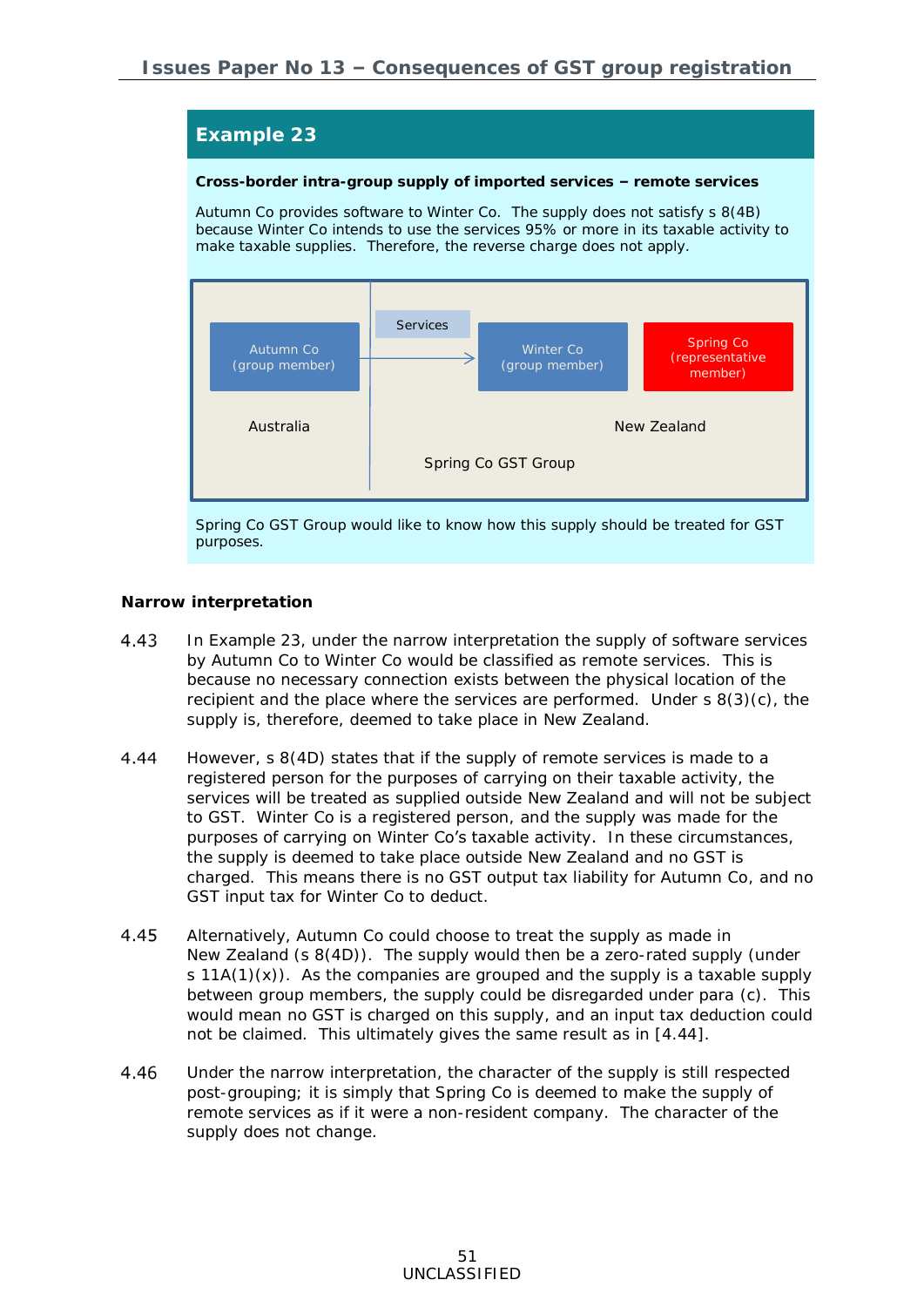- 4.47 An argument in support of the narrow interpretation is that it is consistent with the scheme of the Act. Section 8 is the charging provision and determines the place of supply. Section 8 is drafted very specifically. Subsections (2)–(4), (4B), (4C) and (4D) all prescribe specific rules for determining whether a supply occurs in New Zealand. Several other subsections in s 8 deal with the place of supply for inbound tour operations and telecommunications services. It seems unlikely that, after prescribing detailed place of supply rules, Parliament intended those rules to be ignored or circumvented by group registration.
- 4.48 The narrow interpretation is also consistent with one of the purposes of the grouping rules – to reduce compliance costs. In Example 23, the supply is either not subject to GST or is ignored for GST purposes and does not have to be accounted for in the GST return. This is also true of the wide interpretation. In terms of reducing distortions, both interpretations produce the same result as would be expected under a branch structure.

#### *Wide interpretation*

- 4.49 In Example 23, under the wide interpretation the supply of remote services from Autumn Co to Winter Co is deemed to be made by Spring Co. Because Spring Co is a New Zealand–resident company, the supply is deemed to be made in New Zealand (s 8(2)). This means the supply is treated as an ordinary standard-rated taxable supply made in New Zealand rather than a supply of remote services. For GST purposes, the supply then becomes a taxable supply between group members, which may be disregarded under para (c). Section  $11A(1)(x)$  does not apply as the services are not remote services under this interpretation.
- 4.50 Therefore, under the wide interpretation, the same result is achieved as under the narrow interpretation, but by different analysis. If the supply is disregarded, that is equivalent to GST not being charged on the supply. In both cases, no GST input tax deduction will be available.

## Making elections and notifying the Commissioner when part of a GST group

<span id="page-51-0"></span> $4.51$ The Act contains several election and notification provisions. Under these provisions, entities must make an election or notify the Commissioner of certain facts. We understand uncertainty exists about who should make the election or notify the Commissioner when an entity is part of a GST group. Depending on the interpretive approach adopted, these elections and notifications can be made in different ways.

#### *Narrow interpretation*

4.52 Under the narrow interpretation, each group member would continue to make its own elections and notifications to the Commissioner, and the representative member would be deemed to make those elections and notifications under para (a) of s 55(7).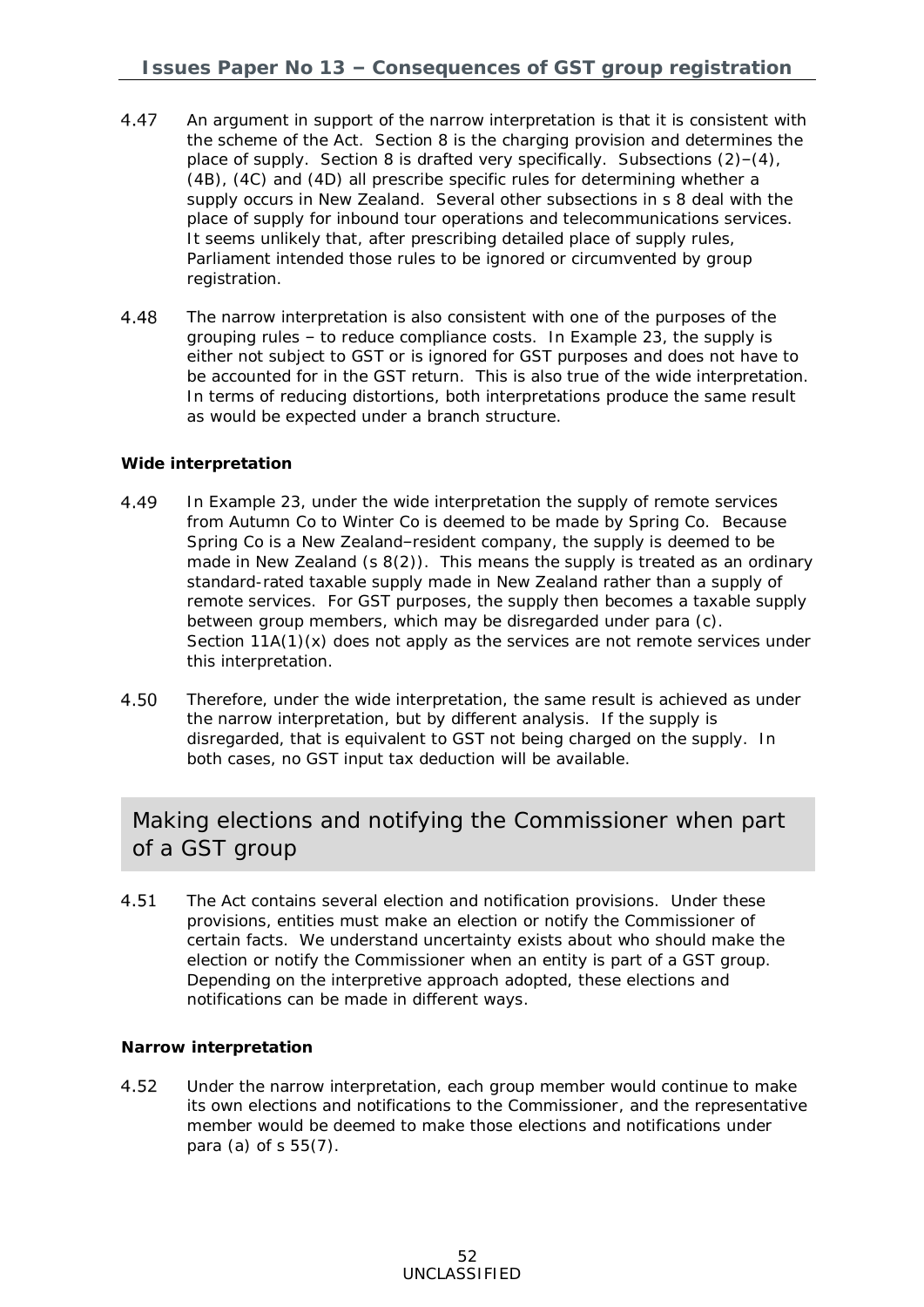#### *Wide interpretation*

- 4.53 Under the wide interpretation, because the representative member is treated as carrying on the taxable activity of the group member (para (a)), the representative member has authority to make an election or notify the Commissioner on behalf of a group member. This interpretation is consistent with the intention of the grouping rules, which is to have the group operate as a single taxable entity in its transactions with third parties.
- 4.54 Under the wide interpretation, any election or notification made by a representative member on behalf of a group member should specify the group member to which the election or notification relates. This will ensure that if a representative member leaves the group, the election or notification remains linked to the relevant group member.
- 4.55 The wide interpretation would be acceptable for elections required under:
	- $s$  3(3B) election that arrangement be treated as not being a credit contract;
	- s 3(3C) election that arrangement be treated as being a credit contract;
	- s 10(5B) election that arrangement be treated as not being a credit contract;
	- s 10(5C) election that arrangement be treated as being a credit contract;
	- s 11(5) extension of 28-day period for exported goods;
	- s 20F(1) electing into the business-to-business regime; and
	- $\bullet$  s 77(2) election by a non-resident supplier of remote services to express the amount of consideration for their supplies in a foreign currency.
- 4.56 We are interested in hearing about any practical issues that might arise in a grouping context with notifications and elections. We want to know what preferences groups have for notifying the Commissioner or making elections, and how we can make this process easier for groups.

## Availability of input tax deductions

### Input tax deductions and direct attribution

- <span id="page-52-0"></span>4.57 Example 6 at [\[3.51\]](#page-23-0) illustrates how an intra-group taxable supply is disregarded. In that example, goods acquired by Spring Co from outside the GST group were used to make an intra-group taxable supply to Winter Co (a group member). Winter Co then used those goods to make taxable supplies to third parties outside the GST group. Spring Co, as the representative member, was able to claim an input tax deduction because Winter Co intended to use the goods to make taxable supplies to third parties.
- 4.58 To determine the extent to which goods or services are used for making taxable supplies, a group must estimate at the time the goods or services are acquired, how they intend to use them. A full input tax deduction is allowed for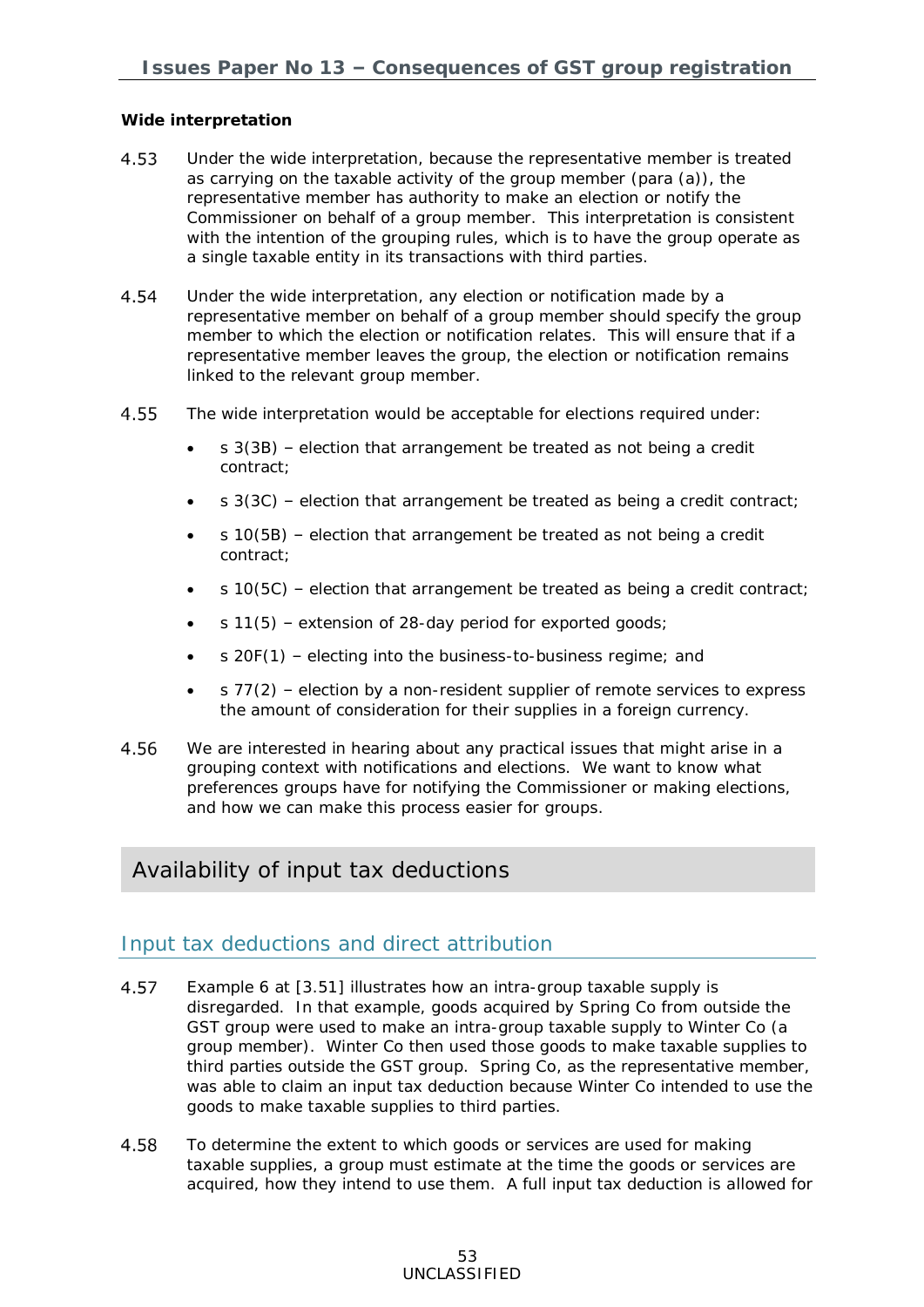goods or services that are intended to be used solely for making taxable supplies.

4.59 An input tax deduction would not be available if Winter Co intended to use the goods to make exempt supplies. This is because under s 20(3C) input tax may be deducted only to the extent to which the goods and services are used for or are available for use in making taxable supplies. The amount of input tax is calculated under s 20(3H). The formula is:

Full input tax deduction x percentage intended use

- 4.60 "Full input tax deduction" is defined in s 20(3I) as the total amount of input tax on the supply. "Percentage intended use" is defined in s 20(3I) (with reference to the definition in s 21G(1)(b)) to mean the extent to which the goods or services are intended to be used by the person for making taxable supplies, estimated at the time of acquisition and expressed as a percentage.
- <span id="page-53-0"></span>4.61 When goods and services are acquired from outside the group, sometimes there will be a clear intention as to the extent to which the goods and services are to be used for making taxable supplies. For example, a group manufacturing furniture might acquire timber for making tables. As the sales of the tables will be taxable supplies, the timber acquired will be intended to be fully used in making taxable supplies. However, in other situations, estimating the intended use of the goods and services acquired may be more difficult. This typically occurs when goods and services comprising "overheads" are acquired. For example, it might be difficult to determine the extent to which electricity acquired to power an office building will be used to make taxable supplies where both taxable and exempt supplies are made.
- 4.62 Because of this, the Commissioner considers that the approach to determining the "percentage intended use" is first to attribute those goods and services to making taxable or exempt supplies where there is a clear intention of the extent to which the goods and services will be used. Then, where attribution is not possible, the extent to which the goods and services will be used to make taxable supplies compared to non-taxable supplies can be estimated by apportioning on a reasonable basis.
- 4.63 Example 24 illustrates how to calculate an input tax deduction where the goods or services acquired from outside the group are directly attributable to a taxable supply: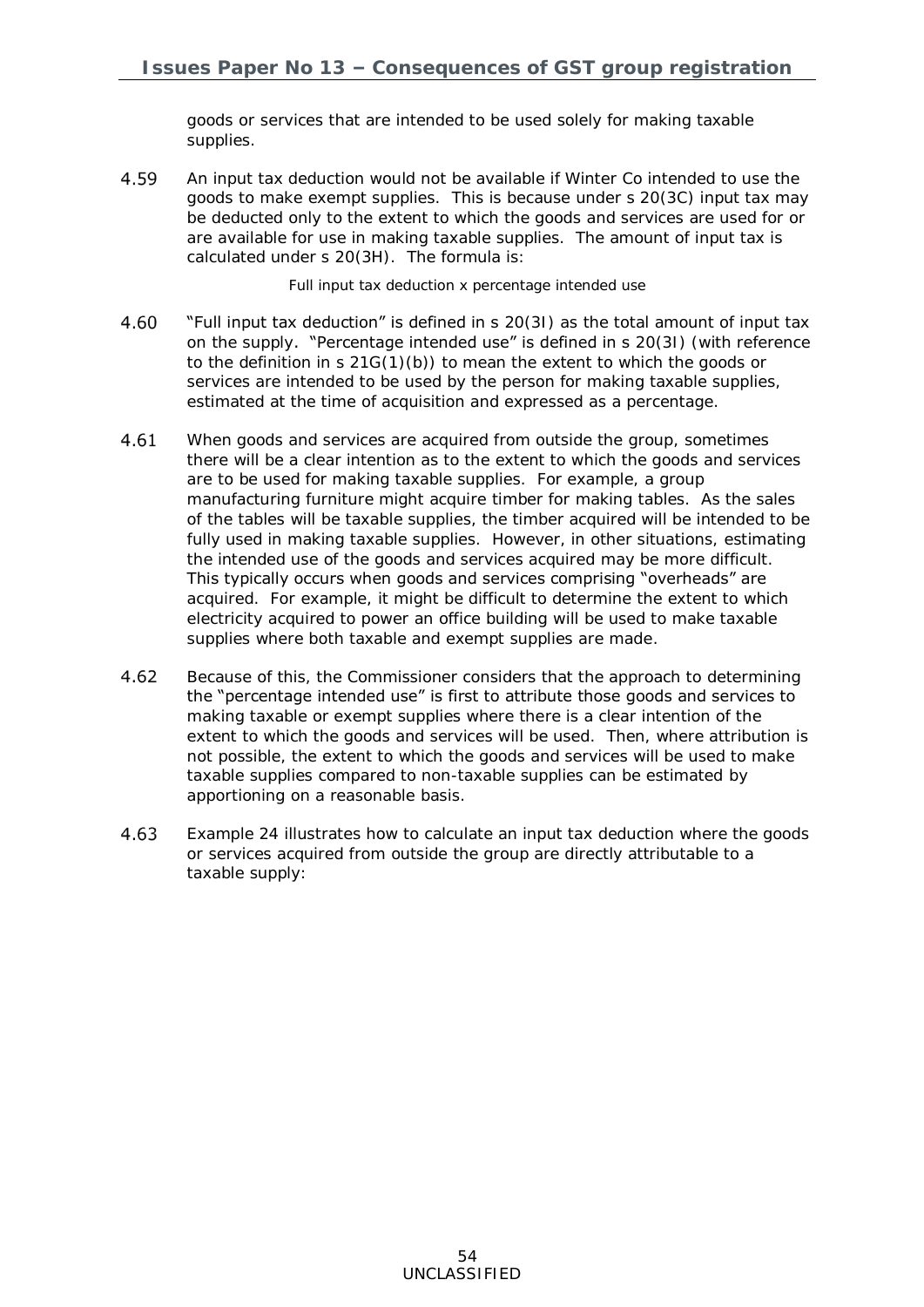

make taxable supplies. We consider that the outcome is the same under both the narrow and wide interpretations.

## Input tax deductions where goods or services are used to make both taxable and exempt supplies

- 4.64 It may not always be possible to directly attribute goods or services acquired from outside the group to a subsequent taxable supply. Where goods or services cannot be directly attributed to a taxable supply, the GST group must apportion the amount of input tax based on the group's estimate of the extent to which those goods or services are intended to be used for making taxable supplies. Section 20(3G) states:
	- (3G) In determining the extent to which goods or services are used for making taxable supplies, a person must estimate at the time of acquisition how they intend to use the goods or services, choosing a determination method that provides a fair and reasonable result. The determination is expressed as a percentage of the total use.
- 4.65 The group must choose a determination method that provides a fair and reasonable result.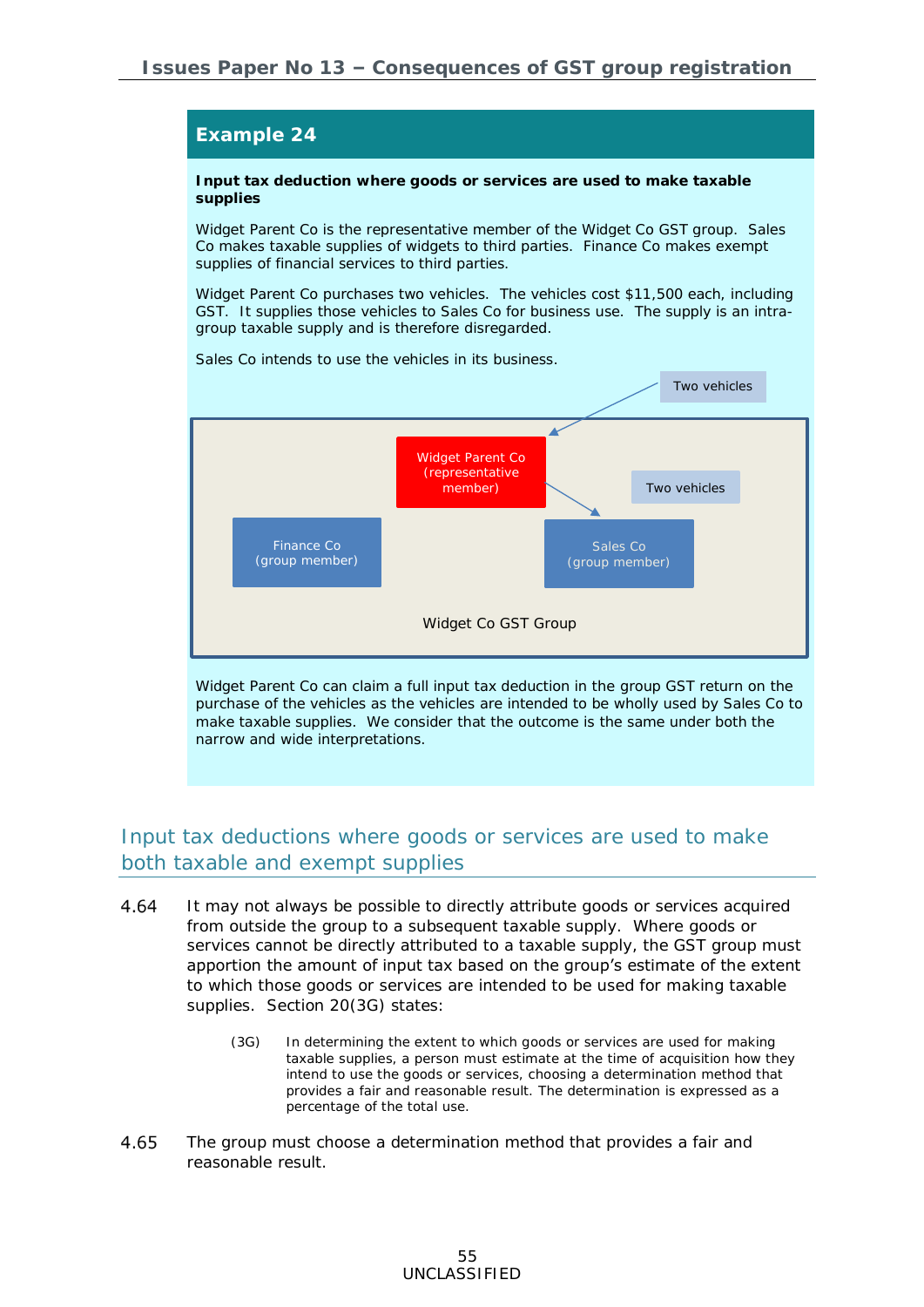4.66 Example 25 illustrates how to calculate an input tax deduction where the goods or services acquired from outside the group cannot be directly attributed to a taxable supply:

#### **Example 25**

**Input tax deductions where a group makes both taxable and exempt supplies**

Widget Parent Co is the representative member of Widget GST Group. Sales Co makes taxable supplies of widgets to third parties. Finance Co makes exempt supplies of financial services to third parties.

Widget Parent Co purchases a pallet of photocopy paper. Widget Parent Co supplies Sales Co and Finance Co with paper as required. These supplies are disregarded intra-group taxable supplies.

Widget Parent Co (as the representative member) wants to know if it can claim back the input tax on the purchase of the paper in the next Widget GST group return. Widget Parent Co has no record of how much paper was used by Finance Co and how much paper was used by Sales Co.



- 4.67 In Example 25, to determine the "percentage intended use" of the paper, it is not possible or realistic given the nature of Widget GST Group's business to directly attribute the paper to the making of taxable and exempt supplies. The paper is like the electricity referred to at [\[4.61\]](#page-53-0). This means that the extent to which the paper is intended to be used to make taxable supplies must be determined in another way. This generally involves determining that the paper is intended to be used to make taxable supplies based on the levels of supplies made by the group or some other reasonable basis and apportioning the input tax accordingly.
- 4.68 Therefore, the levels of taxable versus non-taxable supplies made outside the group would need to be measured in an appropriate way. This might be by using a turnover method or a profit-based method or another method that more fairly reflects the proportion of taxable supplies to total supplies. The method used would need to consider the nature of the businesses carried on by the group and the contribution of each group member. The "percentage" intended use" would then be applied to the full input tax deduction to determine the amount of tax claimable.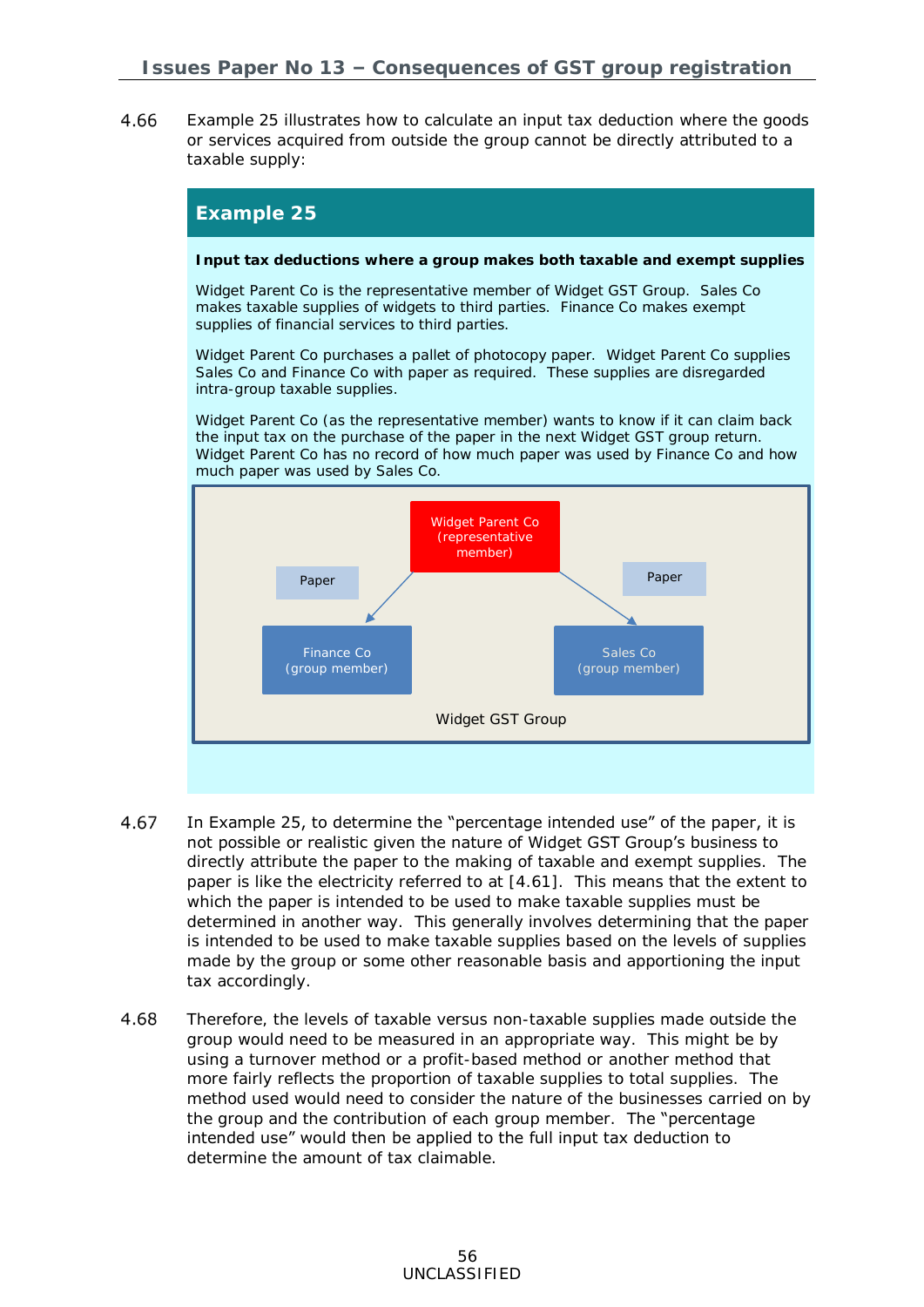4.69 We consider that the outcome is the same under both the narrow and wide interpretations.

### Input tax adjustments

- 4.70 An input tax adjustment must be made if the actual use of goods or services acquired from outside the group differs from the intended use. In these circumstances, the GST group would need to make an adjustment under s 21A in a subsequent group return.
- 4.71 Example 26 illustrates how an adjustment is made where the intended use of the goods or services differs from the actual use. This example is a continuation of Example 24.

#### **Example 26**

**Input tax adjustments where intended use differs from actual use**

Widget Parent Co is the representative member of the Widget Co GST group. Sales Co makes taxable supplies of widgets to third parties. Finance Co makes exempt supplies of financial services to third parties.

Widget Parent Co purchases two vehicles. It supplies those vehicles to Sales Co for business use. The supply is an intra-group taxable supply and is therefore disregarded.

Sales Co intends to use the vehicles in its business and it does so for the first year. Following the first year, Sales Co sells one vehicle to Finance Co for \$10,000. The supply is an intra-group taxable supply, so is disregarded for GST purposes. No output tax is charged on this supply. Finance Co uses the vehicle 100% to make exempt supplies.



Widget Co GST Group wants to know whether it needs to make an adjustment.

4.72 In Example 26, Widget Parent Co would have claimed a full input tax deduction in the GST group return on the purchase of the vehicles as the vehicles were intended to be wholly used to make taxable supplies.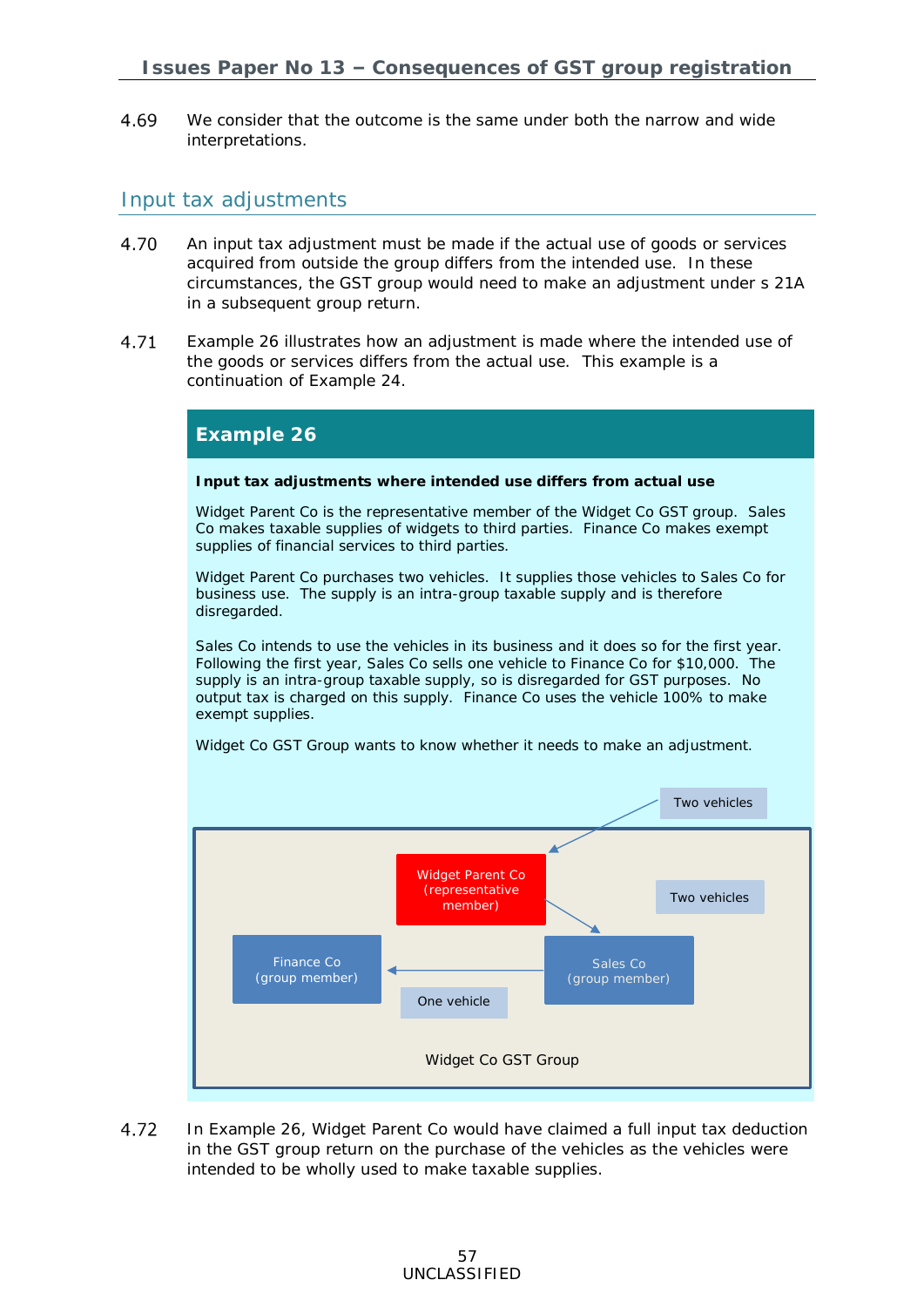- 4.73 An adjustment needs to be made to take account of the change in use of one of the vehicles (s 21A). Section 21G(2) defines "adjustment periods". Under this provision, the first adjustment period is a period that starts on the date of acquisition and ends on either the group's first balance date that falls after the date of acquisition, or the person's first balance date that falls at least 12 months after the date of acquisition. In Example 26, the vehicle is sold to Finance Co after the first adjustment period. This means a subsequent adjustment will need to be made at the end of a subsequent adjustment period. "A subsequent adjustment period" starts on the day after the end of the first adjustment period and ends on the last day of the equivalent taxable period in which the first adjustment period ended. In a grouping context, the acquisition date is the date the vehicle was acquired by Widget Parent Co and not the date the vehicle was acquired by Finance Co. This is because of the single taxable entity approach.
- 4.74 The amount of the adjustment is calculated under s 21D(1):

Full input tax deduction x percentage difference

- 4.75 "Full input tax deduction" is defined as the total amount of input tax on the supply. "Percentage difference" is defined in  $s$  21G(1)(c) to mean the difference between the percentage actual use and the percentage intended use.
- 4.76 The full input tax deduction for the vehicle is \$1,500 and the percentage difference is 100%, giving an adjustment of \$1,500 (\$1,500 x 100%). Therefore, \$1,500 is the amount Widget Parent Co must return when filing the group GST return.
- 4.77 The outcome is the same under both the narrow and wide interpretations.

## Financial services supplied to or between group members under the business-to-business regime

- <span id="page-57-0"></span>4.78 Special GST rules exist for entities that elect into the business-to-business regime. The rules permit entities that have elected into the regime under s 20F to zero-rate supplies of financial services to other financial services suppliers. The rules also permit those financial services providers to deduct input tax on those supplies.
- 4.79 These rules can create issues for companies that are group registered for GST purposes.

## Application of section  $11A(1)(q)$  and  $(r)$

- 4.80 Entities that elect into the business-to-business regime under s 20F can zerorate supplies of financial services to other GST-registered financial services suppliers. Section  $11A(1)(q)$  and (r) sets out the requirements for zero-rating:
	- (q) the [services](javascript:void(0)) are financial [services](javascript:void(0)) that are supplied in respect of a [taxable period,](javascript:void(0)) by a [registered person](javascript:void(0)) who has made an election under section [20F,](javascript:void(0)) to a [registered person](javascript:void(0)) who makes supplies of [goods](javascript:void(0)) and [services](javascript:void(0)) such that taxable supplies that are not charged with [tax](javascript:void(0)) at the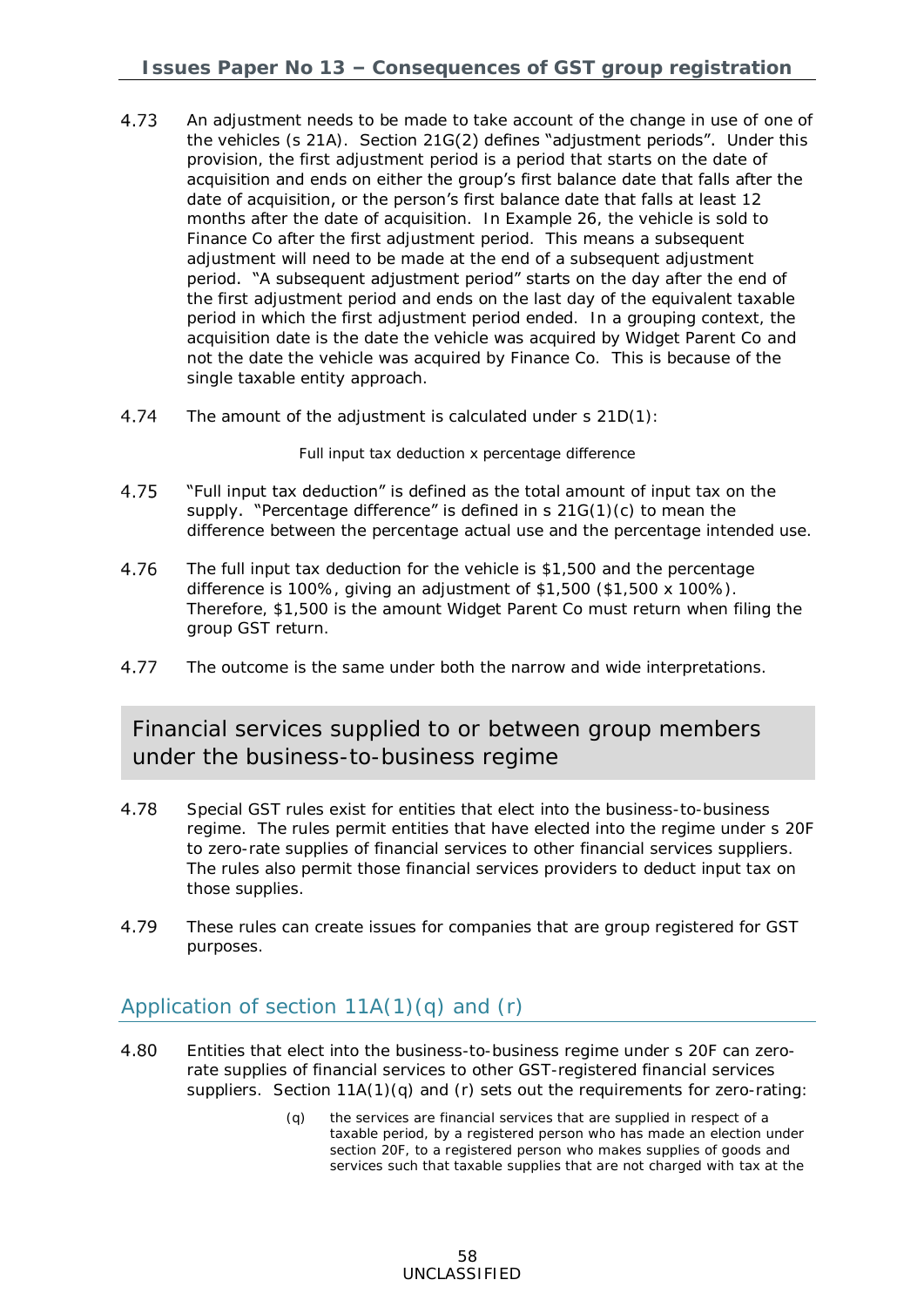rate of 0% under this paragraph or under paragraph (r) make up not less than 75% of the total value of the supplies in respect of—

- (i) a 12-month period that includes the [taxable period;](javascript:void(0)) or
- (ii) a period acceptable to the [Commissioner;](javascript:void(0)) or
- (r) the [services](javascript:void(0)) are financial [services](javascript:void(0)) that are supplied in respect of a [taxable period,](javascript:void(0)) by a [registered person](javascript:void(0)) who has made an election under section [20F,](javascript:void(0)) to a [person](javascript:void(0)) who is a [member](javascript:void(0)) of a group of companies for the purposes of section [IA 6](javascript:void(0)) of the Income Tax Act 2007 and—
	- (i) the members of the group make supplies of [goods](javascript:void(0)) and [services](javascript:void(0)) to persons who are not members of the group in respect of—
		- (A) a 12-month period that includes the [taxable period;](javascript:void(0)) or
		- (B) a period acceptable to the [Commissioner;](javascript:void(0)) and
	- (ii) not less than 75% of the total value of the supplies referred to in subparagraph (i) consists of taxable supplies that are not charged with [tax](javascript:void(0)) at the rate of 0% under this paragraph or under paragraph (q); or
- 4.81 Under s 11A(1)(q), zero-rating is permitted if the level of taxable supplies made by the recipient in a 12-month period is equal to or exceeds 75% of their total taxable supplies for the period. Section  $11A(1)(r)$  allows zero-rating in these circumstances, even if the 75% threshold is not met, provided the recipient is part of a group that meets the threshold in a 12-month period. It is important to note that s 11A(1)(r) applies only to recipients that are a group of companies under s IA 6 of the Income Tax Act 2007, not specifically GST groups (although there may be some overlap). If a GST group includes other entities, such as a partnership, then s 11A(1)(r) does not apply.

### **GST group is a group of companies under s IA 6 of the Income Tax Act 2007**

4.82 If the GST group is also a group of companies under s IA 6 of the Income Tax Act 2007, then the relevant provision is  $s 11A(1)(r)$ . This is illustrated in Example 27.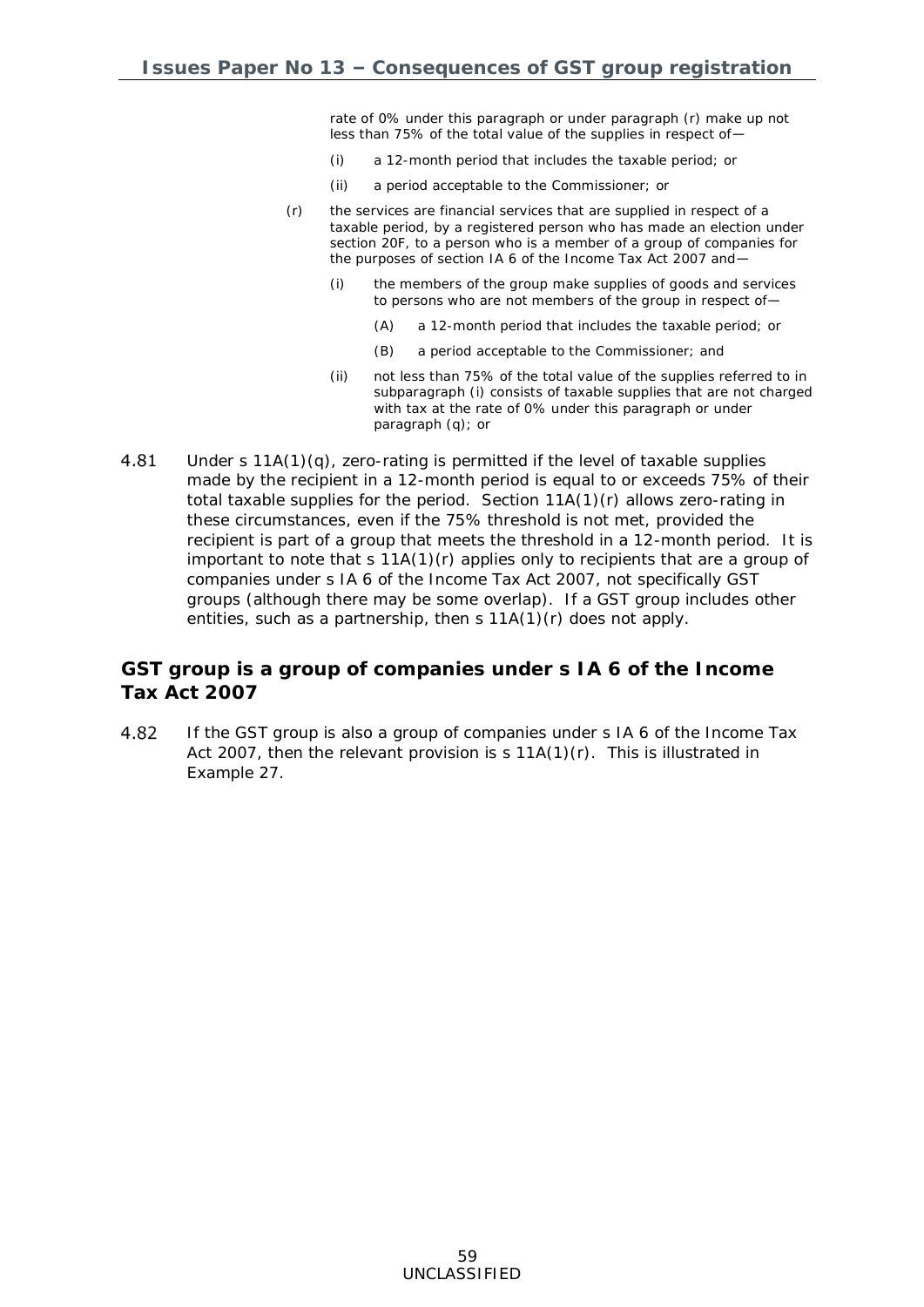**Financial services supplied to group members under the business-to-**



**GST group is not a group of companies under s IA 6 of the Income Tax Act 2007**

4.83 If the GST group is not a group of companies under s IA 6 of the Income Tax Act 2007 (for example, a group member is a partnership), then  $s$  11A(1)(r) cannot apply. However,  $s 11A(1)(q)$  might apply instead. Whether it applies will depend on which interpretive approach is applied. This is illustrated in Example 27.

### **Example 28**

**Example 27**

**business regime**

**Financial services supplied to group members under the business-tobusiness regime**

The facts are the same as in Example 26 except Spring Co GST Group is not a group for income tax purposes. This is because Winter Co is a limited partnership. Limited Partnerships are defined as "companies" under s 2 of the Act and so are eligible to form a GST group. However, limited partnerships are specifically excluded from an income tax group. NZ 3rd Party Co is a financial services provider that has elected into the business–to-business regime under s 20F. NZ 3rd Party Co wants to supply financial services to Rain Co.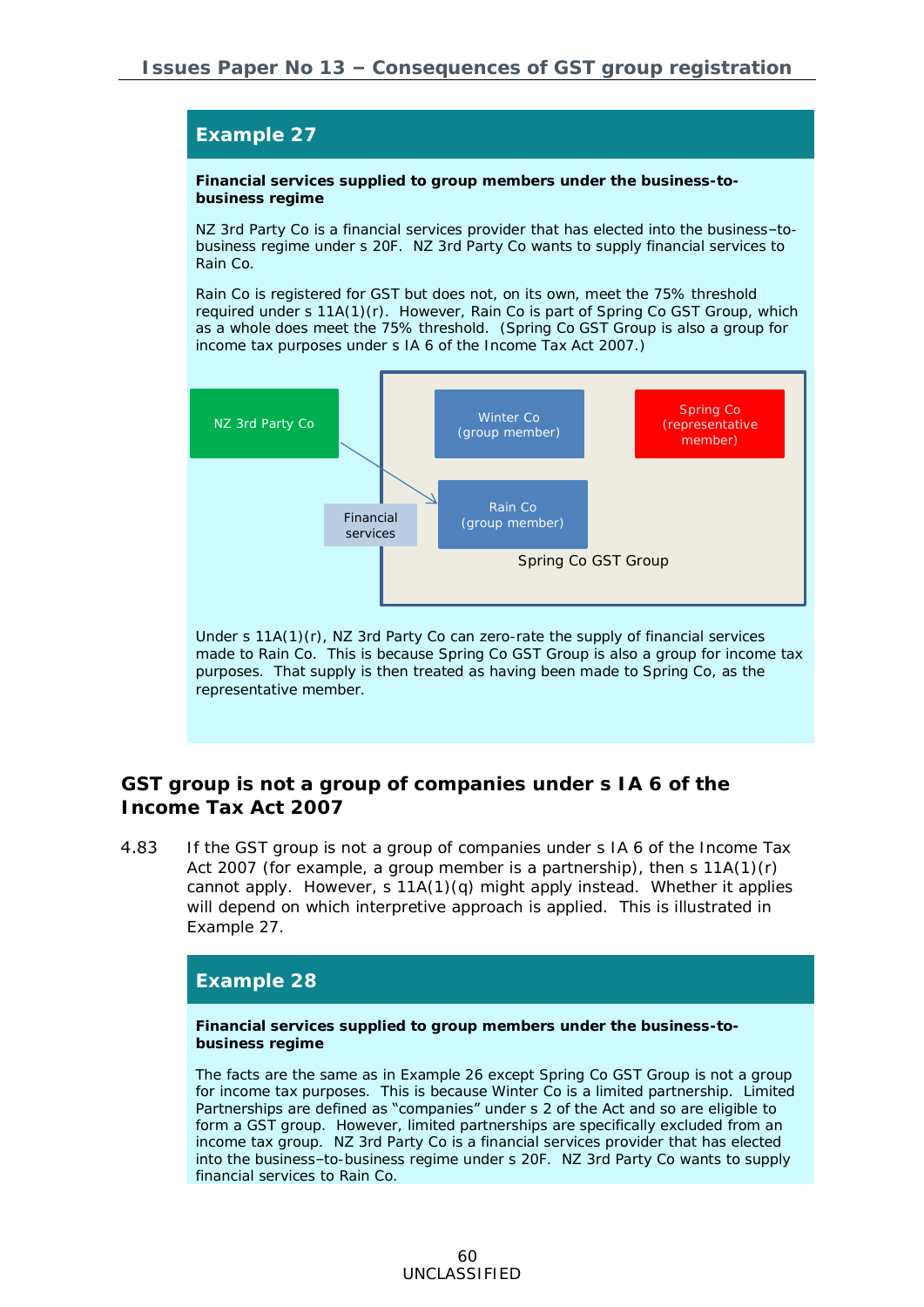Rain Co is registered for GST but does not, on its own, meet the 75% threshold required under s 11A(1)(r). However, Rain Co is part of Spring Co GST Group, which meets the 75% threshold.



#### *Narrow interpretation*

- In Example 28, under the narrow interpretation, s 11A(1)(q) is applied to only 4.84 the recipient of the supply of financial services and not to the group as a whole. If the recipient makes taxable supplies in a 12-month period equal to or in excess of 75% of its total taxable supplies for that period, then the supplier can zero-rate the supply of financial services to the recipient.
- 4.85 However, as Rain Co does not make taxable supplies in a 12-month period equal to or in excess of 75% of its total taxable supplies for that period, then NZ 3rd Party Co cannot zero-rate the supply of financial services to Rain Co.

#### *Wide interpretation*

- 4.86 In Example 28, the outcome is more favourable under the wide interpretation. Under the wide interpretation, the "registered person" in s  $11A(1)(q)$  is interpreted as the group as a whole, effectively as if the grouping provisions had been applied first, before s 11A(1)(q). This outcome is consistent with the single taxable entity approach. Therefore, under s 11A(1)(q) the supply can be zero-rated even if the 75% threshold is not met by Rain Co, because Rain Co is part of Spring Co GST Group, which meets the threshold in a 12-month period.
- 4.87 The wide interpretation also seems to facilitate the purpose of the business-tobusiness provisions concerning financial services. When para (r) was enacted, GST grouping was limited to groups of companies that were also groups under the Income Tax Act 1994. However, the GST grouping rules have subsequently been extended to include other corporate entities. While no subsequent amendment has been made to also expand the scope of  $s$  11A(1)(r), the wide interpretation seems to allow the intended policy position.

### Business-to-business supplies between group members

4.88 **We consider that the consequences under this example are the same under either interpretive approach.**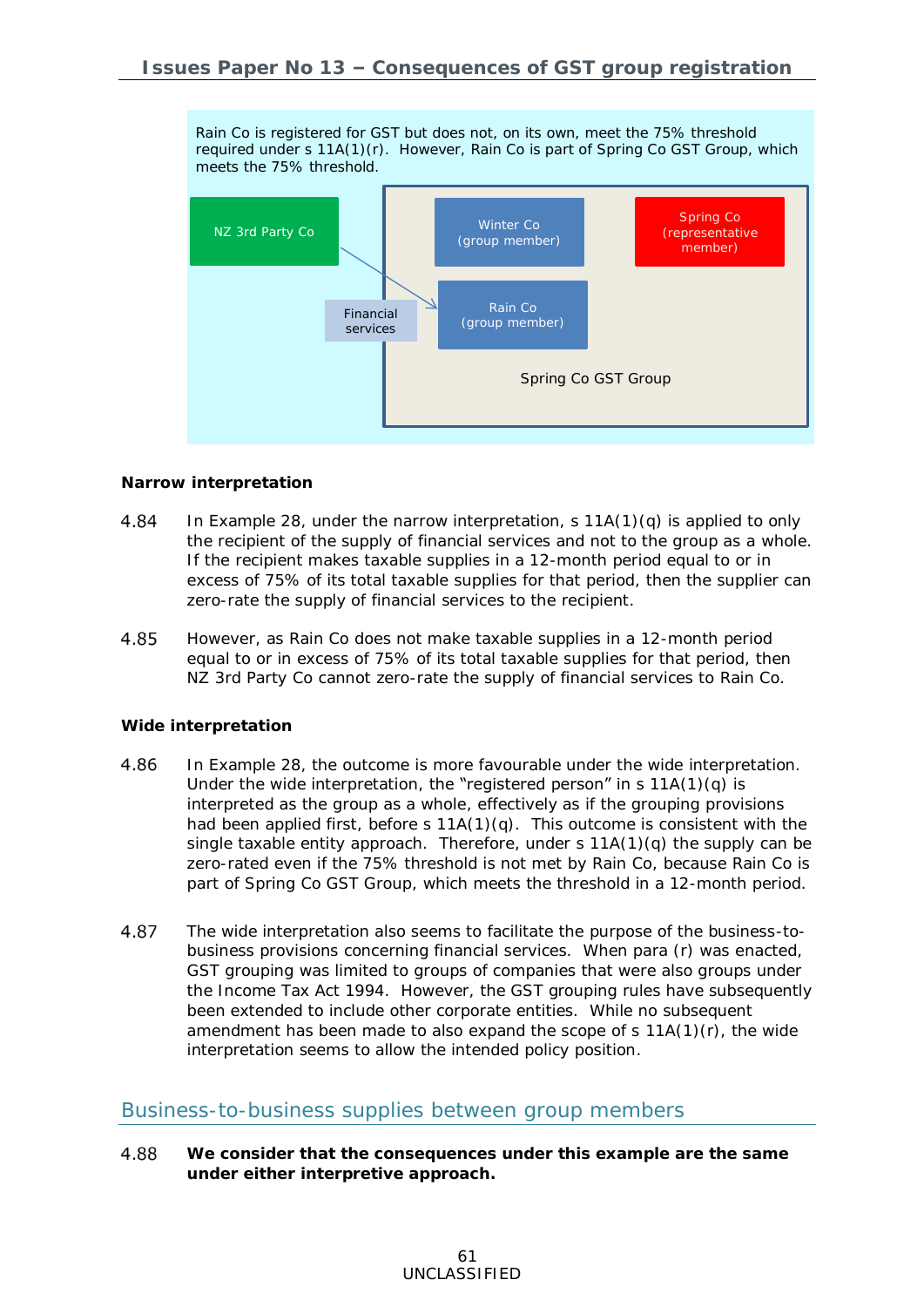- 4.89 Section 20C provides that a financial services supplier can deduct input tax where it supplies financial services to another financial services supplier. The amount of that deduction is determined by the ratio of taxable to non-taxable supplies made by the recipient financial services supplier:
	- **20C Goods and services tax incurred in making certain supplies of financial services**

Subject to this section, a registered person who has made an election under [section 20F](http://www.legislation.govt.nz/act/public/1985/0141/latest/link.aspx?search=ts_act%40bill%40regulation%40deemedreg_goods+and+services+tax+_resel_25_a&p=1&id=DLM83894#DLM83894) and who in respect of a taxable period supplies financial services to another supplier of financial services (called in this section a **direct supplier**) may make for each direct supplier a deduction under [section](http://www.legislation.govt.nz/act/public/1985/0141/latest/link.aspx?search=ts_act%40bill%40regulation%40deemedreg_goods+and+services+tax+_resel_25_a&p=1&id=DLM83479#DLM83479)  [20\(3\)\(h\)](http://www.legislation.govt.nz/act/public/1985/0141/latest/link.aspx?search=ts_act%40bill%40regulation%40deemedreg_goods+and+services+tax+_resel_25_a&p=1&id=DLM83479#DLM83479) of an amount given by the following formula:

$$
a \times (b \div c) \times (d \div e)
$$

where—

- a is the total amount in respect of the taxable period that the registered person—
	- (a) would not be able to deduct under [section 20\(3\)](http://www.legislation.govt.nz/act/public/1985/0141/latest/link.aspx?search=ts_act%40bill%40regulation%40deemedreg_goods+and+services+tax+_resel_25_a&p=1&id=DLM83479#DLM83479) in the absence of this section; and
	- (b) would be able to deduct under [section 20\(3\),](http://www.legislation.govt.nz/act/public/1985/0141/latest/link.aspx?search=ts_act%40bill%40regulation%40deemedreg_goods+and+services+tax+_resel_25_a&p=1&id=DLM83479#DLM83479) other than under section 20(3)(h), if all supplies of financial services by the registered person were taxable supplies
- b is the total value of exempt supplies of financial services by the registered person to the direct supplier in respect of the taxable period
- c is the total value of exempt supplies of financial services by the registered person in respect of the taxable period
- d is the total value of taxable supplies by the direct supplier in respect of the taxable period, determined under [section 20D](http://www.legislation.govt.nz/act/public/1985/0141/latest/link.aspx?search=ts_act%40bill%40regulation%40deemedreg_goods+and+services+tax+_resel_25_a&p=1&id=DLM83890#DLM83890)
- e is the total value of supplies by the direct supplier in respect of the taxable period, determined under [section 20D.](http://www.legislation.govt.nz/act/public/1985/0141/latest/link.aspx?search=ts_act%40bill%40regulation%40deemedreg_goods+and+services+tax+_resel_25_a&p=1&id=DLM83890#DLM83890)
- 4.90 Where the first supplier and the direct supplier are members of a GST group, it has been suggested that the deeming provisions in the grouping rules prevent a s 20C deduction.
- 4.91 This is because paras (da) and (dab) of s 55(7) together provide that any exempt supply made by a member of the group is deemed to be made by the representative member and, in turn, any supplies made to a member of the group are deemed to be received by the representative member. This circularity where the representative member is deemed to both make and receive the supply appears to prevent the application of s 20C, which is predicated on one financial services provider supplying financial services to another supplier.
- 4.92 We disagree with this conclusion that a deduction for input tax is not available. However, how the deduction is available depends on whether the narrow interpretation or the wide interpretation is adopted. This is illustrated in Example 29.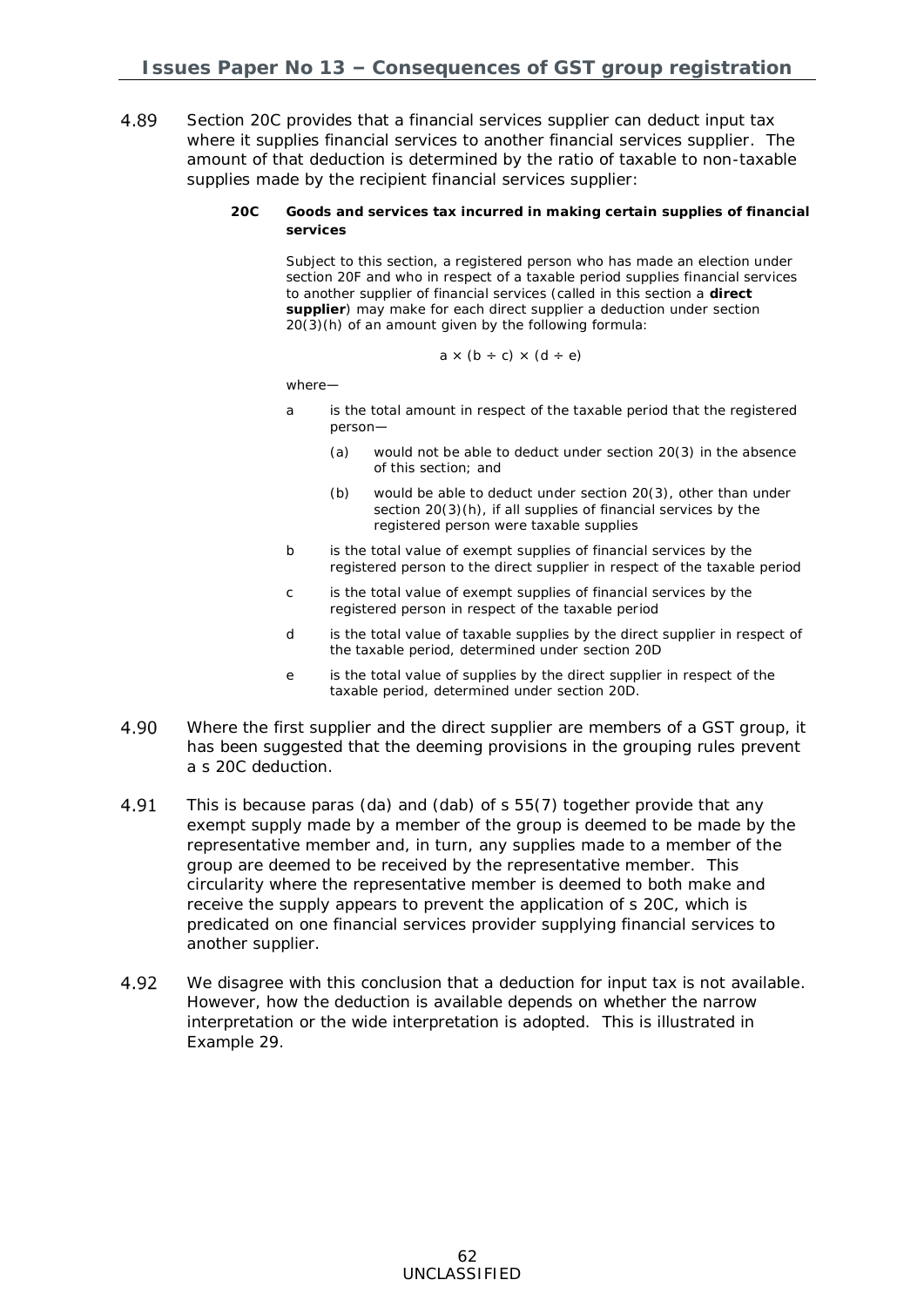**Business-to-business supplies between group members**

Finance Co supplies financial services to Insurance Co. Insurance Co then supplies general insurance (40%) and life insurance (60%) to third parties based on the value of supplies made. Both entities have elected into the business-to-business regime under s 20F.



GST Group wants to know whether Parent Co, as representative member, can deduct input tax on the supply of financial services by Finance Co to Insurance Co.

#### *Narrow interpretation*

- In Example 29, under the narrow interpretation s 20C is applied to each group 4.93 member and any right to a deduction for input tax is then attributed to the representative member. This means Finance Co can deduct input tax incurred on goods and services used in making the supply of financial services to Insurance Co based on the formula in s 20C. If Finance Co makes supplies only to Insurance Co, it should be eligible to deduct 40% of the GST input tax it incurs on goods and services used in making the supplies. That supply and the right to make the deduction is then attributed to Parent Co as the representative member.
- 4.94 This outcome is consistent with the policy position of preventing the cascade that would otherwise occur on the supply of general insurance by Insurance Co.

#### *Wide interpretation*

4.95 In Example 29, the analysis is different under the wide interpretation. Because the group is treated as a single taxable entity under the wide interpretation, all goods and services acquired by Finance Co that are used to supply financial services to Insurance Co are deemed to be acquired by Parent Co as representative member. Similarly, all supplies made by Insurance Co outside of the group are deemed to be made by Parent Co as representative member. Therefore, Parent Co can deduct a portion of the input tax paid on goods and services acquired using an appropriate method, which in this case may be the 60:40 split between life and general insurance made by Insurance Co. This would mean Parent Co can claim input tax deductions of 40% of the input tax paid as those goods and services are being used to make taxable supplies. This is on the same basis as in Example 25 and does not require using s 20C.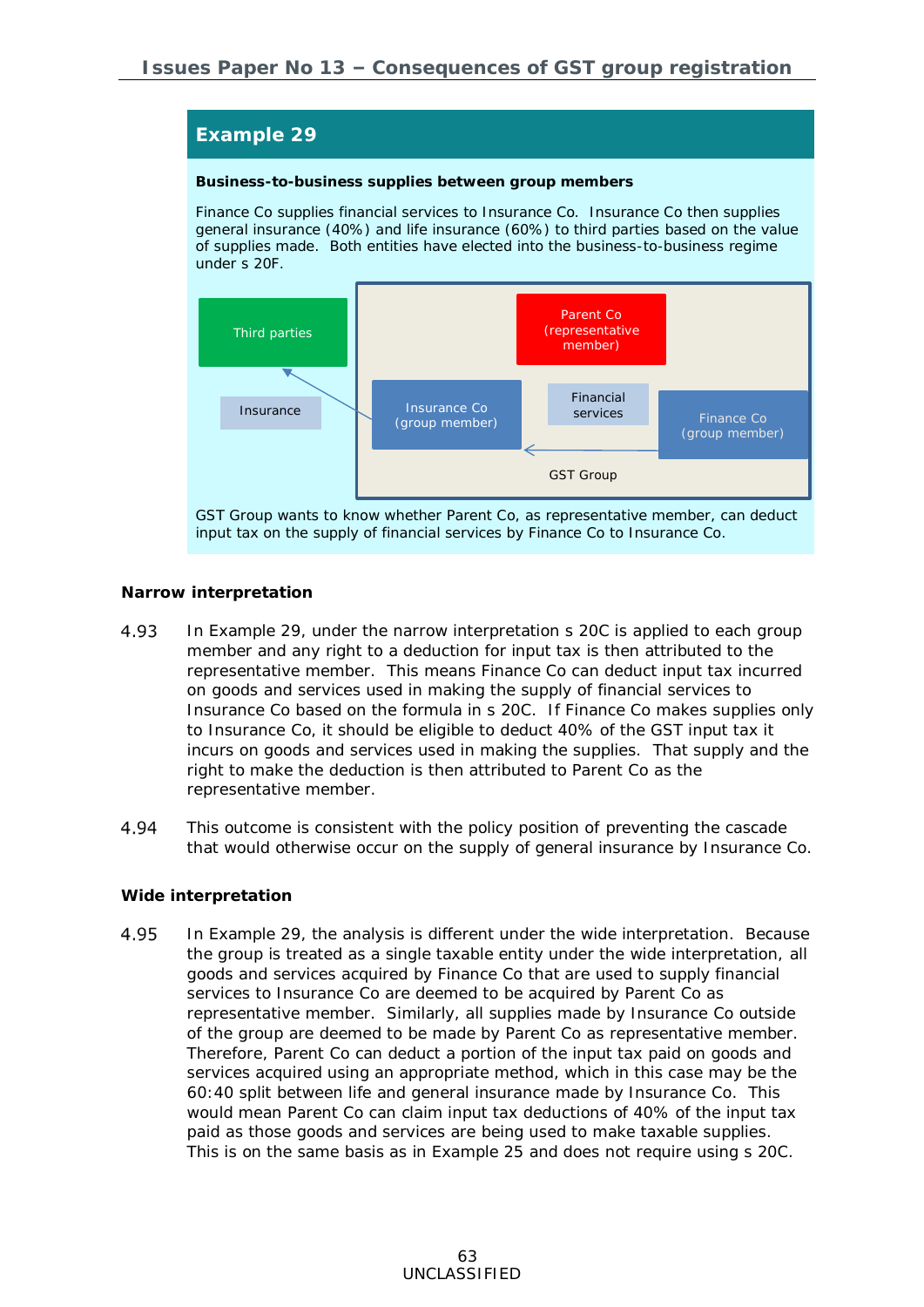The wide interpretation also seems consistent with the policy of preventing a cascade of GST.

## GST on capital-raising costs

- <span id="page-63-0"></span>4.96 Section 20H permits a deduction of input tax on capital-raising costs where the capital raised is used to fund the registered person's taxable activity. The provision applies only to taxpayers who principally make taxable supplies:
	- **20H Goods and services tax incurred in making financial services for raising funds**
	- (1) A [registered person](javascript:void(0)) who principally makes taxable supplies and who makes supplies of financial [services](javascript:void(0)) in the course of an activity of raising funds that are intended for use by the [registered person](javascript:void(0)) for expenditure in a taxable activity has a deduction under section [20\(3\)\(hd\)](javascript:void(0)) of [input tax](javascript:void(0)) for the supplies of financial [services,](javascript:void(0)) if the financial services—
		- (a) are not referred to in section  $11A(1)(q)$  and  $(r)$ ; and
		- (b) do not give rise to a deduction under section [20\(3\)](javascript:void(0)) for the [registered](javascript:void(0))  [person](javascript:void(0)) in the absence of this section; and
		- (c) are the issue or allotment of a debt security or equity security, the renewal of a debt security or equity security, the payment of an amount of interest, principal, or dividend for a debt security or equity security, or the provision or variation of a guarantee of the performance of obligations in the issue, allotment, or renewal, of a debt security or equity security; and
		- (d) fail to raise the funds or do raise funds that are used by the [registered](javascript:void(0))  [person](javascript:void(0)) for expenditure in the taxable activity.
	- (2) A [non-resident](javascript:void(0)) [person](javascript:void(0)) who is registered under section [54B](javascript:void(0)) does not have a deduction of [input tax](javascript:void(0)) under subsection [\(1\).](javascript:void(0))
- 4.97 In a grouping context, where a parent or holding company is tasked with raising finance for the benefit of the group, a question arises as to whether a s 20H deduction is available. Example 30 considers this scenario.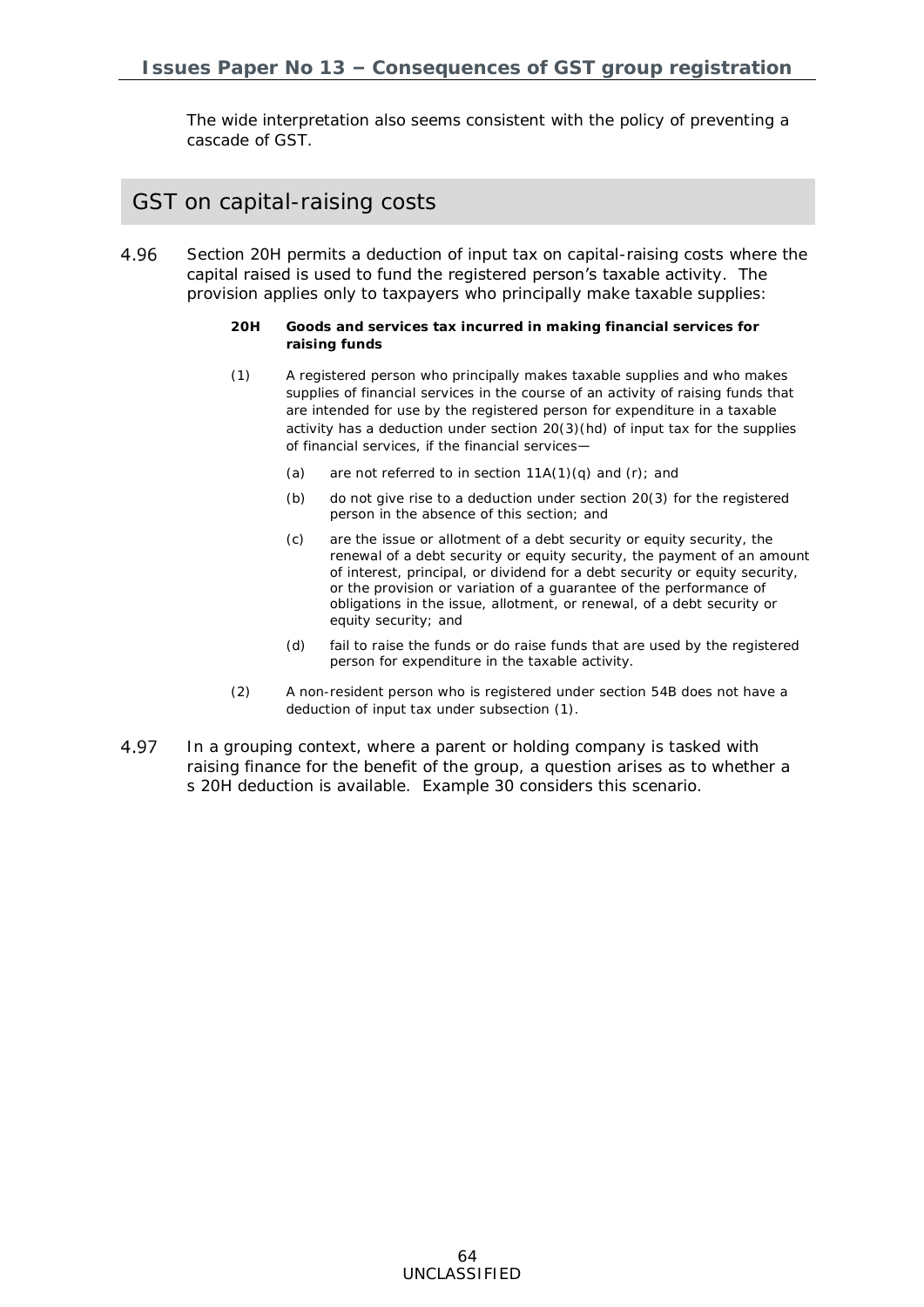#### **GST and capital-raising costs**

Earth Co and Soil Co are members of Earth Co GST Group. Soil Co is the operating company and carries on the taxable activity of earthworks. Earth Co is the holding company and representative member. Earth Co does not make many taxable supplies and effectively operates in a holding and financing role.

Earth Co GST Group needs to raise capital to finance the purchase of new machinery. Earth Co issues a bond and incurs legal and advisory fees.



The GST group wants to know whether it can claim a deduction under s 20H for these costs.

#### *Narrow interpretation*

4.98 Under the narrow interpretation, group members are considered individually and then the GST results are attributed to the representative member. Earth Co cannot claim a s 20H deduction as it does not "principally make taxable supplies". While Soil Co does principally make taxable supplies, those supplies are simply attributed to Earth Co but are not merged with Earth Co's supplies.

#### *Wide interpretation*

- 4.99 Under the wide interpretation, as Earth Co is grouped with Soil Co (who makes taxable supplies) a full s 20H input tax deduction is available. This is because Earth Co, as representative member, is treated as making Soil Co's taxable supplies under para (d) and issuing the bonds.
- 4.100 Therefore, by treating the group as if it were a single taxable entity, Earth Co is able to claim the s 20H(1) input tax deduction in respect of capital-raising costs because the group as a whole principally makes taxable supplies.
- 4.101 The wide interpretation seems more consistent with the single taxable entity approach. It also aligns group treatment with the treatment that would occur under a branch structure.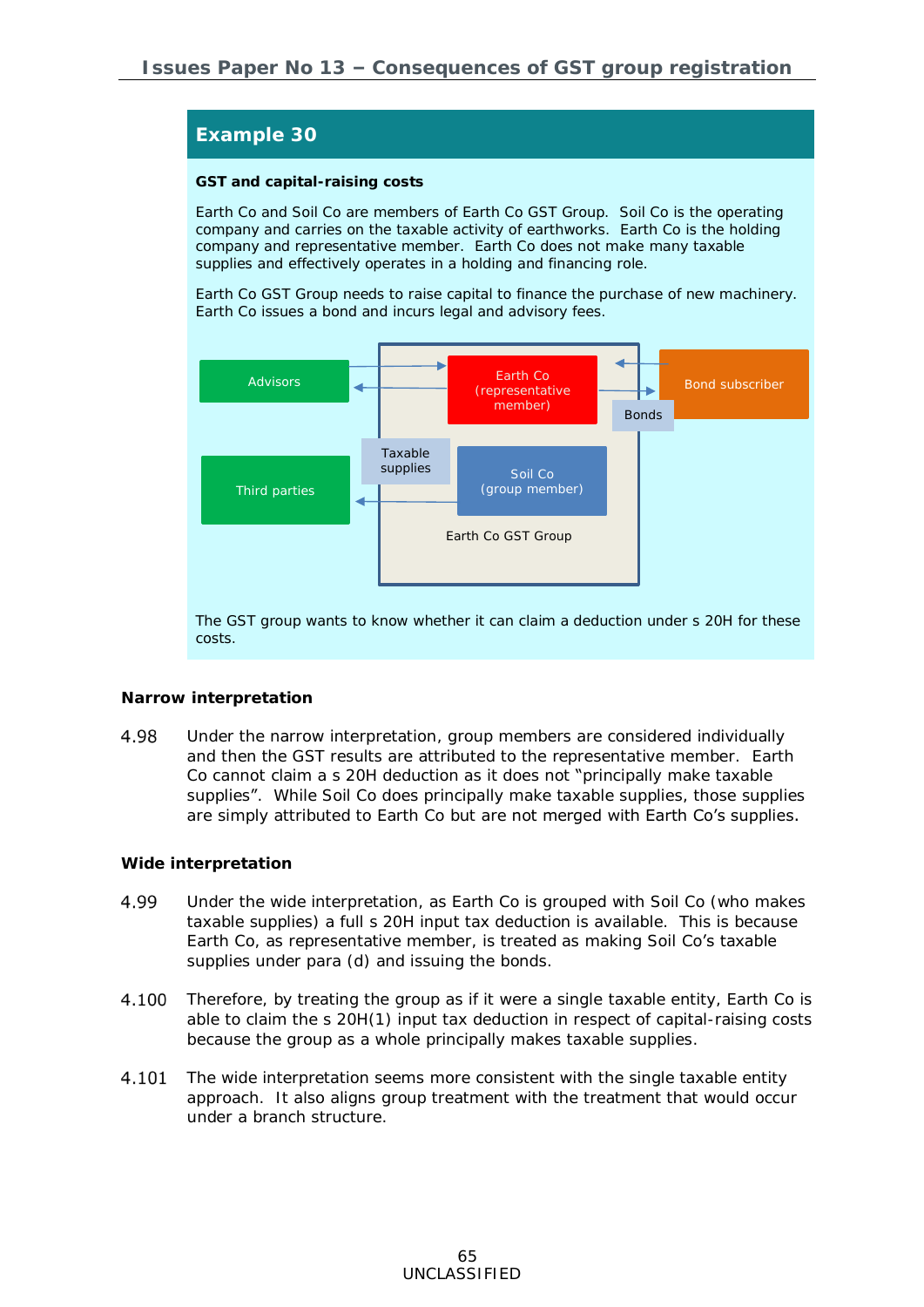## Sale of a business by a GST group

- <span id="page-65-0"></span>4.102 **We consider that the consequences under this example are the same under either interpretive approach.**
- 4.103 We have been asked what the GST treatment should be where members of a GST group sell their respective parts of a business to a single GST-registered purchaser and one of those parts includes land. This is illustrated in Example 31.

| Example 31                                                                                                                                                                                                                                                                                                       |              |                            |  |  |
|------------------------------------------------------------------------------------------------------------------------------------------------------------------------------------------------------------------------------------------------------------------------------------------------------------------|--------------|----------------------------|--|--|
| Sale of a business                                                                                                                                                                                                                                                                                               |              |                            |  |  |
| Three members of a GST group enter into an agreement to dispose of business assets<br>to a GST-registered purchaser. Property Co is selling an interest in land, IP Co is<br>selling intellectual property and Trading Co is selling stock and plant.                                                            |              |                            |  |  |
| Under the grouping rules, all taxable supplies made by group members are deemed to<br>be made by the representative member (para (da)). GST Group wants to know<br>whether this means there is a single supply by the representative member that<br>includes land, so the entire transaction must be zero-rated. |              |                            |  |  |
|                                                                                                                                                                                                                                                                                                                  |              | <b>Trading Co</b>          |  |  |
| Property Co                                                                                                                                                                                                                                                                                                      | <b>IP Co</b> | (representative<br>member) |  |  |
| <b>GST Group</b>                                                                                                                                                                                                                                                                                                 |              |                            |  |  |

#### *Narrow interpretation*

Under the narrow interpretation, each group member is considered individually 4.104 and then the supplies are attributed to the representative member. This means Property Co is supplying land, IP Co is supplying intellectual property and Trading Co is supplying stock and plant. While the separate supplies are all then attributed to Trading Co as the representative member, they are not merged into a single, zero-rated, composite supply. Each supply retains its character – the supply of land is zero-rated and the supplies of intellectual property, stock and plant are standard-rated.

#### *Wide interpretation*

4.105 Under the wide interpretation, the outcome is the same as under the narrow interpretation. The separate supplies are all deemed to be made by Trading Co but they are not merged into a single, zero-rated, composite supply.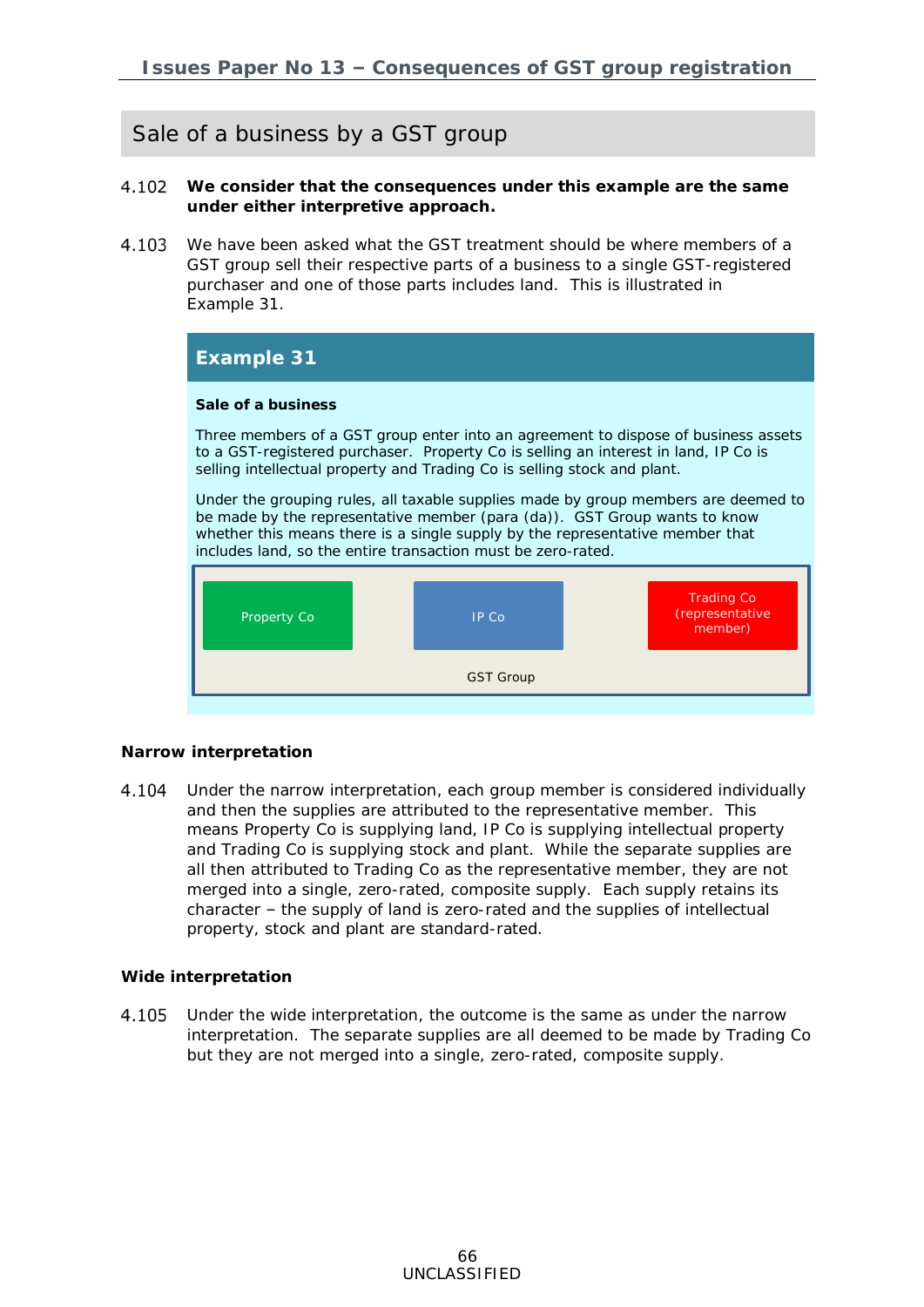4.106 The GST treatment will depend on the terms of the contract and the true and substantial nature of what is being supplied. This issue is considered in more detail in the Interpretation Statement "IS 18/04: Goods and Services Tax – single supply or multiple supply", *Tax Information Bulletin* Vol 30, No 10 (November 2018): 5. In Example 30, it seems likely that the transaction would be viewed as separate supplies so the zero-rated sale of land by Property Co would not affect the GST treatment of the supply of the other assets.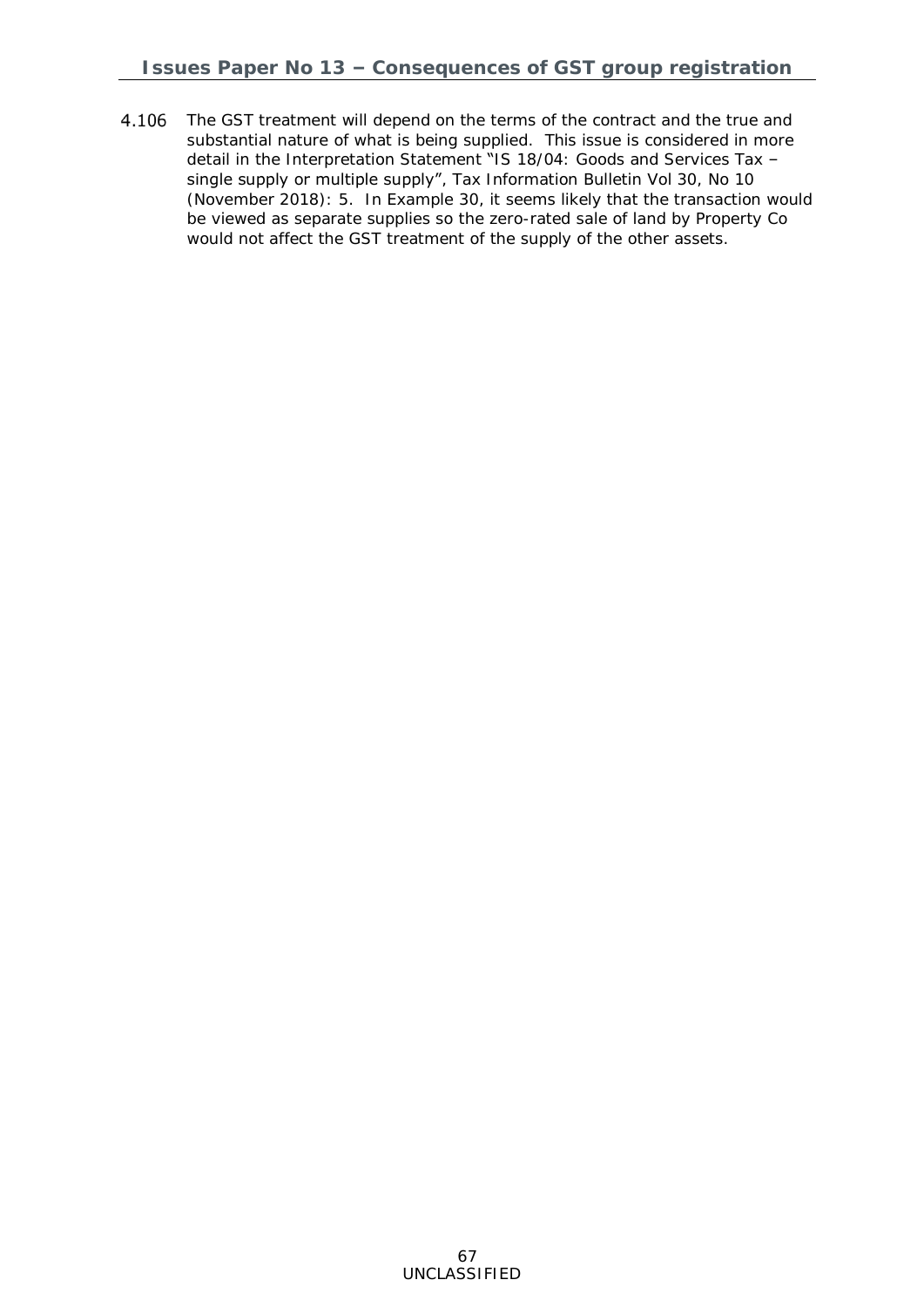## **5. Conclusion**

- $5.1$ In most cases, the consequences of GST grouping will be straightforward and it will not matter which interpretive approach is applied. However, in some situations, different consequences may arise depending on the approach applied.
- This issues paper has attempted to identify those cases where the application  $5.2$ of different interpretive approaches to the GST grouping rules gives a different GST outcome.
- $5.3$ In some cases, the wide interpretation provides an outcome that is more consistent with the purposes of the grouping rules. For example, we think that on balance, the wide interpretation is more likely to reduce distortions that might arise between a New Zealand-resident single entity, a New Zealandresident entity with an offshore branch; and a group structure with a New Zealand-resident representative member. However, in some cases the wide interpretation is less consistent with the purposes of the grouping rules. For example, in some cases the wide interpretation may increase compliance costs because some supplies will need to be recharacterised.
- $5.4$ The narrow interpretation is more likely to result in reduced compliance costs, which is consistent with one of the purposes of the grouping rules. However, in some cross-border scenarios, the narrow interpretation gives an outcome which is different to the outcome for branches or single entities. This could result in distortions.
- $5.5$ We therefore seek your views on the issues raised in this issues paper. As mentioned previously, this issues paper represents our initial views only. We welcome your feedback on the matters discussed.